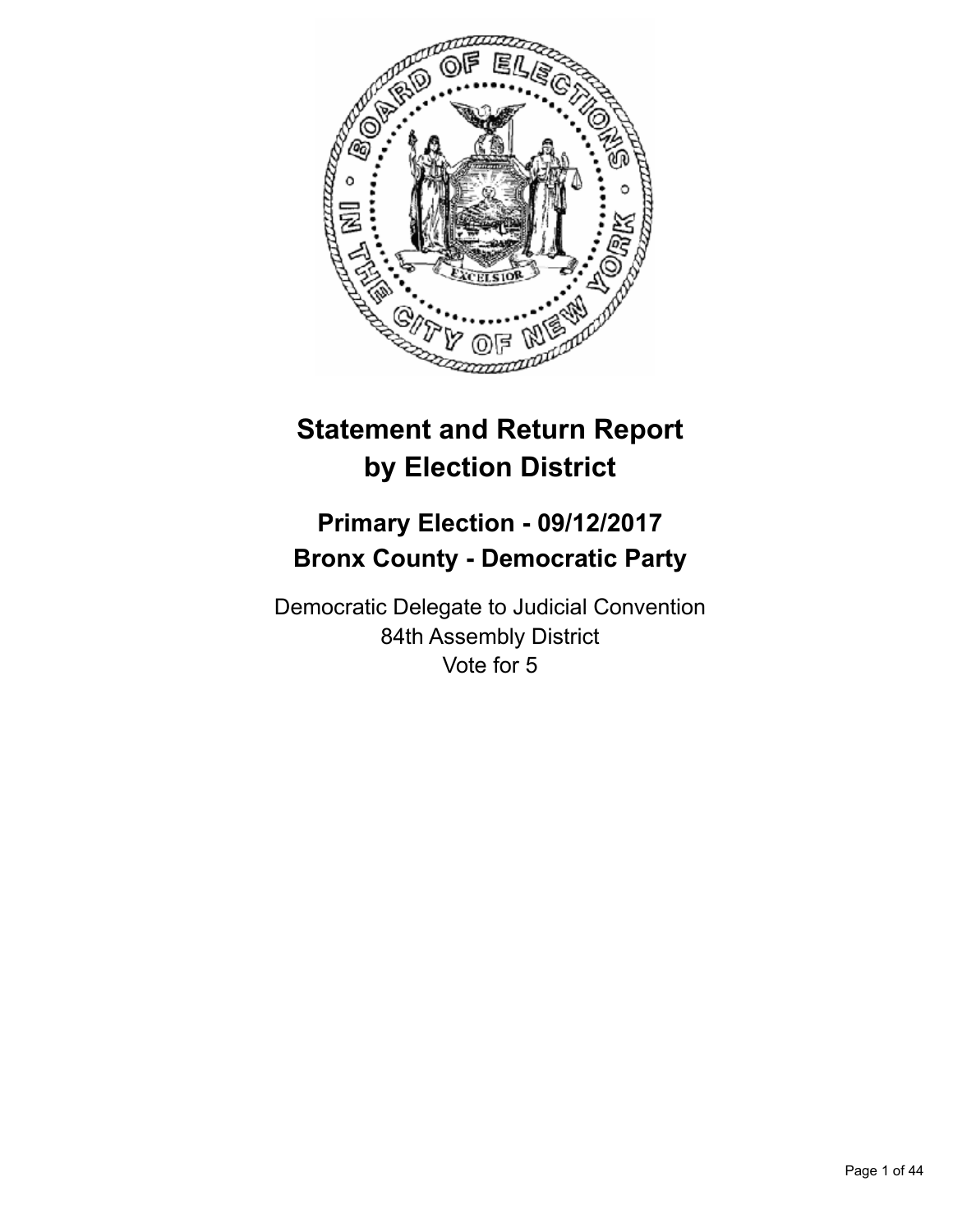

| <b>PUBLIC COUNTER</b>                                    | 49           |
|----------------------------------------------------------|--------------|
| <b>MANUALLY COUNTED EMERGENCY</b>                        | 0            |
| <b>ABSENTEE / MILITARY</b>                               | 1            |
| <b>AFFIDAVIT</b>                                         | $\mathbf{1}$ |
| <b>Total Ballots</b>                                     | 51           |
| Less - Inapplicable Federal/Special Presidential Ballots | $\Omega$     |
| <b>Total Applicable Ballots</b>                          | 51           |
| <b>MARIA DEL CARMEN ARROYO</b>                           | 17           |
| CARMEN E. ARROYO                                         | 22           |
| <b>CARMEN AQUINO</b>                                     | 11           |
| <b>CARLOS SIERRA</b>                                     | 9            |
| RALINA M. CARDONA                                        | 5            |
| <b>ISRAEL MARTINEZ</b>                                   | 13           |
| DAMALIS MARTINEZ                                         | 10           |
| <b>DAVID TERAN</b>                                       | 6            |
| <b>EGIDIO SEMENTILLI</b>                                 | 4            |
| <b>DEBORAH MARTINEZ</b>                                  | 10           |
| DIANE AYALA (WRITE-IN)                                   | 1            |
| <b>Total Votes</b>                                       | 108          |
| Unrecorded                                               | 147          |

| <b>PUBLIC COUNTER</b>                                    | 57       |
|----------------------------------------------------------|----------|
| <b>MANUALLY COUNTED EMERGENCY</b>                        | 0        |
| <b>ABSENTEE / MILITARY</b>                               | 1        |
| <b>AFFIDAVIT</b>                                         | 0        |
| <b>Total Ballots</b>                                     | 58       |
| Less - Inapplicable Federal/Special Presidential Ballots | $\Omega$ |
| <b>Total Applicable Ballots</b>                          | 58       |
| <b>MARIA DEL CARMEN ARROYO</b>                           | 36       |
| CARMEN E. ARROYO                                         | 30       |
| <b>CARMEN AQUINO</b>                                     | 22       |
| <b>CARLOS SIERRA</b>                                     | 26       |
| RALINA M. CARDONA                                        | 15       |
| <b>ISRAEL MARTINEZ</b>                                   | 17       |
| <b>DAMALIS MARTINEZ</b>                                  | 10       |
| <b>DAVID TERAN</b>                                       | 12       |
| <b>EGIDIO SEMENTILLI</b>                                 | 3        |
| <b>DEBORAH MARTINEZ</b>                                  | 11       |
| UNATTRIBUTABLE WRITE-IN (WRITE-IN)                       | 2        |
| <b>Total Votes</b>                                       | 184      |
| Unrecorded                                               | 106      |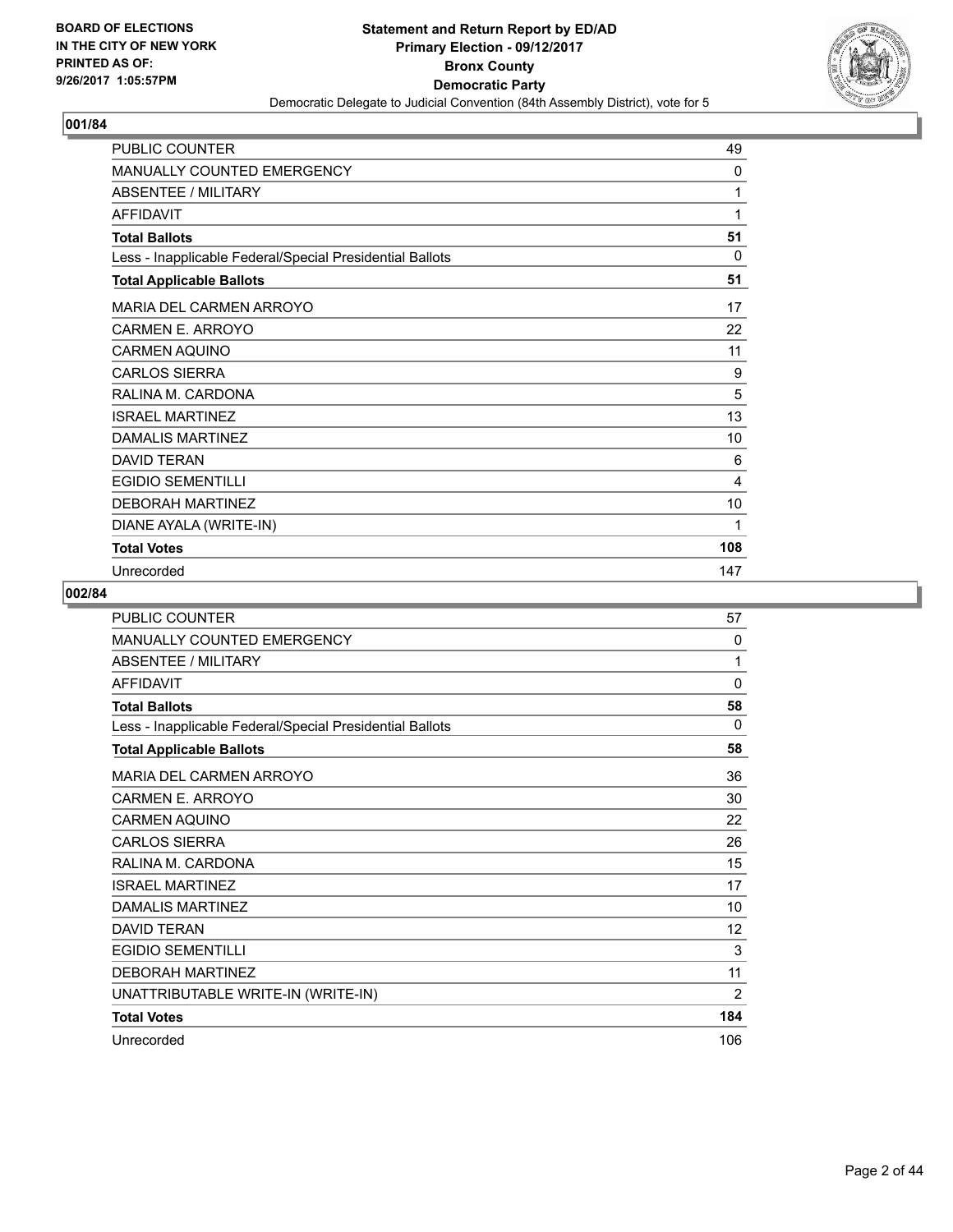

| <b>PUBLIC COUNTER</b>                                    | 64       |
|----------------------------------------------------------|----------|
| <b>MANUALLY COUNTED EMERGENCY</b>                        | 0        |
| <b>ABSENTEE / MILITARY</b>                               | 0        |
| <b>AFFIDAVIT</b>                                         | 1        |
| <b>Total Ballots</b>                                     | 65       |
| Less - Inapplicable Federal/Special Presidential Ballots | $\Omega$ |
| <b>Total Applicable Ballots</b>                          | 65       |
| <b>MARIA DEL CARMEN ARROYO</b>                           | 38       |
| CARMEN E. ARROYO                                         | 36       |
| <b>CARMEN AQUINO</b>                                     | 23       |
| <b>CARLOS SIERRA</b>                                     | 37       |
| RALINA M. CARDONA                                        | 10       |
| <b>ISRAEL MARTINEZ</b>                                   | 35       |
| <b>DAMALIS MARTINEZ</b>                                  | 18       |
| <b>DAVID TERAN</b>                                       | 11       |
| <b>EGIDIO SEMENTILLI</b>                                 | 5        |
| <b>DEBORAH MARTINEZ</b>                                  | 22       |
| <b>Total Votes</b>                                       | 235      |
| Unrecorded                                               | 90       |

| PUBLIC COUNTER                                           | 71       |
|----------------------------------------------------------|----------|
| MANUALLY COUNTED EMERGENCY                               | 0        |
| <b>ABSENTEE / MILITARY</b>                               | $\Omega$ |
| <b>AFFIDAVIT</b>                                         | $\Omega$ |
| <b>Total Ballots</b>                                     | 71       |
| Less - Inapplicable Federal/Special Presidential Ballots | 0        |
| <b>Total Applicable Ballots</b>                          | 71       |
| <b>MARIA DEL CARMEN ARROYO</b>                           | 36       |
| CARMEN E. ARROYO                                         | 33       |
| <b>CARMEN AQUINO</b>                                     | 16       |
| <b>CARLOS SIERRA</b>                                     | 27       |
| RALINA M. CARDONA                                        | 9        |
| <b>ISRAEL MARTINEZ</b>                                   | 20       |
| <b>DAMALIS MARTINEZ</b>                                  | 15       |
| <b>DAVID TERAN</b>                                       | 9        |
| <b>EGIDIO SEMENTILLI</b>                                 | 6        |
| <b>DEBORAH MARTINEZ</b>                                  | 18       |
| REV RUBEN DIAZ SR (WRITE-IN)                             | 1        |
| <b>Total Votes</b>                                       | 190      |
| Unrecorded                                               | 165      |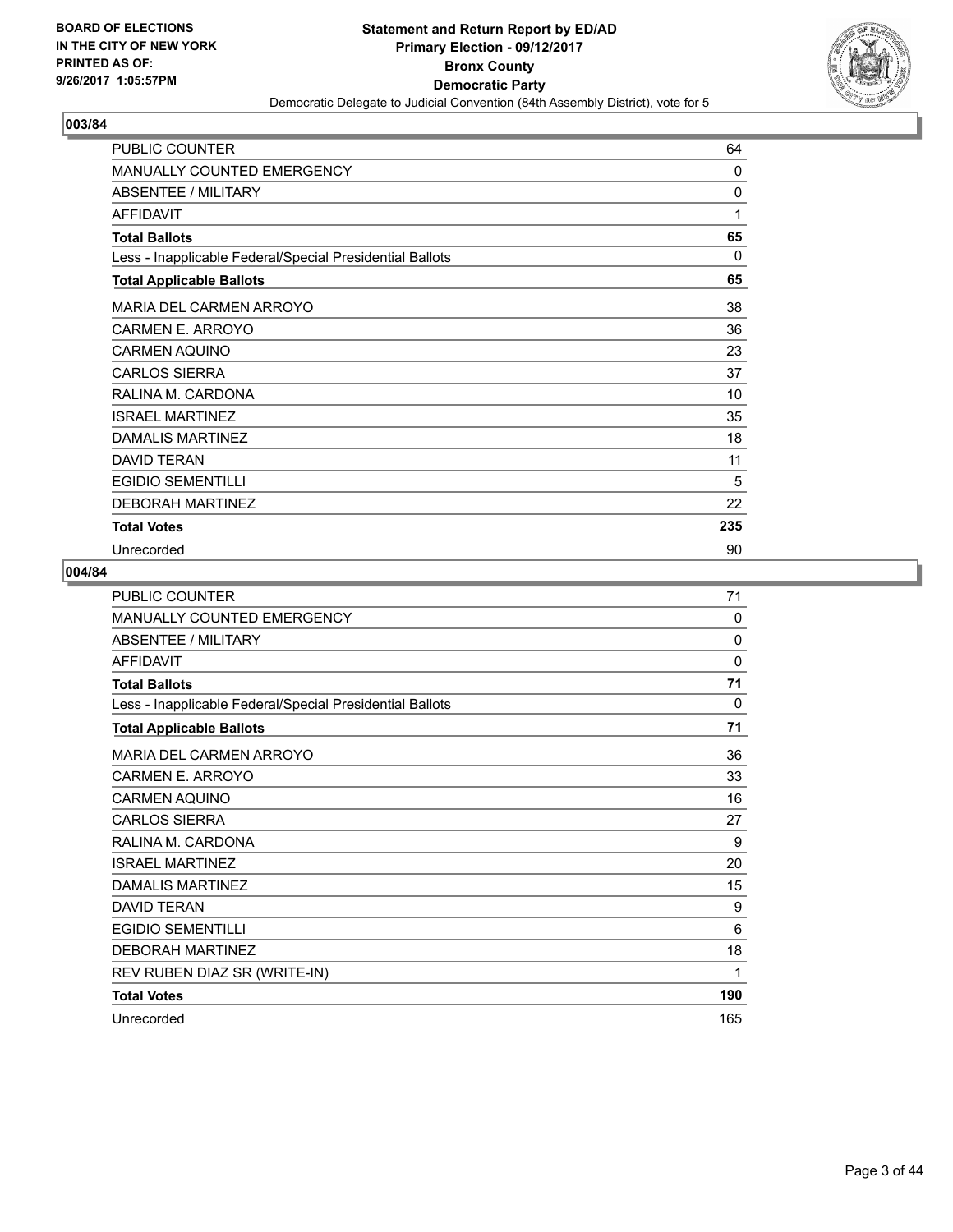

| <b>PUBLIC COUNTER</b>                                    | 32             |
|----------------------------------------------------------|----------------|
| MANUALLY COUNTED EMERGENCY                               | 0              |
| <b>ABSENTEE / MILITARY</b>                               | $\overline{2}$ |
| <b>AFFIDAVIT</b>                                         | $\mathbf{0}$   |
| <b>Total Ballots</b>                                     | 34             |
| Less - Inapplicable Federal/Special Presidential Ballots | 0              |
| <b>Total Applicable Ballots</b>                          | 34             |
| <b>MARIA DEL CARMEN ARROYO</b>                           | 22             |
| CARMEN E. ARROYO                                         | 20             |
| <b>CARMEN AQUINO</b>                                     | 9              |
| <b>CARLOS SIERRA</b>                                     | 14             |
| RALINA M. CARDONA                                        | 5              |
| <b>ISRAEL MARTINEZ</b>                                   | 13             |
| DAMALIS MARTINEZ                                         | 5              |
| <b>DAVID TERAN</b>                                       | 9              |
| <b>EGIDIO SEMENTILLI</b>                                 | 1              |
| <b>DEBORAH MARTINEZ</b>                                  | 6              |
| UNATTRIBUTABLE WRITE-IN (WRITE-IN)                       | 1              |
| <b>Total Votes</b>                                       | 105            |
| Unrecorded                                               | 65             |

| <b>PUBLIC COUNTER</b>                                    | 55       |
|----------------------------------------------------------|----------|
| <b>MANUALLY COUNTED EMERGENCY</b>                        | 0        |
| <b>ABSENTEE / MILITARY</b>                               | 0        |
| <b>AFFIDAVIT</b>                                         | 0        |
| <b>Total Ballots</b>                                     | 55       |
| Less - Inapplicable Federal/Special Presidential Ballots | $\Omega$ |
| <b>Total Applicable Ballots</b>                          | 55       |
| <b>MARIA DEL CARMEN ARROYO</b>                           | 27       |
| <b>CARMEN E. ARROYO</b>                                  | 29       |
| <b>CARMEN AQUINO</b>                                     | 19       |
| <b>CARLOS SIERRA</b>                                     | 24       |
| RAI INA M. CARDONA                                       | 11       |
| <b>ISRAFI MARTINFZ</b>                                   | 17       |
| <b>DAMALIS MARTINEZ</b>                                  | 10       |
| <b>DAVID TERAN</b>                                       | 15       |
| <b>EGIDIO SEMENTILLI</b>                                 | 2        |
| <b>DEBORAH MARTINEZ</b>                                  | 17       |
| FERNANDO CABRERA (WRITE-IN)                              | 1        |
| MARGUERITE CIERMONT (WRITE-IN)                           | 1        |
| <b>Total Votes</b>                                       | 173      |
| Unrecorded                                               | 102      |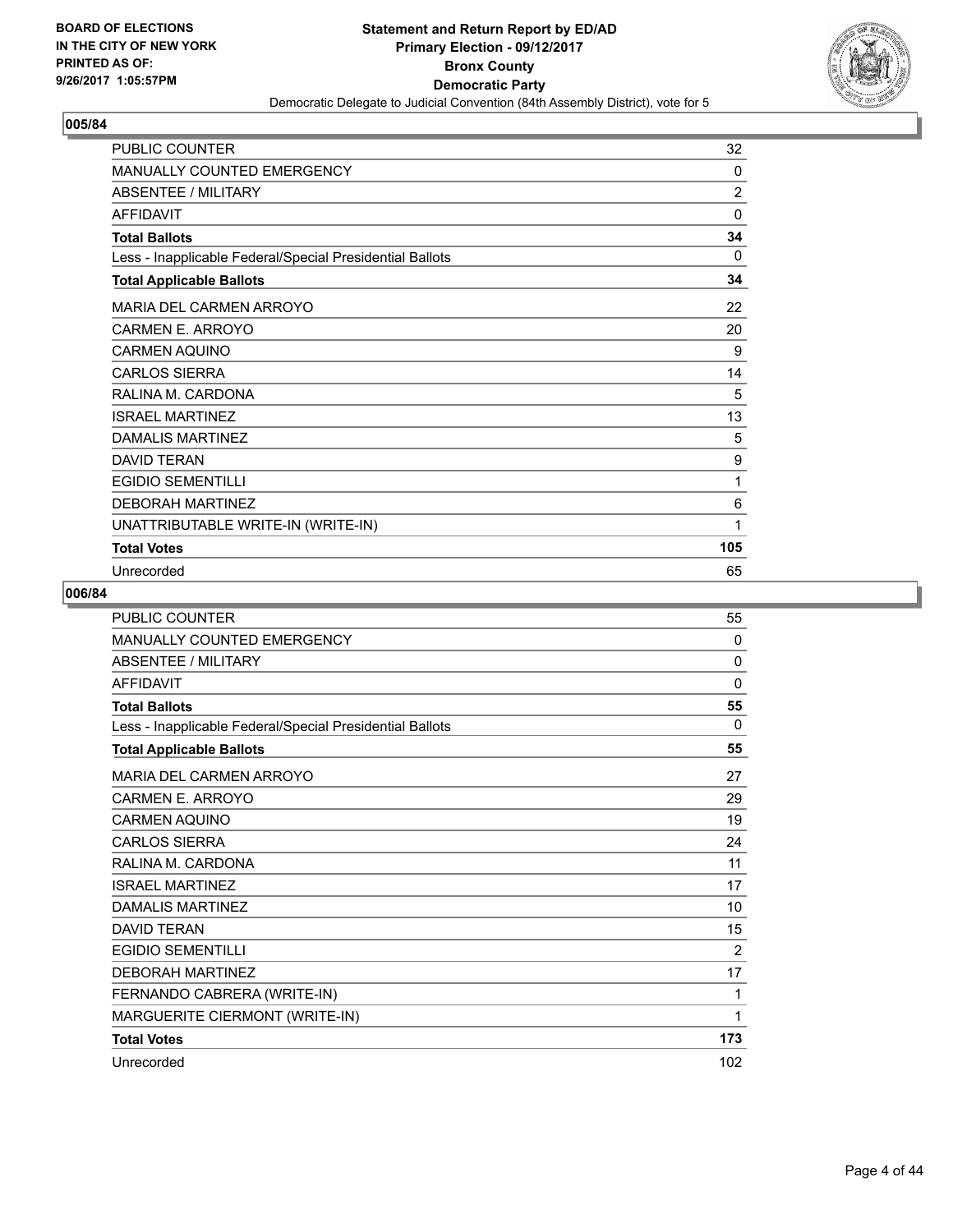

| PUBLIC COUNTER                                           | 59             |
|----------------------------------------------------------|----------------|
| <b>MANUALLY COUNTED EMERGENCY</b>                        | $\Omega$       |
| <b>ABSENTEE / MILITARY</b>                               | $\overline{2}$ |
| <b>AFFIDAVIT</b>                                         | 1              |
| <b>Total Ballots</b>                                     | 62             |
| Less - Inapplicable Federal/Special Presidential Ballots | 0              |
| <b>Total Applicable Ballots</b>                          | 62             |
| MARIA DEL CARMEN ARROYO                                  | 31             |
| CARMEN E. ARROYO                                         | 29             |
| <b>CARMEN AQUINO</b>                                     | 21             |
| <b>CARLOS SIERRA</b>                                     | 29             |
| RALINA M. CARDONA                                        | 16             |
| <b>ISRAFI MARTINFZ</b>                                   | 17             |
| <b>DAMALIS MARTINEZ</b>                                  | 15             |
| <b>DAVID TERAN</b>                                       | 17             |
| <b>EGIDIO SEMENTILLI</b>                                 | 5              |
| <b>DEBORAH MARTINEZ</b>                                  | 16             |
| BILL DE BLASIO (WRITE-IN)                                | 1              |
| SCOTT STRINGER (WRITE-IN)                                | 1              |
| VANESSA GIBSON (WRITE-IN)                                | 1              |
| <b>Total Votes</b>                                       | 199            |
| Unrecorded                                               | 111            |

| <b>PUBLIC COUNTER</b>                                    | 48             |
|----------------------------------------------------------|----------------|
| <b>MANUALLY COUNTED EMERGENCY</b>                        | 0              |
| <b>ABSENTEE / MILITARY</b>                               | $\overline{2}$ |
| <b>AFFIDAVIT</b>                                         | $\Omega$       |
| <b>Total Ballots</b>                                     | 50             |
| Less - Inapplicable Federal/Special Presidential Ballots | 0              |
| <b>Total Applicable Ballots</b>                          | 50             |
| <b>MARIA DEL CARMEN ARROYO</b>                           | 37             |
| CARMEN E. ARROYO                                         | 32             |
| CARMEN AQUINO                                            | 23             |
| <b>CARLOS SIERRA</b>                                     | 26             |
| RALINA M. CARDONA                                        | 15             |
| <b>ISRAEL MARTINEZ</b>                                   | 16             |
| <b>DAMALIS MARTINEZ</b>                                  | 11             |
| <b>DAVID TERAN</b>                                       | 11             |
| <b>EGIDIO SEMENTILLI</b>                                 | 2              |
| <b>DEBORAH MARTINEZ</b>                                  | 12             |
| <b>Total Votes</b>                                       | 185            |
| Unrecorded                                               | 65             |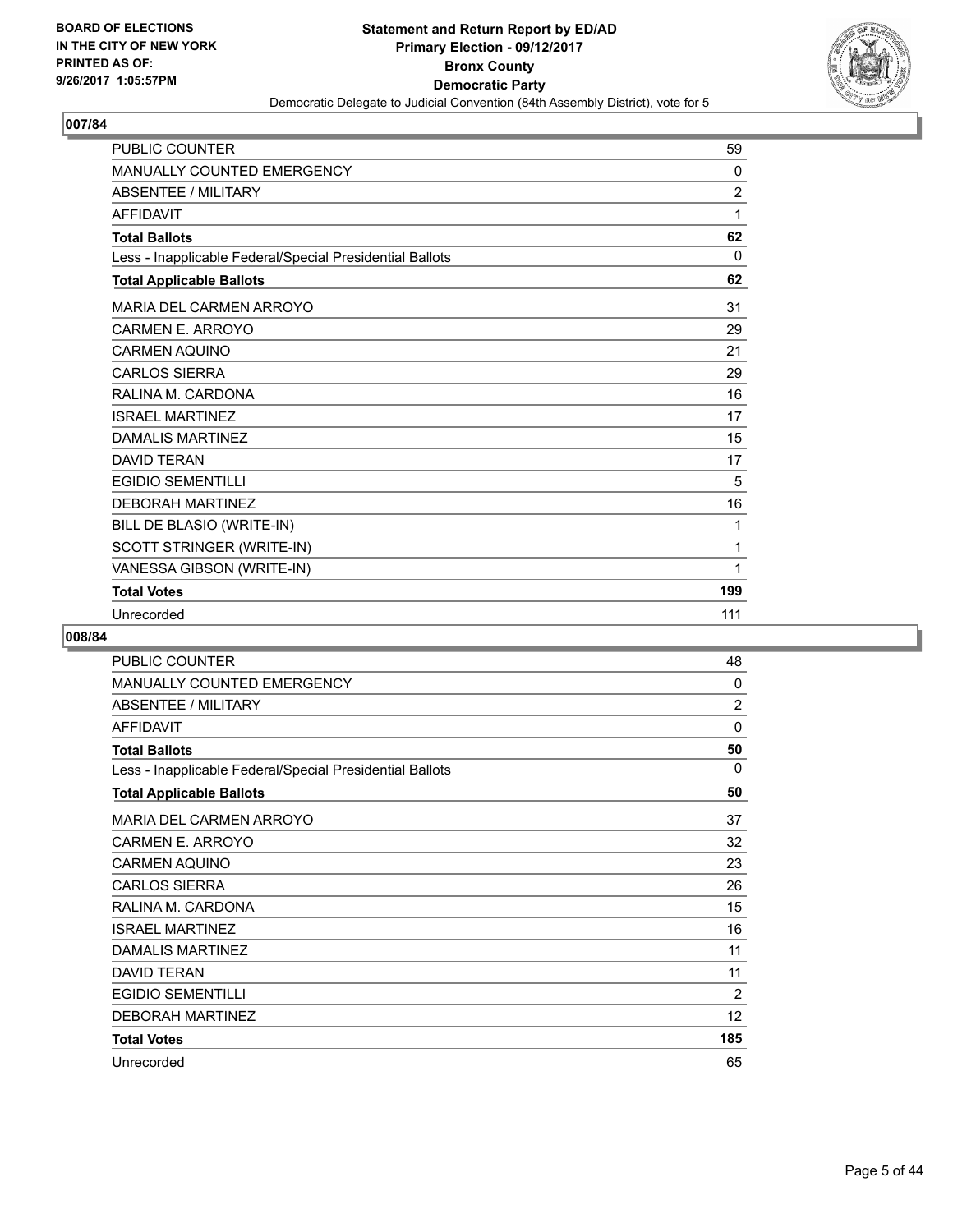

| PUBLIC COUNTER                                           | 77       |
|----------------------------------------------------------|----------|
| MANUALLY COUNTED EMERGENCY                               | 0        |
| ABSENTEE / MILITARY                                      | 0        |
| <b>AFFIDAVIT</b>                                         | 1        |
| <b>Total Ballots</b>                                     | 78       |
| Less - Inapplicable Federal/Special Presidential Ballots | $\Omega$ |
| <b>Total Applicable Ballots</b>                          | 78       |
| MARIA DEL CARMEN ARROYO                                  | 47       |
| CARMEN E. ARROYO                                         | 42       |
| <b>CARMEN AQUINO</b>                                     | 20       |
| <b>CARLOS SIERRA</b>                                     | 20       |
| RALINA M. CARDONA                                        | 14       |
| <b>ISRAEL MARTINEZ</b>                                   | 29       |
| DAMALIS MARTINEZ                                         | 16       |
| <b>DAVID TERAN</b>                                       | 13       |
| <b>EGIDIO SEMENTILLI</b>                                 | 2        |
| <b>DEBORAH MARTINEZ</b>                                  | 21       |
| <b>Total Votes</b>                                       | 224      |
| Unrecorded                                               | 166      |

| <b>PUBLIC COUNTER</b>                                    | 93  |
|----------------------------------------------------------|-----|
| <b>MANUALLY COUNTED EMERGENCY</b>                        | 0   |
| ABSENTEE / MILITARY                                      | 4   |
| <b>AFFIDAVIT</b>                                         | 1   |
| <b>Total Ballots</b>                                     | 98  |
| Less - Inapplicable Federal/Special Presidential Ballots | 0   |
| <b>Total Applicable Ballots</b>                          | 98  |
| MARIA DEL CARMEN ARROYO                                  | 64  |
| <b>CARMEN E. ARROYO</b>                                  | 59  |
| <b>CARMEN AQUINO</b>                                     | 46  |
| <b>CARLOS SIERRA</b>                                     | 45  |
| RALINA M. CARDONA                                        | 22  |
| <b>ISRAFI MARTINFZ</b>                                   | 44  |
| DAMALIS MARTINEZ                                         | 31  |
| <b>DAVID TERAN</b>                                       | 26  |
| <b>EGIDIO SEMENTILLI</b>                                 | 5   |
| <b>DEBORAH MARTINEZ</b>                                  | 43  |
| <b>Total Votes</b>                                       | 385 |
| Unrecorded                                               | 105 |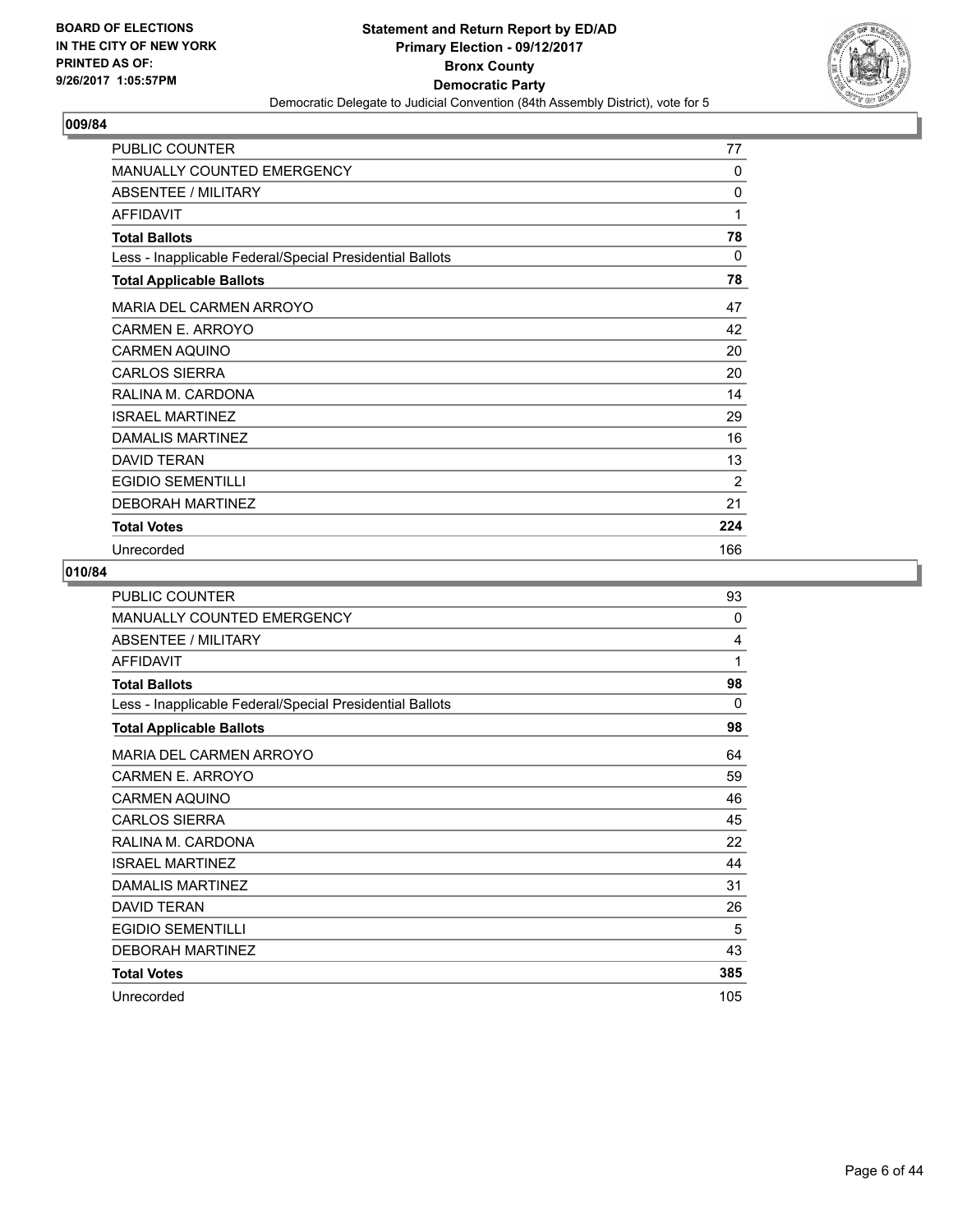

| PUBLIC COUNTER                                           | 96       |
|----------------------------------------------------------|----------|
| <b>MANUALLY COUNTED EMERGENCY</b>                        | $\Omega$ |
| ABSENTEE / MILITARY                                      | 30       |
| <b>AFFIDAVIT</b>                                         | 1        |
| <b>Total Ballots</b>                                     | 127      |
| Less - Inapplicable Federal/Special Presidential Ballots | 0        |
| <b>Total Applicable Ballots</b>                          | 127      |
| MARIA DEL CARMEN ARROYO                                  | 50       |
| <b>CARMEN E. ARROYO</b>                                  | 57       |
| <b>CARMEN AQUINO</b>                                     | 32       |
| <b>CARLOS SIERRA</b>                                     | 21       |
| RALINA M. CARDONA                                        | 11       |
| <b>ISRAEL MARTINEZ</b>                                   | 32       |
| DAMALIS MARTINEZ                                         | 14       |
| <b>DAVID TERAN</b>                                       | 13       |
| <b>EGIDIO SEMENTILLI</b>                                 | 9        |
| <b>DEBORAH MARTINEZ</b>                                  | 33       |
| <b>Total Votes</b>                                       | 272      |
| Unrecorded                                               | 363      |

| <b>PUBLIC COUNTER</b>                                    | 60       |
|----------------------------------------------------------|----------|
| <b>MANUALLY COUNTED EMERGENCY</b>                        | 0        |
| ABSENTEE / MILITARY                                      | $\Omega$ |
| <b>AFFIDAVIT</b>                                         | 1        |
| <b>Total Ballots</b>                                     | 61       |
| Less - Inapplicable Federal/Special Presidential Ballots | 0        |
| <b>Total Applicable Ballots</b>                          | 61       |
| MARIA DEL CARMEN ARROYO                                  | 29       |
| CARMEN E. ARROYO                                         | 22       |
| <b>CARMEN AQUINO</b>                                     | 11       |
| <b>CARLOS SIERRA</b>                                     | 14       |
| RALINA M. CARDONA                                        | 7        |
| <b>ISRAEL MARTINEZ</b>                                   | 10       |
| <b>DAMALIS MARTINEZ</b>                                  | 8        |
| <b>DAVID TERAN</b>                                       | 5        |
| <b>EGIDIO SEMENTILLI</b>                                 | 4        |
| <b>DEBORAH MARTINEZ</b>                                  | 5        |
| <b>Total Votes</b>                                       | 115      |
| Unrecorded                                               | 190      |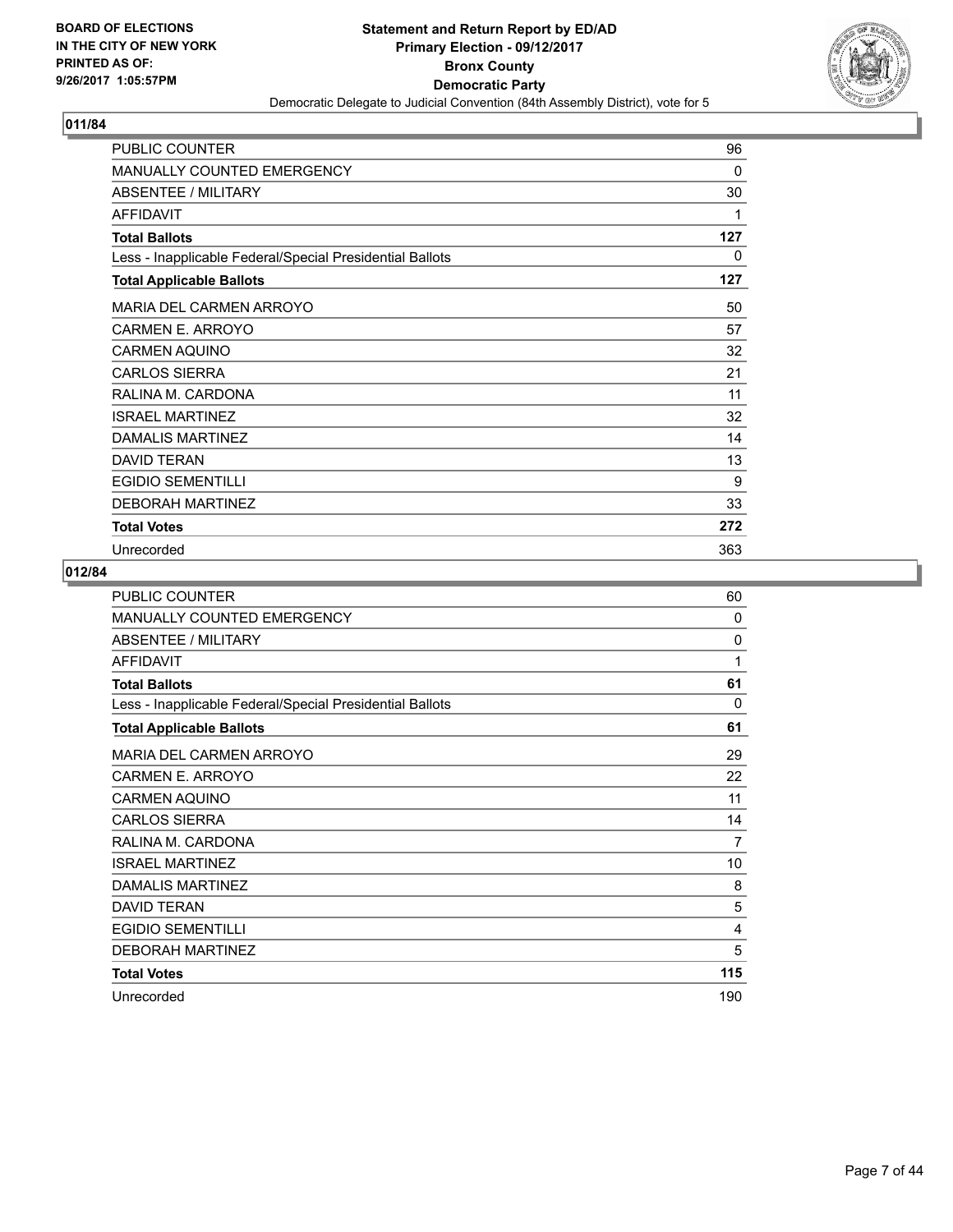

| <b>PUBLIC COUNTER</b>                                    | 67             |
|----------------------------------------------------------|----------------|
| <b>MANUALLY COUNTED EMERGENCY</b>                        | $\mathbf{0}$   |
| <b>ABSENTEE / MILITARY</b>                               | 0              |
| <b>AFFIDAVIT</b>                                         | $\overline{2}$ |
| <b>Total Ballots</b>                                     | 69             |
| Less - Inapplicable Federal/Special Presidential Ballots | $\Omega$       |
| <b>Total Applicable Ballots</b>                          | 69             |
| <b>MARIA DEL CARMEN ARROYO</b>                           | 39             |
| <b>CARMEN E. ARROYO</b>                                  | 41             |
| <b>CARMEN AQUINO</b>                                     | 28             |
| <b>CARLOS SIERRA</b>                                     | 20             |
| RALINA M. CARDONA                                        | 17             |
| <b>ISRAEL MARTINEZ</b>                                   | 27             |
| DAMALIS MARTINEZ                                         | 16             |
| <b>DAVID TERAN</b>                                       | 20             |
| <b>EGIDIO SEMENTILLI</b>                                 | 4              |
| <b>DEBORAH MARTINEZ</b>                                  | 27             |
| <b>Total Votes</b>                                       | 239            |
| Unrecorded                                               | 106            |

| PUBLIC COUNTER                                           | 69  |
|----------------------------------------------------------|-----|
| <b>MANUALLY COUNTED EMERGENCY</b>                        | 0   |
| <b>ABSENTEE / MILITARY</b>                               | 0   |
| <b>AFFIDAVIT</b>                                         | 1   |
| <b>Total Ballots</b>                                     | 70  |
| Less - Inapplicable Federal/Special Presidential Ballots | 0   |
| <b>Total Applicable Ballots</b>                          | 70  |
| MARIA DEL CARMEN ARROYO                                  | 35  |
| CARMEN E. ARROYO                                         | 31  |
| <b>CARMEN AQUINO</b>                                     | 30  |
| <b>CARLOS SIERRA</b>                                     | 21  |
| RALINA M. CARDONA                                        | 25  |
| <b>ISRAEL MARTINEZ</b>                                   | 15  |
| <b>DAMALIS MARTINEZ</b>                                  | 7   |
| <b>DAVID TERAN</b>                                       | 13  |
| <b>EGIDIO SEMENTILLI</b>                                 | 6   |
| <b>DEBORAH MARTINEZ</b>                                  | 19  |
| <b>Total Votes</b>                                       | 202 |
| Unrecorded                                               | 148 |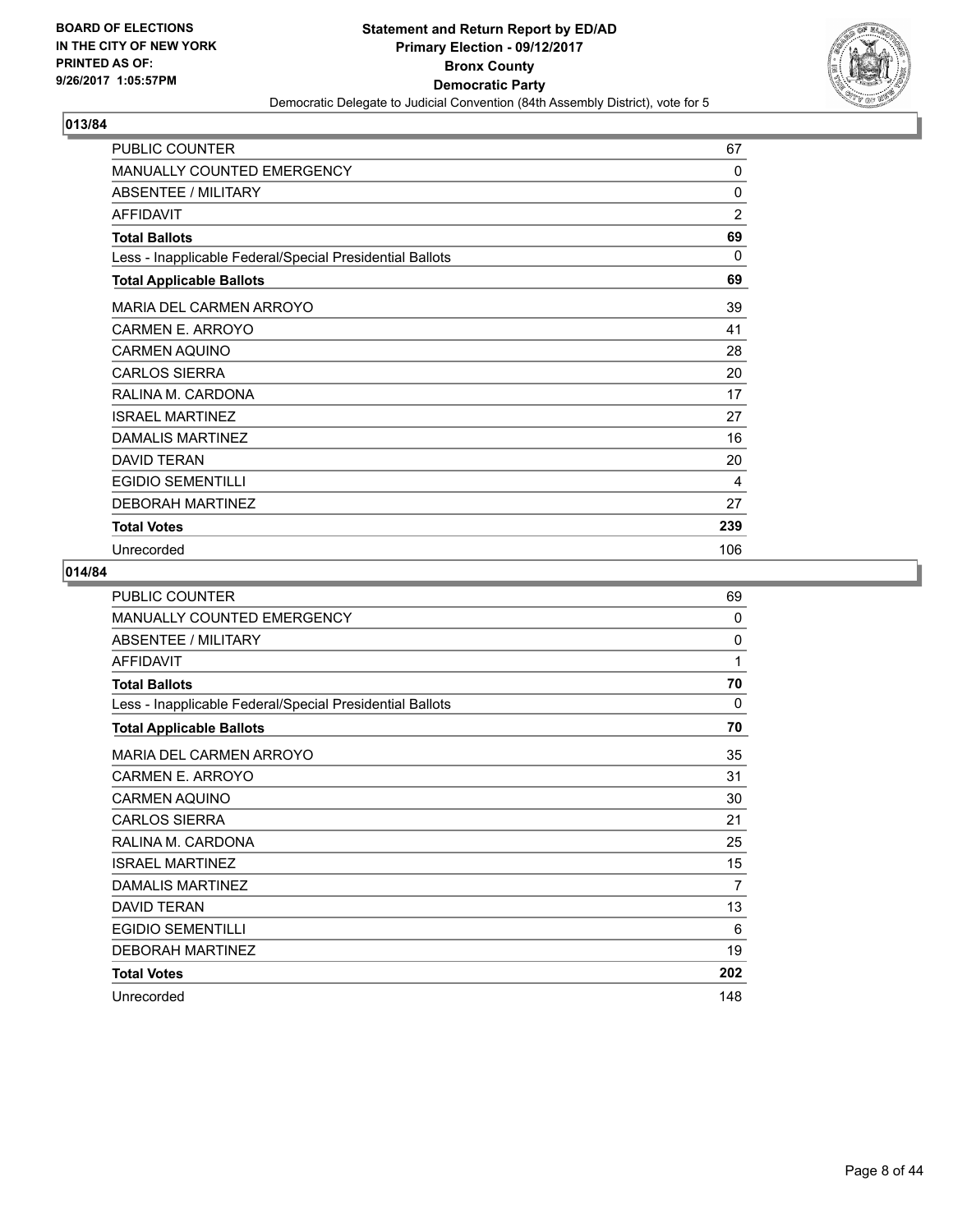

| PUBLIC COUNTER                                           | 56             |
|----------------------------------------------------------|----------------|
| <b>MANUALLY COUNTED EMERGENCY</b>                        | 0              |
| ABSENTEE / MILITARY                                      | $\overline{2}$ |
| <b>AFFIDAVIT</b>                                         | 0              |
| <b>Total Ballots</b>                                     | 58             |
| Less - Inapplicable Federal/Special Presidential Ballots | $\Omega$       |
| <b>Total Applicable Ballots</b>                          | 58             |
| MARIA DEL CARMEN ARROYO                                  | 27             |
| <b>CARMEN E. ARROYO</b>                                  | 40             |
| <b>CARMEN AQUINO</b>                                     | 16             |
| <b>CARLOS SIERRA</b>                                     | 16             |
| RALINA M. CARDONA                                        | 10             |
| <b>ISRAEL MARTINEZ</b>                                   | 15             |
| DAMALIS MARTINEZ                                         | 18             |
| <b>DAVID TERAN</b>                                       | 11             |
| <b>EGIDIO SEMENTILLI</b>                                 | 5              |
| <b>DEBORAH MARTINEZ</b>                                  | 23             |
| <b>Total Votes</b>                                       | 181            |
| Unrecorded                                               | 109            |

| PUBLIC COUNTER                                           | 78  |
|----------------------------------------------------------|-----|
| <b>MANUALLY COUNTED EMERGENCY</b>                        | 0   |
| <b>ABSENTEE / MILITARY</b>                               | 0   |
| <b>AFFIDAVIT</b>                                         | 0   |
| <b>Total Ballots</b>                                     | 78  |
| Less - Inapplicable Federal/Special Presidential Ballots | 0   |
| <b>Total Applicable Ballots</b>                          | 78  |
| MARIA DEL CARMEN ARROYO                                  | 36  |
| CARMEN E. ARROYO                                         | 43  |
| <b>CARMEN AQUINO</b>                                     | 26  |
| <b>CARLOS SIERRA</b>                                     | 27  |
| RALINA M. CARDONA                                        | 22  |
| <b>ISRAEL MARTINEZ</b>                                   | 18  |
| <b>DAMALIS MARTINEZ</b>                                  | 11  |
| <b>DAVID TERAN</b>                                       | 11  |
| <b>EGIDIO SEMENTILLI</b>                                 | 8   |
| <b>DEBORAH MARTINEZ</b>                                  | 17  |
| <b>Total Votes</b>                                       | 219 |
| Unrecorded                                               | 171 |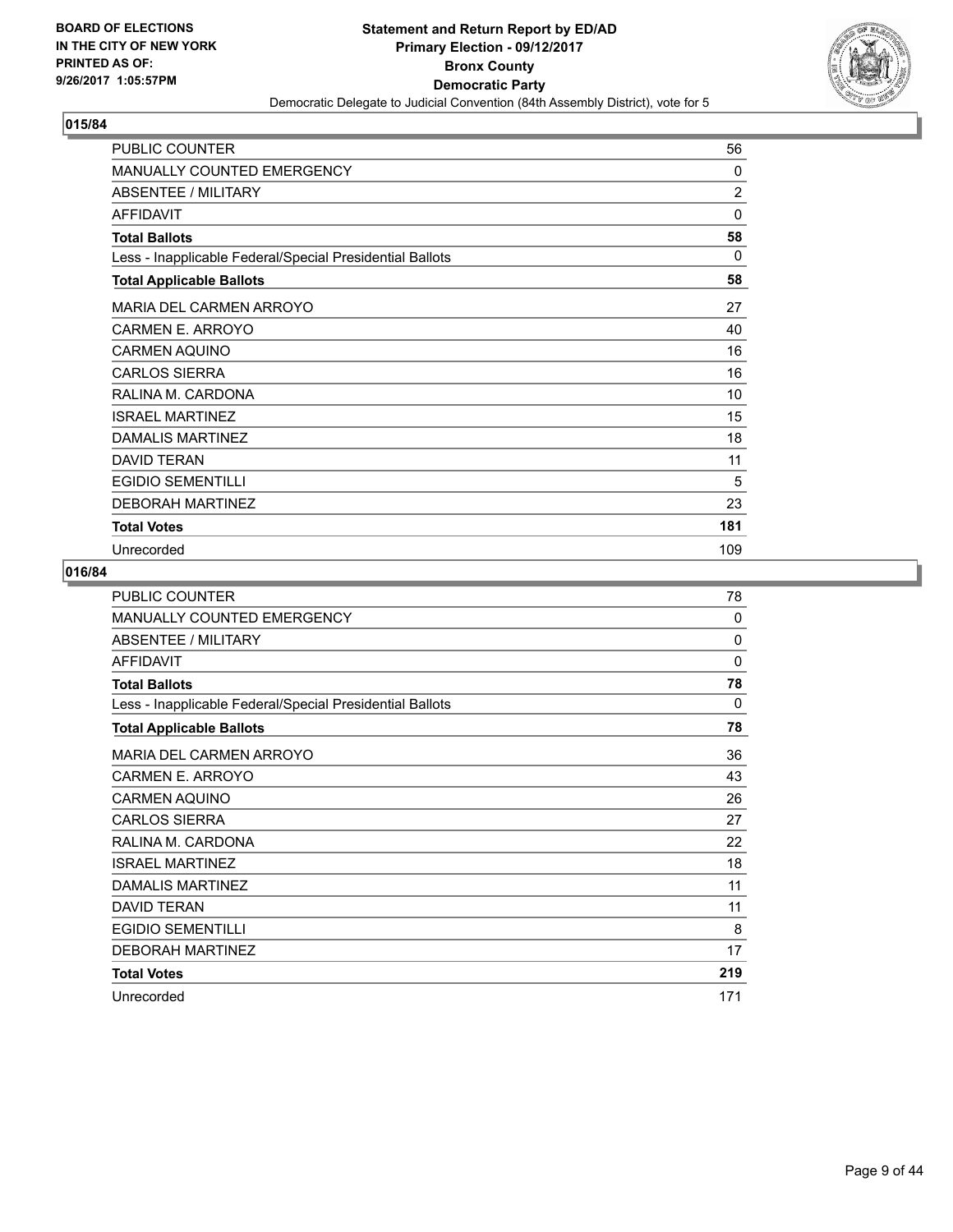

| PUBLIC COUNTER                                           | 32             |
|----------------------------------------------------------|----------------|
| MANUALLY COUNTED EMERGENCY                               | 0              |
| <b>ABSENTEE / MILITARY</b>                               | 0              |
| <b>AFFIDAVIT</b>                                         | 0              |
| <b>Total Ballots</b>                                     | 32             |
| Less - Inapplicable Federal/Special Presidential Ballots | $\mathbf{0}$   |
| <b>Total Applicable Ballots</b>                          | 32             |
| <b>MARIA DEL CARMEN ARROYO</b>                           | 17             |
| CARMEN E. ARROYO                                         | 13             |
| <b>CARMEN AQUINO</b>                                     | 10             |
| <b>CARLOS SIERRA</b>                                     | 8              |
| RALINA M. CARDONA                                        | 1              |
| <b>ISRAEL MARTINEZ</b>                                   | 10             |
| DAMALIS MARTINEZ                                         | 11             |
| <b>DAVID TERAN</b>                                       | 9              |
| <b>EGIDIO SEMENTILLI</b>                                 | $\overline{2}$ |
| <b>DEBORAH MARTINEZ</b>                                  | 11             |
| <b>Total Votes</b>                                       | 92             |
| Unrecorded                                               | 68             |

| <b>PUBLIC COUNTER</b>                                    | 12             |
|----------------------------------------------------------|----------------|
| <b>MANUALLY COUNTED EMERGENCY</b>                        | $\Omega$       |
| ABSENTEE / MILITARY                                      | 1              |
| <b>AFFIDAVIT</b>                                         | $\Omega$       |
| <b>Total Ballots</b>                                     | 13             |
| Less - Inapplicable Federal/Special Presidential Ballots | 0              |
| <b>Total Applicable Ballots</b>                          | 13             |
| MARIA DEL CARMEN ARROYO                                  | 7              |
| CARMEN E. ARROYO                                         | 7              |
| <b>CARMEN AQUINO</b>                                     | 4              |
| <b>CARLOS SIERRA</b>                                     | 5              |
| RALINA M. CARDONA                                        | $\overline{2}$ |
| <b>ISRAEL MARTINEZ</b>                                   | 5              |
| <b>DAMALIS MARTINEZ</b>                                  | $\overline{2}$ |
| <b>DAVID TERAN</b>                                       | 3              |
| <b>EGIDIO SEMENTILLI</b>                                 | $\overline{2}$ |
| <b>DEBORAH MARTINEZ</b>                                  | 4              |
| <b>Total Votes</b>                                       | 41             |
| Unrecorded                                               | 24             |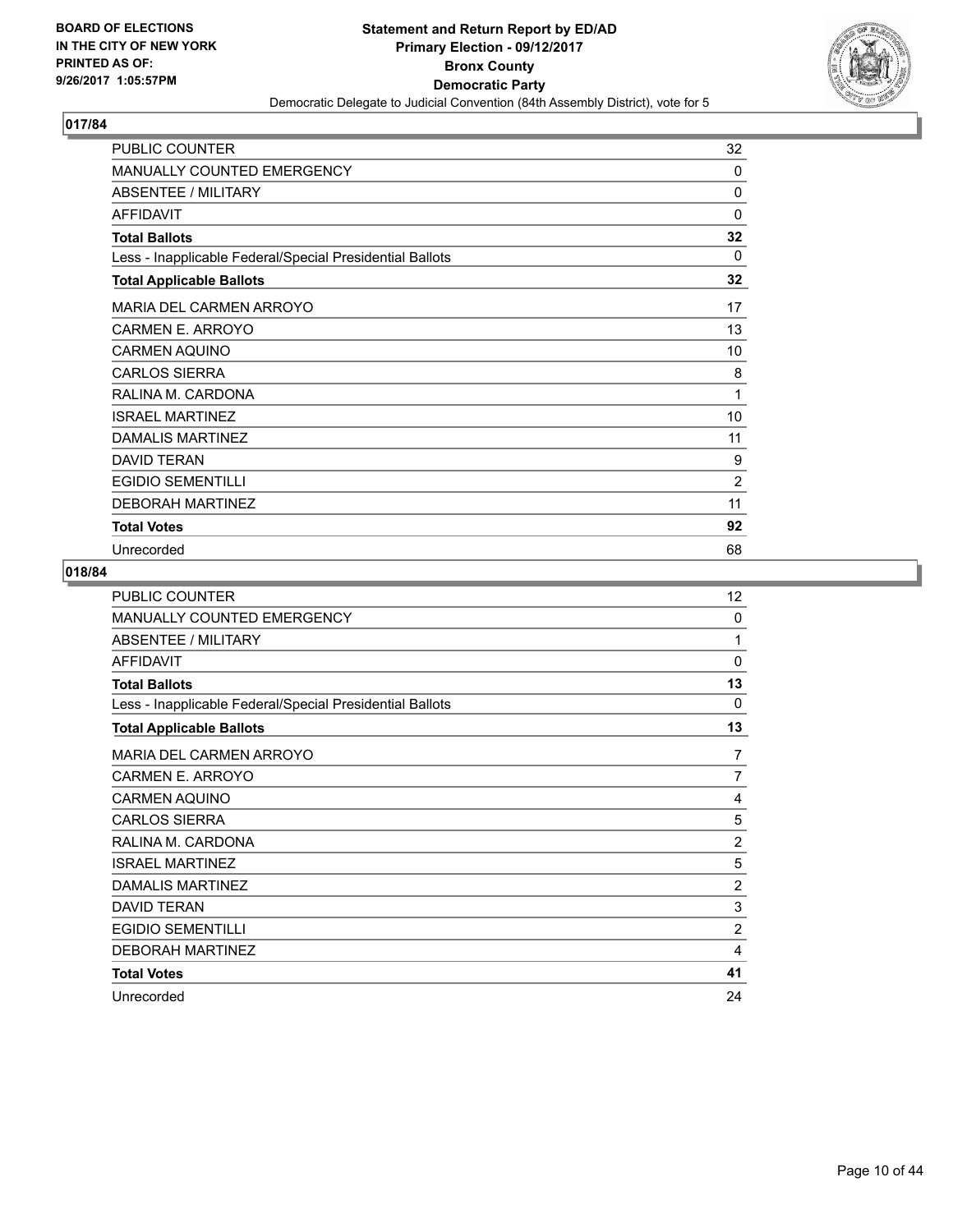

| <b>PUBLIC COUNTER</b>                                    | 134            |
|----------------------------------------------------------|----------------|
| <b>MANUALLY COUNTED EMERGENCY</b>                        | 0              |
| <b>ABSENTEE / MILITARY</b>                               | 3              |
| <b>AFFIDAVIT</b>                                         | 1              |
| <b>Total Ballots</b>                                     | 138            |
| Less - Inapplicable Federal/Special Presidential Ballots | 0              |
| <b>Total Applicable Ballots</b>                          | 138            |
| MARIA DEL CARMEN ARROYO                                  | 88             |
| CARMEN E. ARROYO                                         | 66             |
| <b>CARMEN AQUINO</b>                                     | 31             |
| <b>CARLOS SIERRA</b>                                     | 23             |
| RALINA M. CARDONA                                        | 15             |
| <b>ISRAEL MARTINEZ</b>                                   | 41             |
| <b>DAMALIS MARTINEZ</b>                                  | 34             |
| <b>DAVID TERAN</b>                                       | 32             |
| <b>EGIDIO SEMENTILLI</b>                                 | 21             |
| <b>DEBORAH MARTINEZ</b>                                  | 39             |
| ANGEL MONXO LOPEZ (WRITE-IN)                             | 2              |
| <b>CORRINE KOHUT (WRITE-IN)</b>                          | 1              |
| DANNY CHERUONI (WRITE-IN)                                | 1              |
| HARRY BUBBINS (WRITE-IN)                                 | $\overline{2}$ |
| RUBEN ARSTRIA (WRITE-IN)                                 | 1              |
| <b>Total Votes</b>                                       | 397            |
| Unrecorded                                               | 293            |

| PUBLIC COUNTER                                           | 67       |
|----------------------------------------------------------|----------|
| <b>MANUALLY COUNTED EMERGENCY</b>                        | $\Omega$ |
| <b>ABSENTEE / MILITARY</b>                               | 0        |
| <b>AFFIDAVIT</b>                                         | 3        |
| <b>Total Ballots</b>                                     | 70       |
| Less - Inapplicable Federal/Special Presidential Ballots | 0        |
| <b>Total Applicable Ballots</b>                          | 70       |
| MARIA DEL CARMEN ARROYO                                  | 39       |
| CARMEN E. ARROYO                                         | 40       |
| <b>CARMEN AQUINO</b>                                     | 27       |
| <b>CARLOS SIERRA</b>                                     | 22       |
| RALINA M. CARDONA                                        | 23       |
| <b>ISRAEL MARTINEZ</b>                                   | 9        |
| <b>DAMALIS MARTINEZ</b>                                  | 11       |
| <b>DAVID TERAN</b>                                       | 11       |
| <b>EGIDIO SEMENTILLI</b>                                 | 6        |
| <b>DEBORAH MARTINEZ</b>                                  | 21       |
| UNATTRIBUTABLE WRITE-IN (WRITE-IN)                       | 1        |
| <b>Total Votes</b>                                       | 210      |
| Unrecorded                                               | 140      |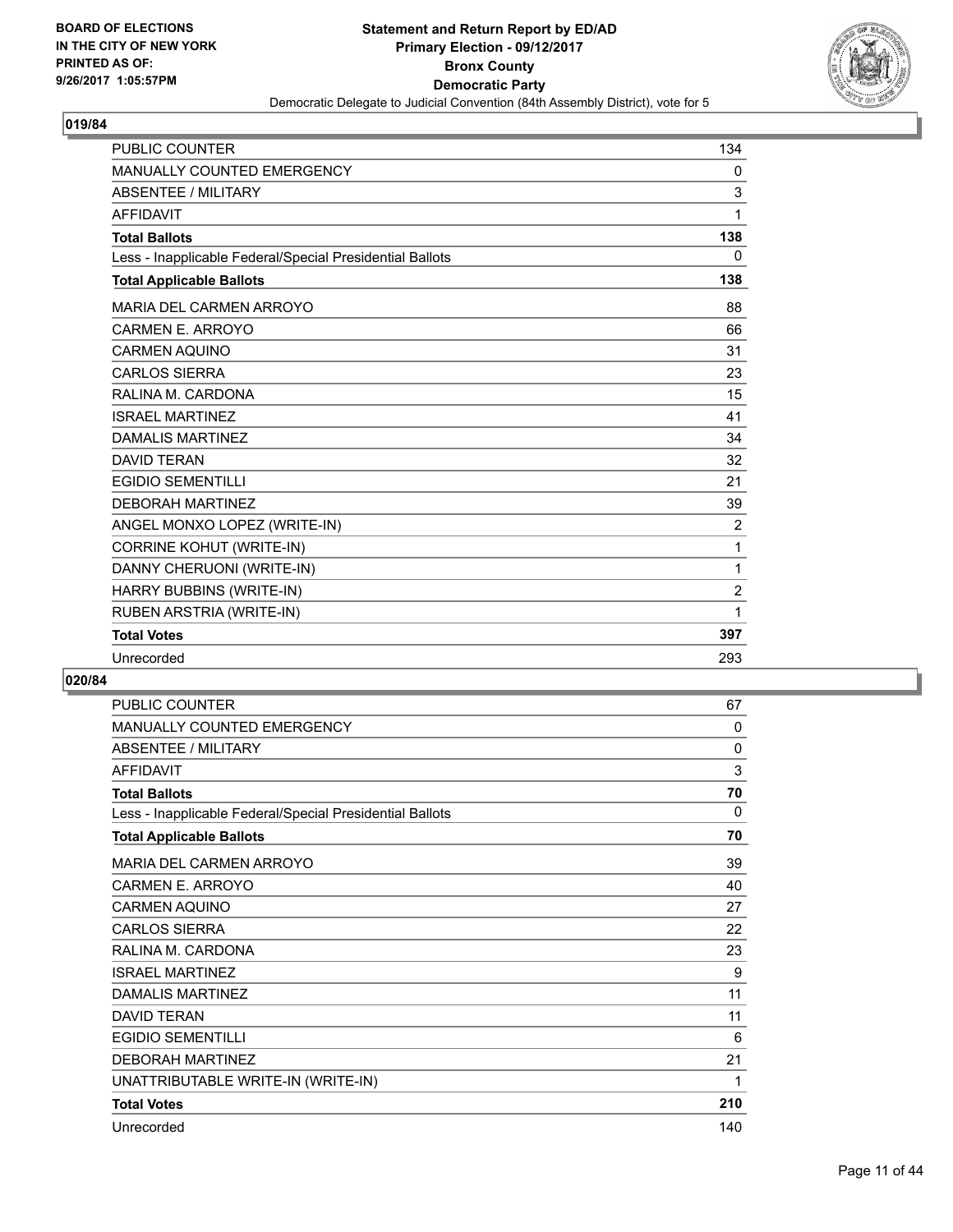

| <b>PUBLIC COUNTER</b>                                    | 14             |
|----------------------------------------------------------|----------------|
| <b>MANUALLY COUNTED EMERGENCY</b>                        | 0              |
| <b>ABSENTEE / MILITARY</b>                               | 0              |
| <b>AFFIDAVIT</b>                                         | 0              |
| <b>Total Ballots</b>                                     | 14             |
| Less - Inapplicable Federal/Special Presidential Ballots | $\Omega$       |
| <b>Total Applicable Ballots</b>                          | 14             |
| MARIA DEL CARMEN ARROYO                                  | 6              |
| CARMEN E. ARROYO                                         | 11             |
| <b>CARMEN AQUINO</b>                                     | $\overline{2}$ |
| <b>CARLOS SIERRA</b>                                     | 4              |
| RALINA M. CARDONA                                        | 4              |
| <b>ISRAEL MARTINEZ</b>                                   | 4              |
| <b>DAMALIS MARTINEZ</b>                                  | 4              |
| <b>DAVID TERAN</b>                                       | 1              |
| <b>EGIDIO SEMENTILLI</b>                                 | 0              |
| <b>DEBORAH MARTINEZ</b>                                  | 4              |
| <b>Total Votes</b>                                       | 40             |
| Unrecorded                                               | 30             |

| <b>PUBLIC COUNTER</b>                                    | 13             |
|----------------------------------------------------------|----------------|
| <b>MANUALLY COUNTED EMERGENCY</b>                        | 0              |
| <b>ABSENTEE / MILITARY</b>                               | $\overline{2}$ |
| <b>AFFIDAVIT</b>                                         | $\Omega$       |
| <b>Total Ballots</b>                                     | 15             |
| Less - Inapplicable Federal/Special Presidential Ballots | 0              |
| <b>Total Applicable Ballots</b>                          | 15             |
| MARIA DEL CARMEN ARROYO                                  | 10             |
| CARMEN E. ARROYO                                         | 8              |
| <b>CARMEN AQUINO</b>                                     | 5              |
| <b>CARLOS SIERRA</b>                                     | 5              |
| RALINA M. CARDONA                                        | 4              |
| <b>ISRAEL MARTINEZ</b>                                   | 5              |
| <b>DAMALIS MARTINEZ</b>                                  | $\overline{2}$ |
| <b>DAVID TERAN</b>                                       | $\overline{2}$ |
| <b>EGIDIO SEMENTILLI</b>                                 | 1              |
| <b>DEBORAH MARTINEZ</b>                                  | $\overline{2}$ |
| <b>Total Votes</b>                                       | 44             |
| Unrecorded                                               | 31             |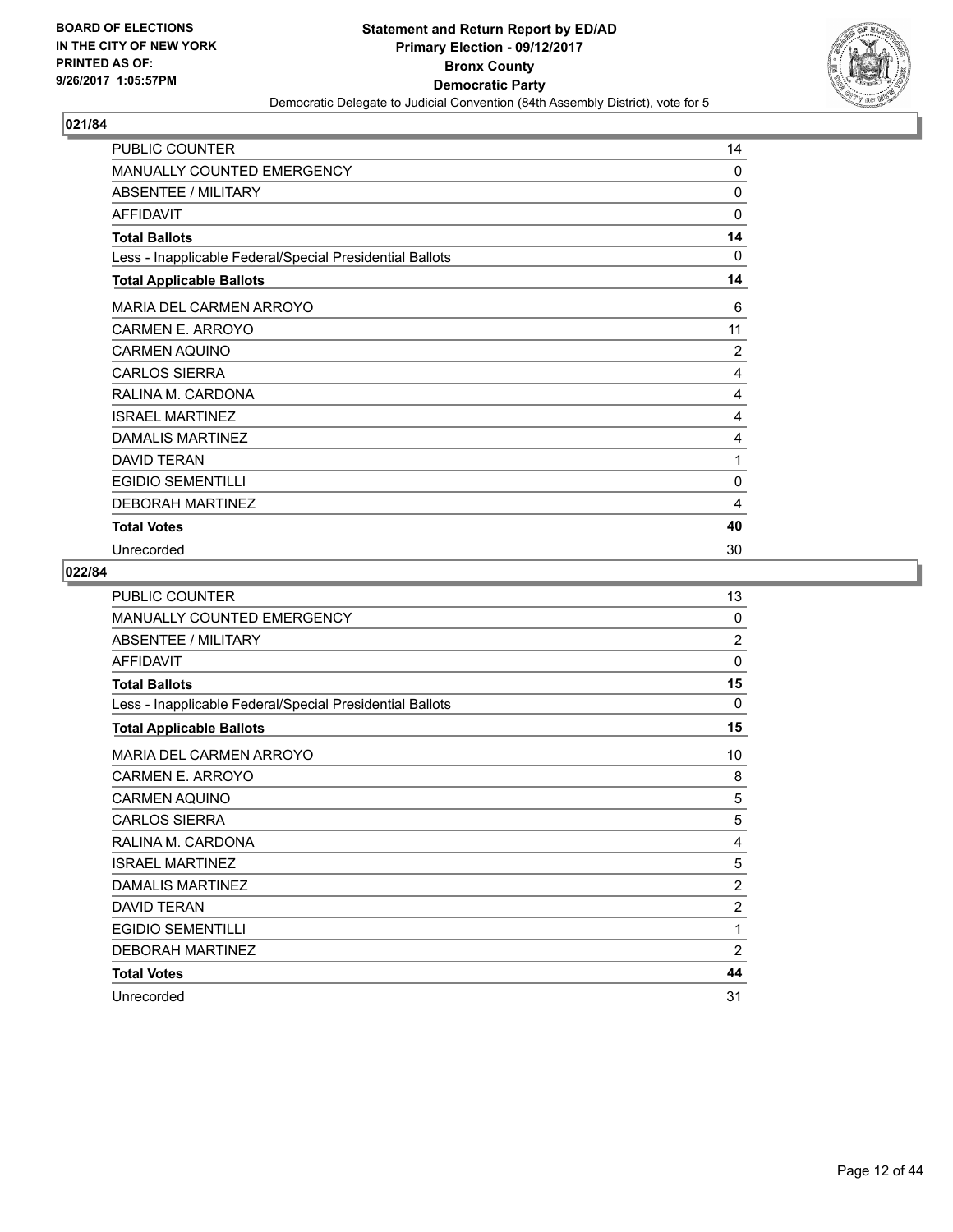

| <b>PUBLIC COUNTER</b>                                    | 116            |
|----------------------------------------------------------|----------------|
| <b>MANUALLY COUNTED EMERGENCY</b>                        | 0              |
| <b>ABSENTEE / MILITARY</b>                               | $\overline{2}$ |
| <b>AFFIDAVIT</b>                                         | 0              |
| <b>Total Ballots</b>                                     | 118            |
| Less - Inapplicable Federal/Special Presidential Ballots | 0              |
| <b>Total Applicable Ballots</b>                          | 118            |
| <b>MARIA DEL CARMEN ARROYO</b>                           | 64             |
| <b>CARMEN E. ARROYO</b>                                  | 75             |
| <b>CARMEN AQUINO</b>                                     | 32             |
| <b>CARLOS SIERRA</b>                                     | 37             |
| RALINA M. CARDONA                                        | 20             |
| <b>ISRAEL MARTINEZ</b>                                   | 36             |
| DAMALIS MARTINEZ                                         | 24             |
| <b>DAVID TERAN</b>                                       | 21             |
| <b>EGIDIO SEMENTILLI</b>                                 | 1              |
| <b>DEBORAH MARTINEZ</b>                                  | 30             |
| <b>Total Votes</b>                                       | 340            |
| Unrecorded                                               | 250            |

| <b>PUBLIC COUNTER</b>                                    | 84       |
|----------------------------------------------------------|----------|
| <b>MANUALLY COUNTED EMERGENCY</b>                        | 0        |
| <b>ABSENTEE / MILITARY</b>                               | 0        |
| <b>AFFIDAVIT</b>                                         | $\Omega$ |
| <b>Total Ballots</b>                                     | 84       |
| Less - Inapplicable Federal/Special Presidential Ballots | 0        |
| <b>Total Applicable Ballots</b>                          | 84       |
| MARIA DEL CARMEN ARROYO                                  | 32       |
| CARMEN E. ARROYO                                         | 38       |
| <b>CARMEN AQUINO</b>                                     | 19       |
| <b>CARLOS SIERRA</b>                                     | 17       |
| RALINA M. CARDONA                                        | 16       |
| <b>ISRAEL MARTINEZ</b>                                   | 16       |
| <b>DAMALIS MARTINEZ</b>                                  | 10       |
| <b>DAVID TERAN</b>                                       | 12       |
| <b>EGIDIO SEMENTILLI</b>                                 | 4        |
| <b>DEBORAH MARTINEZ</b>                                  | 18       |
| <b>Total Votes</b>                                       | 182      |
| Unrecorded                                               | 238      |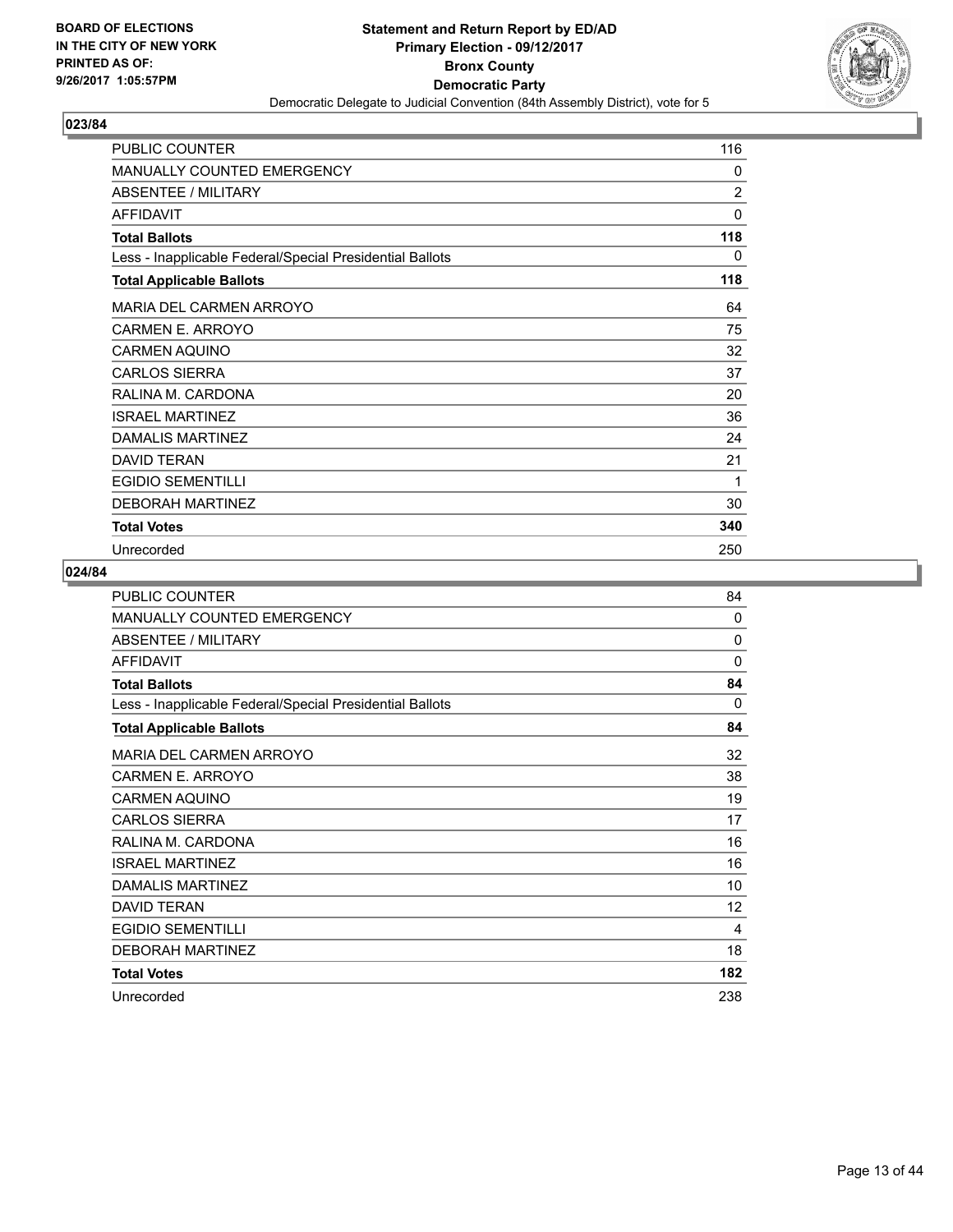

| <b>PUBLIC COUNTER</b>                                    | 77             |
|----------------------------------------------------------|----------------|
| MANUALLY COUNTED EMERGENCY                               | 0              |
| <b>ABSENTEE / MILITARY</b>                               | 2              |
| <b>AFFIDAVIT</b>                                         | $\overline{2}$ |
| <b>Total Ballots</b>                                     | 81             |
| Less - Inapplicable Federal/Special Presidential Ballots | 0              |
| <b>Total Applicable Ballots</b>                          | 81             |
| MARIA DEL CARMEN ARROYO                                  | 37             |
| CARMEN E. ARROYO                                         | 39             |
| <b>CARMEN AQUINO</b>                                     | 15             |
| <b>CARLOS SIERRA</b>                                     | 15             |
| RALINA M. CARDONA                                        | 17             |
| <b>ISRAEL MARTINEZ</b>                                   | 11             |
| <b>DAMALIS MARTINEZ</b>                                  | 10             |
| <b>DAVID TERAN</b>                                       | 6              |
| <b>EGIDIO SEMENTILLI</b>                                 | 5              |
| <b>DEBORAH MARTINEZ</b>                                  | 15             |
| ANA MARIA CARDENAS (WRITE-IN)                            | 1              |
| ARTHUR JOHNSON (WRITE-IN)                                | 1              |
| CAROLYN MCFARLANE (WRITE-IN)                             | 1              |
| <b>CORRINE KOHUT (WRITE-IN)</b>                          | 3              |
| DAN DUNN (WRITE-IN)                                      | 1              |
| DION DUNN (WRITE-IN)                                     | 1              |
| DONALD DUNN (WRITE-IN)                                   | 1              |
| LIBERTAD GUERRA (WRITE-IN)                               | 1              |
| MONXO LOPEZ (WRITE-IN)                                   | 3              |
| MYCHAL JOHNSON (WRITE-IN)                                | $\overline{2}$ |
| PAUL RYNESKI (WRITE-IN)                                  | 1              |
| <b>Total Votes</b>                                       | 186            |
| Unrecorded                                               | 219            |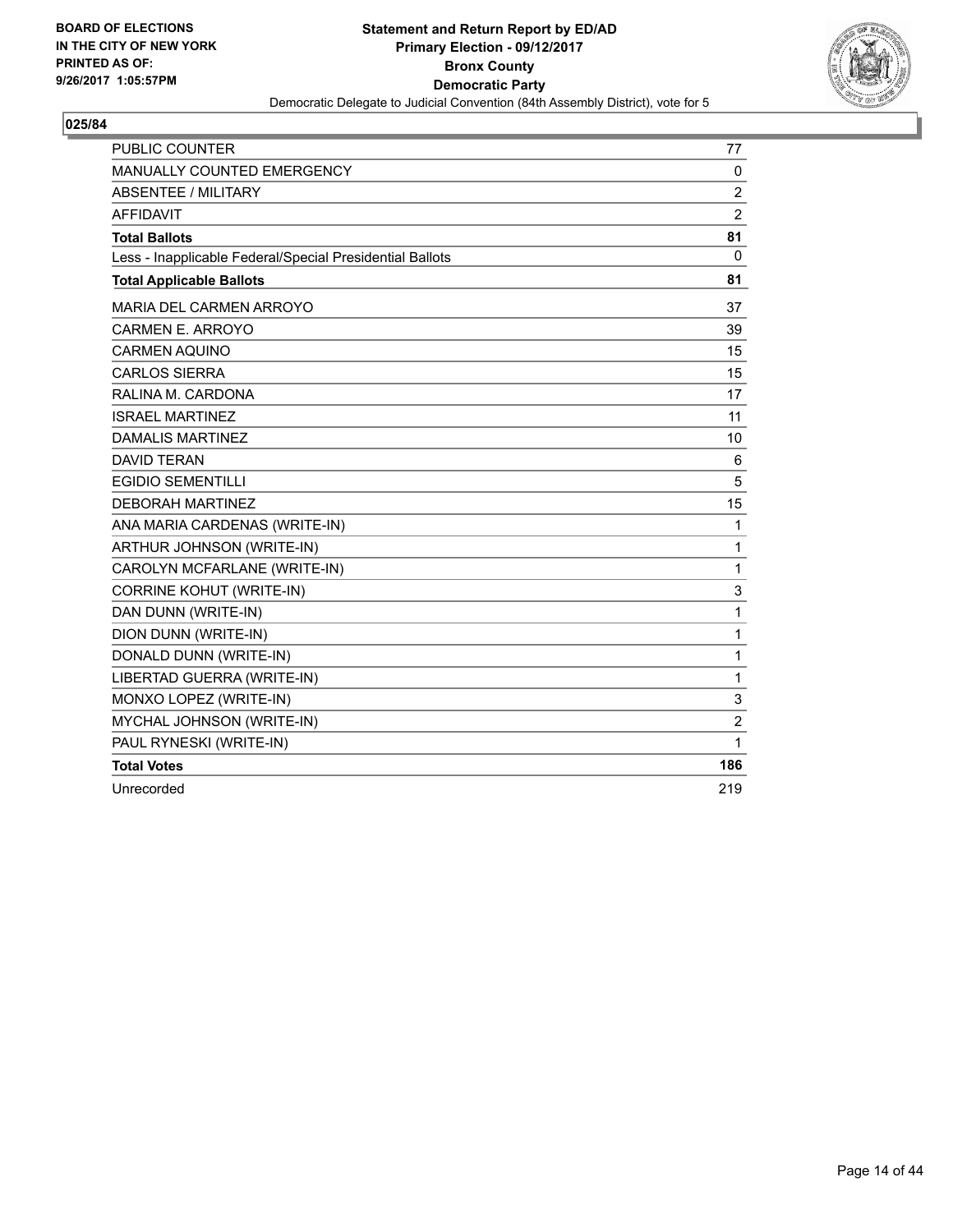

| <b>PUBLIC COUNTER</b>                                    | 49           |
|----------------------------------------------------------|--------------|
| <b>MANUALLY COUNTED EMERGENCY</b>                        | $\mathbf{0}$ |
| <b>ABSENTEE / MILITARY</b>                               | 3            |
| <b>AFFIDAVIT</b>                                         | $\mathbf 0$  |
| <b>Total Ballots</b>                                     | 52           |
| Less - Inapplicable Federal/Special Presidential Ballots | $\Omega$     |
| <b>Total Applicable Ballots</b>                          | 52           |
| MARIA DEL CARMEN ARROYO                                  | 13           |
| <b>CARMEN E. ARROYO</b>                                  | 20           |
| <b>CARMEN AQUINO</b>                                     | 6            |
| <b>CARLOS SIERRA</b>                                     | 11           |
| RALINA M. CARDONA                                        | 8            |
| <b>ISRAFI MARTINFZ</b>                                   | 13           |
| <b>DAMALIS MARTINEZ</b>                                  | 7            |
| <b>DAVID TERAN</b>                                       | 11           |
| <b>EGIDIO SEMENTILLI</b>                                 | 6            |
| <b>DEBORAH MARTINEZ</b>                                  | 17           |
| DORITHY LOUISE (WRITE-IN)                                | 1            |
| LINDA CARUYHAM (WRITE-IN)                                | 1            |
| MYCHAL JOHNSON (WRITE-IN)                                | 2            |
| <b>Total Votes</b>                                       | 116          |
| Unrecorded                                               | 144          |

| PUBLIC COUNTER                                           | 62  |
|----------------------------------------------------------|-----|
| <b>MANUALLY COUNTED EMERGENCY</b>                        | 0   |
| <b>ABSENTEE / MILITARY</b>                               | 0   |
| <b>AFFIDAVIT</b>                                         | 1   |
| <b>Total Ballots</b>                                     | 63  |
| Less - Inapplicable Federal/Special Presidential Ballots | 0   |
| <b>Total Applicable Ballots</b>                          | 63  |
| MARIA DEL CARMEN ARROYO                                  | 34  |
| CARMEN E. ARROYO                                         | 36  |
| <b>CARMEN AQUINO</b>                                     | 13  |
| <b>CARLOS SIERRA</b>                                     | 19  |
| RALINA M. CARDONA                                        | 9   |
| <b>ISRAEL MARTINEZ</b>                                   | 13  |
| <b>DAMALIS MARTINEZ</b>                                  | 8   |
| <b>DAVID TERAN</b>                                       | 9   |
| <b>EGIDIO SEMENTILLI</b>                                 | 4   |
| <b>DEBORAH MARTINEZ</b>                                  | 16  |
| <b>Total Votes</b>                                       | 161 |
| Unrecorded                                               | 154 |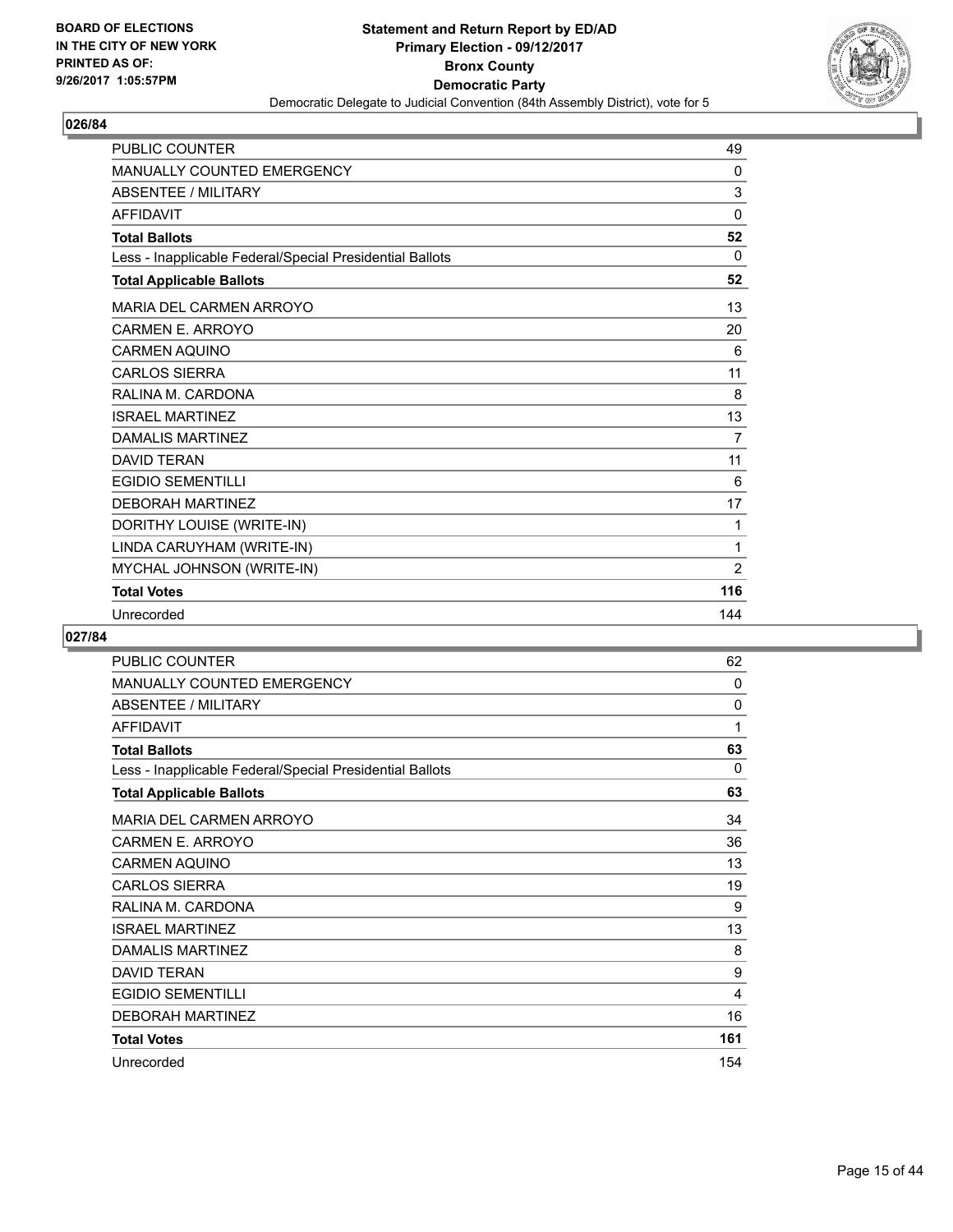

| <b>PUBLIC COUNTER</b>                                    | 101          |
|----------------------------------------------------------|--------------|
| <b>MANUALLY COUNTED EMERGENCY</b>                        | 0            |
| ABSENTEE / MILITARY                                      | 1            |
| <b>AFFIDAVIT</b>                                         | $\mathbf{0}$ |
| <b>Total Ballots</b>                                     | 102          |
| Less - Inapplicable Federal/Special Presidential Ballots | 0            |
| <b>Total Applicable Ballots</b>                          | 102          |
| MARIA DEL CARMEN ARROYO                                  | 51           |
| <b>CARMEN E. ARROYO</b>                                  | 50           |
| <b>CARMEN AQUINO</b>                                     | 19           |
| <b>CARLOS SIERRA</b>                                     | 27           |
| RALINA M. CARDONA                                        | 9            |
| <b>ISRAEL MARTINEZ</b>                                   | 19           |
| DAMALIS MARTINEZ                                         | 15           |
| <b>DAVID TERAN</b>                                       | 17           |
| <b>EGIDIO SEMENTILLI</b>                                 | 7            |
| <b>DEBORAH MARTINEZ</b>                                  | 24           |
| SHANNON OLIVARIA (WRITE-IN)                              | 1            |
| <b>Total Votes</b>                                       | 239          |
| Unrecorded                                               | 271          |

| <b>PUBLIC COUNTER</b>                                    | 70  |
|----------------------------------------------------------|-----|
| <b>MANUALLY COUNTED EMERGENCY</b>                        | 0   |
| <b>ABSENTEE / MILITARY</b>                               | 0   |
| <b>AFFIDAVIT</b>                                         | 2   |
| <b>Total Ballots</b>                                     | 72  |
| Less - Inapplicable Federal/Special Presidential Ballots | 0   |
| <b>Total Applicable Ballots</b>                          | 72  |
| <b>MARIA DEL CARMEN ARROYO</b>                           | 30  |
| CARMEN E. ARROYO                                         | 35  |
| CARMEN AQUINO                                            | 15  |
| <b>CARLOS SIERRA</b>                                     | 18  |
| RALINA M. CARDONA                                        | 17  |
| <b>ISRAEL MARTINEZ</b>                                   | 14  |
| DAMALIS MARTINEZ                                         | 8   |
| <b>DAVID TERAN</b>                                       | 8   |
| <b>EGIDIO SEMENTILLI</b>                                 | 1   |
| <b>DEBORAH MARTINEZ</b>                                  | 14  |
| <b>Total Votes</b>                                       | 160 |
| Unrecorded                                               | 200 |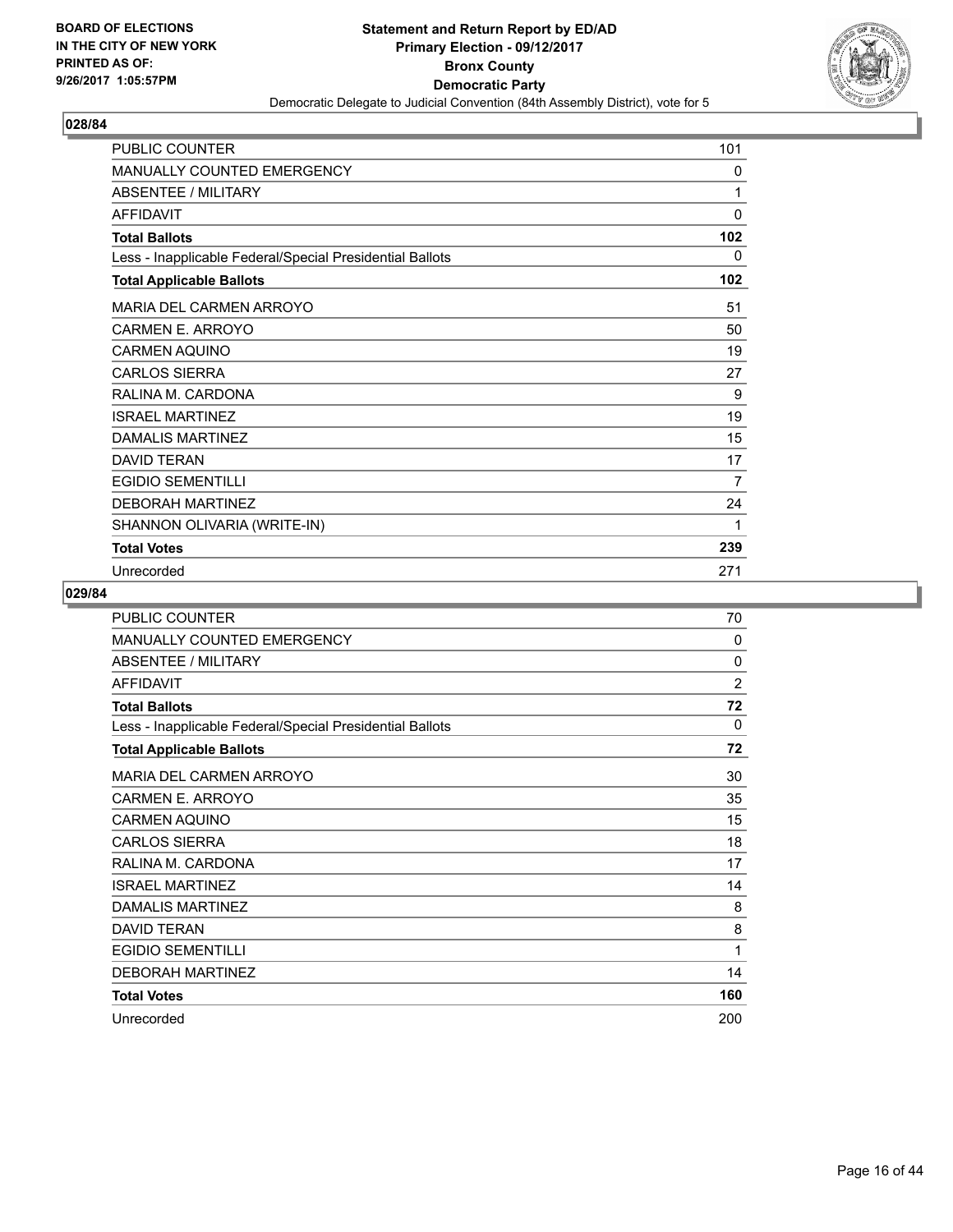

| <b>PUBLIC COUNTER</b>                                    | 56           |
|----------------------------------------------------------|--------------|
| MANUALLY COUNTED EMERGENCY                               | 0            |
| <b>ABSENTEE / MILITARY</b>                               | 1            |
| <b>AFFIDAVIT</b>                                         | $\mathbf{0}$ |
| <b>Total Ballots</b>                                     | 57           |
| Less - Inapplicable Federal/Special Presidential Ballots | 0            |
| <b>Total Applicable Ballots</b>                          | 57           |
| MARIA DEL CARMEN ARROYO                                  | 22           |
| <b>CARMEN E. ARROYO</b>                                  | 32           |
| <b>CARMEN AQUINO</b>                                     | 11           |
| <b>CARLOS SIERRA</b>                                     | 10           |
| RALINA M. CARDONA                                        | 8            |
| <b>ISRAEL MARTINEZ</b>                                   | 12           |
| DAMALIS MARTINEZ                                         | 5            |
| DAVID TFRAN                                              | 6            |
| <b>EGIDIO SEMENTILLI</b>                                 | 1            |
| <b>DEBORAH MARTINEZ</b>                                  | 9            |
| CLARISA ALAYETO (WRITE-IN)                               | 1            |
| <b>Total Votes</b>                                       | 117          |
| Unrecorded                                               | 168          |

| <b>PUBLIC COUNTER</b>                                    | 41           |
|----------------------------------------------------------|--------------|
| MANUALLY COUNTED EMERGENCY                               | $\Omega$     |
| ABSENTEE / MILITARY                                      | $\mathbf{0}$ |
| <b>AFFIDAVIT</b>                                         | 0            |
| <b>Total Ballots</b>                                     | 41           |
| Less - Inapplicable Federal/Special Presidential Ballots | $\Omega$     |
| <b>Total Applicable Ballots</b>                          | 41           |
| <b>MARIA DEL CARMEN ARROYO</b>                           | 18           |
| CARMEN E. ARROYO                                         | 20           |
| <b>CARMEN AQUINO</b>                                     | 7            |
| <b>CARLOS SIERRA</b>                                     | 10           |
| RALINA M. CARDONA                                        | 2            |
| <b>ISRAEL MARTINEZ</b>                                   | 8            |
| <b>DAMALIS MARTINEZ</b>                                  | 9            |
| <b>DAVID TERAN</b>                                       | 4            |
| <b>EGIDIO SEMENTILLI</b>                                 | 1            |
| <b>DEBORAH MARTINEZ</b>                                  | 10           |
| <b>Total Votes</b>                                       | 89           |
| Unrecorded                                               | 116          |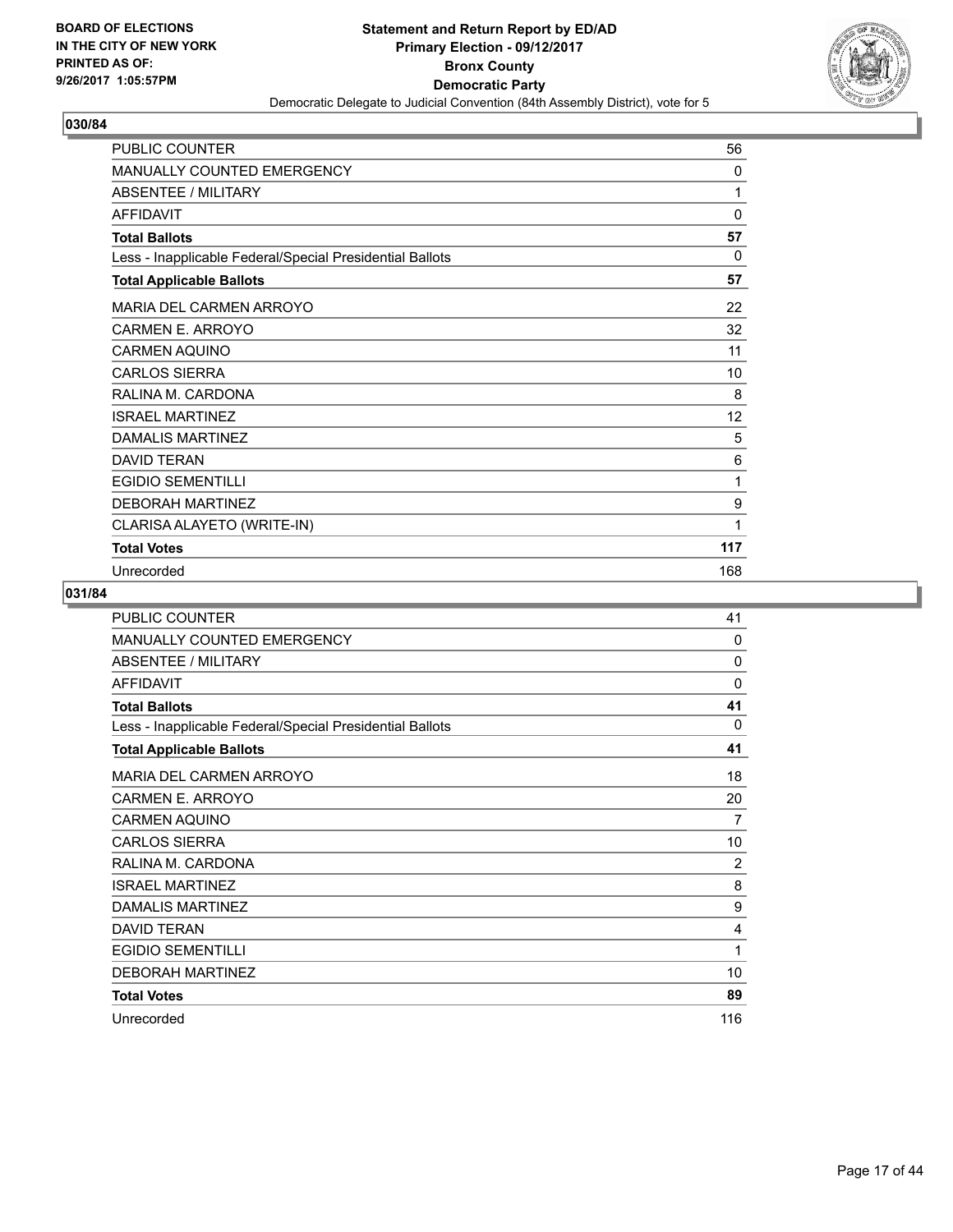

| PUBLIC COUNTER                                           | 30       |
|----------------------------------------------------------|----------|
| MANUALLY COUNTED EMERGENCY                               | 0        |
| <b>ABSENTEE / MILITARY</b>                               | 1        |
| <b>AFFIDAVIT</b>                                         | 0        |
| <b>Total Ballots</b>                                     | 31       |
| Less - Inapplicable Federal/Special Presidential Ballots | $\Omega$ |
| <b>Total Applicable Ballots</b>                          | 31       |
| MARIA DEL CARMEN ARROYO                                  | 14       |
| CARMEN E. ARROYO                                         | 20       |
| <b>CARMEN AQUINO</b>                                     | 6        |
| <b>CARLOS SIERRA</b>                                     | 5        |
| RALINA M. CARDONA                                        | 3        |
| <b>ISRAEL MARTINEZ</b>                                   | 6        |
| DAMALIS MARTINEZ                                         | 6        |
| <b>DAVID TERAN</b>                                       | 3        |
| <b>EGIDIO SEMENTILLI</b>                                 | 0        |
| <b>DEBORAH MARTINEZ</b>                                  | 3        |
| <b>Total Votes</b>                                       | 66       |
| Unrecorded                                               | 89       |

| PUBLIC COUNTER                                           | 50  |
|----------------------------------------------------------|-----|
| <b>MANUALLY COUNTED EMERGENCY</b>                        | 0   |
| <b>ABSENTEE / MILITARY</b>                               | 1   |
| <b>AFFIDAVIT</b>                                         | 0   |
| <b>Total Ballots</b>                                     | 51  |
| Less - Inapplicable Federal/Special Presidential Ballots | 0   |
| <b>Total Applicable Ballots</b>                          | 51  |
| MARIA DEL CARMEN ARROYO                                  | 19  |
| CARMEN E. ARROYO                                         | 27  |
| <b>CARMEN AQUINO</b>                                     | 12  |
| <b>CARLOS SIERRA</b>                                     | 16  |
| RALINA M. CARDONA                                        | 11  |
| <b>ISRAEL MARTINEZ</b>                                   | 12  |
| <b>DAMALIS MARTINEZ</b>                                  | 11  |
| <b>DAVID TERAN</b>                                       | 10  |
| <b>EGIDIO SEMENTILLI</b>                                 | 3   |
| <b>DEBORAH MARTINEZ</b>                                  | 7   |
| <b>Total Votes</b>                                       | 128 |
| Unrecorded                                               | 127 |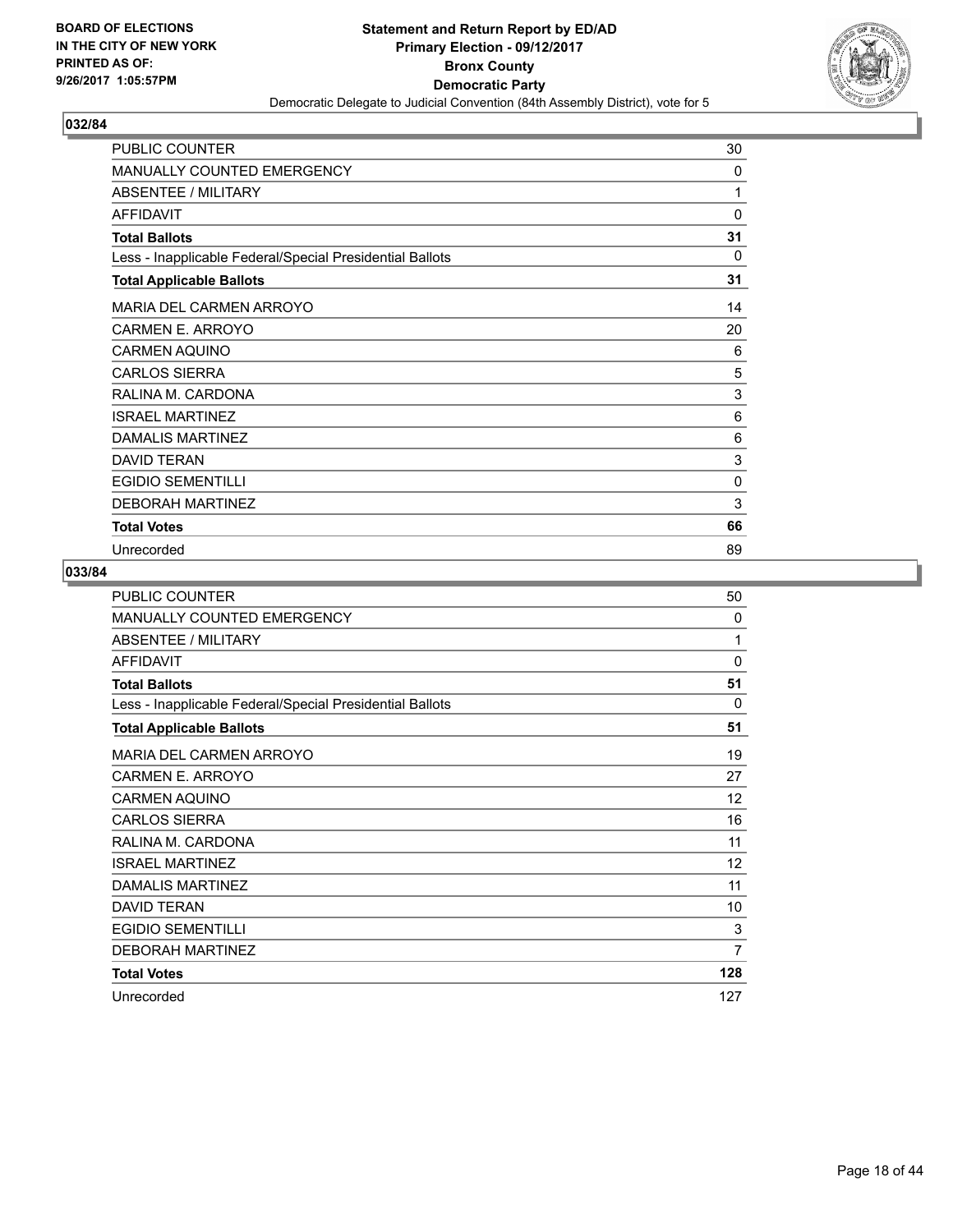

| <b>PUBLIC COUNTER</b>                                    | 78       |
|----------------------------------------------------------|----------|
| <b>MANUALLY COUNTED EMERGENCY</b>                        | 0        |
| <b>ABSENTEE / MILITARY</b>                               | 6        |
| <b>AFFIDAVIT</b>                                         | 1        |
| <b>Total Ballots</b>                                     | 85       |
| Less - Inapplicable Federal/Special Presidential Ballots | $\Omega$ |
| <b>Total Applicable Ballots</b>                          | 85       |
| <b>MARIA DEL CARMEN ARROYO</b>                           | 47       |
| CARMEN E. ARROYO                                         | 49       |
| <b>CARMEN AQUINO</b>                                     | 29       |
| <b>CARLOS SIERRA</b>                                     | 28       |
| RALINA M. CARDONA                                        | 18       |
| <b>ISRAEL MARTINEZ</b>                                   | 22       |
| DAMALIS MARTINEZ                                         | 6        |
| <b>DAVID TERAN</b>                                       | 16       |
| <b>EGIDIO SEMENTILLI</b>                                 | 5        |
| <b>DEBORAH MARTINEZ</b>                                  | 21       |
| UNATTRIBUTABLE WRITE-IN (WRITE-IN)                       | 1        |
| <b>Total Votes</b>                                       | 242      |
| Unrecorded                                               | 183      |

| <b>PUBLIC COUNTER</b>                                    | 52           |
|----------------------------------------------------------|--------------|
| MANUALLY COUNTED EMERGENCY                               | $\mathbf{0}$ |
| ABSENTEE / MILITARY                                      | 1            |
| <b>AFFIDAVIT</b>                                         | 1            |
| <b>Total Ballots</b>                                     | 54           |
| Less - Inapplicable Federal/Special Presidential Ballots | $\mathbf{0}$ |
| <b>Total Applicable Ballots</b>                          | 54           |
| MARIA DEL CARMEN ARROYO                                  | 30           |
| CARMEN E. ARROYO                                         | 26           |
| <b>CARMEN AQUINO</b>                                     | 17           |
| <b>CARLOS SIERRA</b>                                     | 22           |
| RALINA M. CARDONA                                        | 9            |
| <b>ISRAEL MARTINEZ</b>                                   | 20           |
| <b>DAMALIS MARTINEZ</b>                                  | 15           |
| <b>DAVID TERAN</b>                                       | 9            |
| <b>EGIDIO SEMENTILLI</b>                                 | 5            |
| <b>DEBORAH MARTINEZ</b>                                  | 15           |
| <b>Total Votes</b>                                       | 168          |
| Unrecorded                                               | 102          |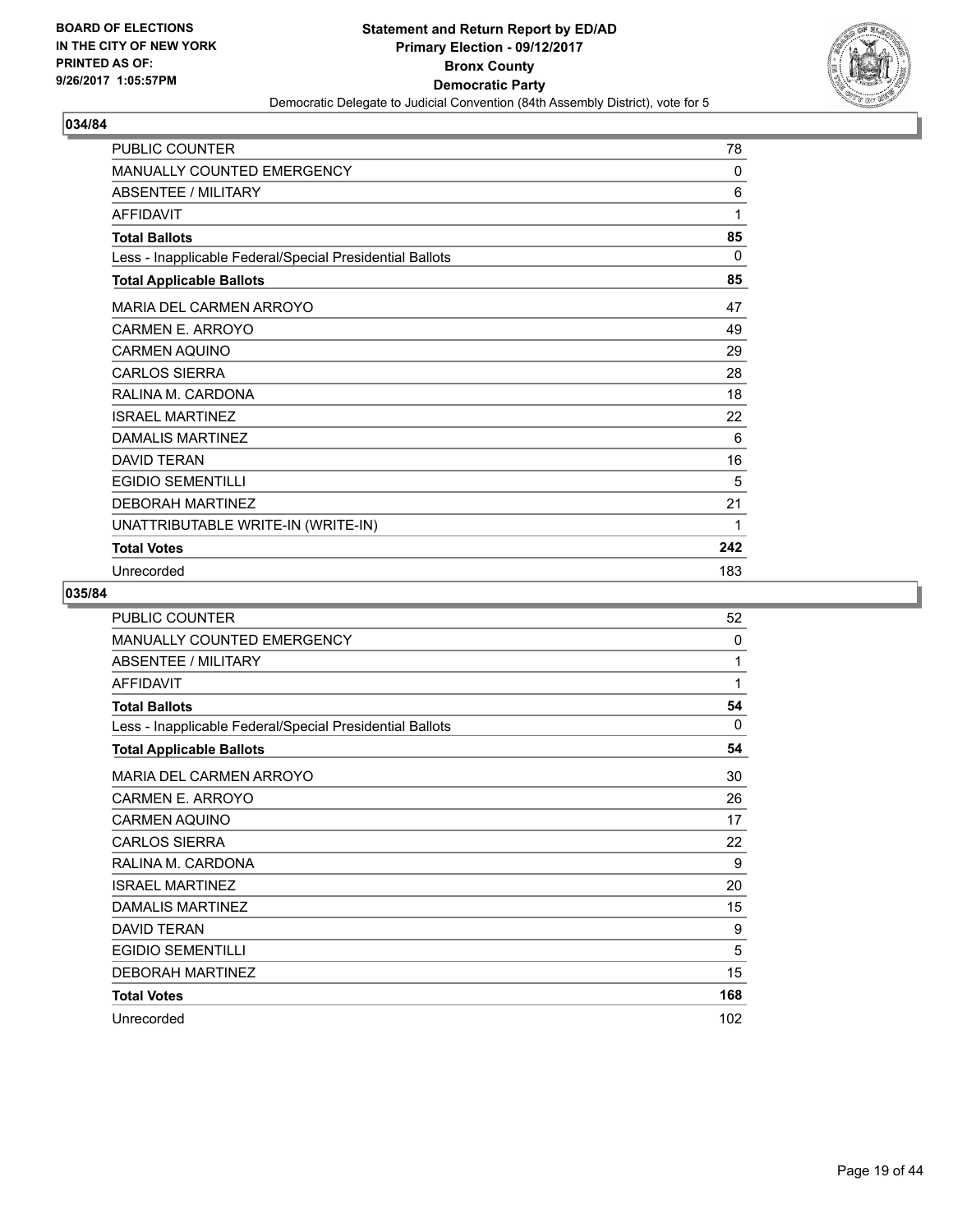

| PUBLIC COUNTER                                           | 34       |
|----------------------------------------------------------|----------|
| <b>MANUALLY COUNTED EMERGENCY</b>                        | 0        |
| <b>ABSENTEE / MILITARY</b>                               | 0        |
| <b>AFFIDAVIT</b>                                         | 0        |
| <b>Total Ballots</b>                                     | 34       |
| Less - Inapplicable Federal/Special Presidential Ballots | $\Omega$ |
| <b>Total Applicable Ballots</b>                          | 34       |
| <b>MARIA DEL CARMEN ARROYO</b>                           | 19       |
| <b>CARMEN E. ARROYO</b>                                  | 16       |
| <b>CARMEN AQUINO</b>                                     | 13       |
| <b>CARLOS SIERRA</b>                                     | 5        |
| RALINA M. CARDONA                                        | 5        |
| <b>ISRAEL MARTINEZ</b>                                   | 8        |
| DAMALIS MARTINEZ                                         | 11       |
| <b>DAVID TERAN</b>                                       | 7        |
| <b>EGIDIO SEMENTILLI</b>                                 | 3        |
| <b>DEBORAH MARTINEZ</b>                                  | 11       |
| <b>Total Votes</b>                                       | 98       |
| Unrecorded                                               | 72       |

| PUBLIC COUNTER                                           | 100      |
|----------------------------------------------------------|----------|
| <b>MANUALLY COUNTED EMERGENCY</b>                        | 0        |
| <b>ABSENTEE / MILITARY</b>                               | $\Omega$ |
| <b>AFFIDAVIT</b>                                         | $\Omega$ |
| <b>Total Ballots</b>                                     | 100      |
| Less - Inapplicable Federal/Special Presidential Ballots | 0        |
| <b>Total Applicable Ballots</b>                          | 100      |
| <b>MARIA DEL CARMEN ARROYO</b>                           | 51       |
| <b>CARMEN E. ARROYO</b>                                  | 38       |
| <b>CARMEN AQUINO</b>                                     | 22       |
| <b>CARLOS SIERRA</b>                                     | 27       |
| RALINA M. CARDONA                                        | 14       |
| <b>ISRAEL MARTINEZ</b>                                   | 25       |
| <b>DAMALIS MARTINEZ</b>                                  | 16       |
| <b>DAVID TERAN</b>                                       | 11       |
| <b>EGIDIO SEMENTILLI</b>                                 | 9        |
| <b>DEBORAH MARTINEZ</b>                                  | 17       |
| UNATTRIBUTABLE WRITE-IN (WRITE-IN)                       | 1        |
| <b>Total Votes</b>                                       | 231      |
| Unrecorded                                               | 269      |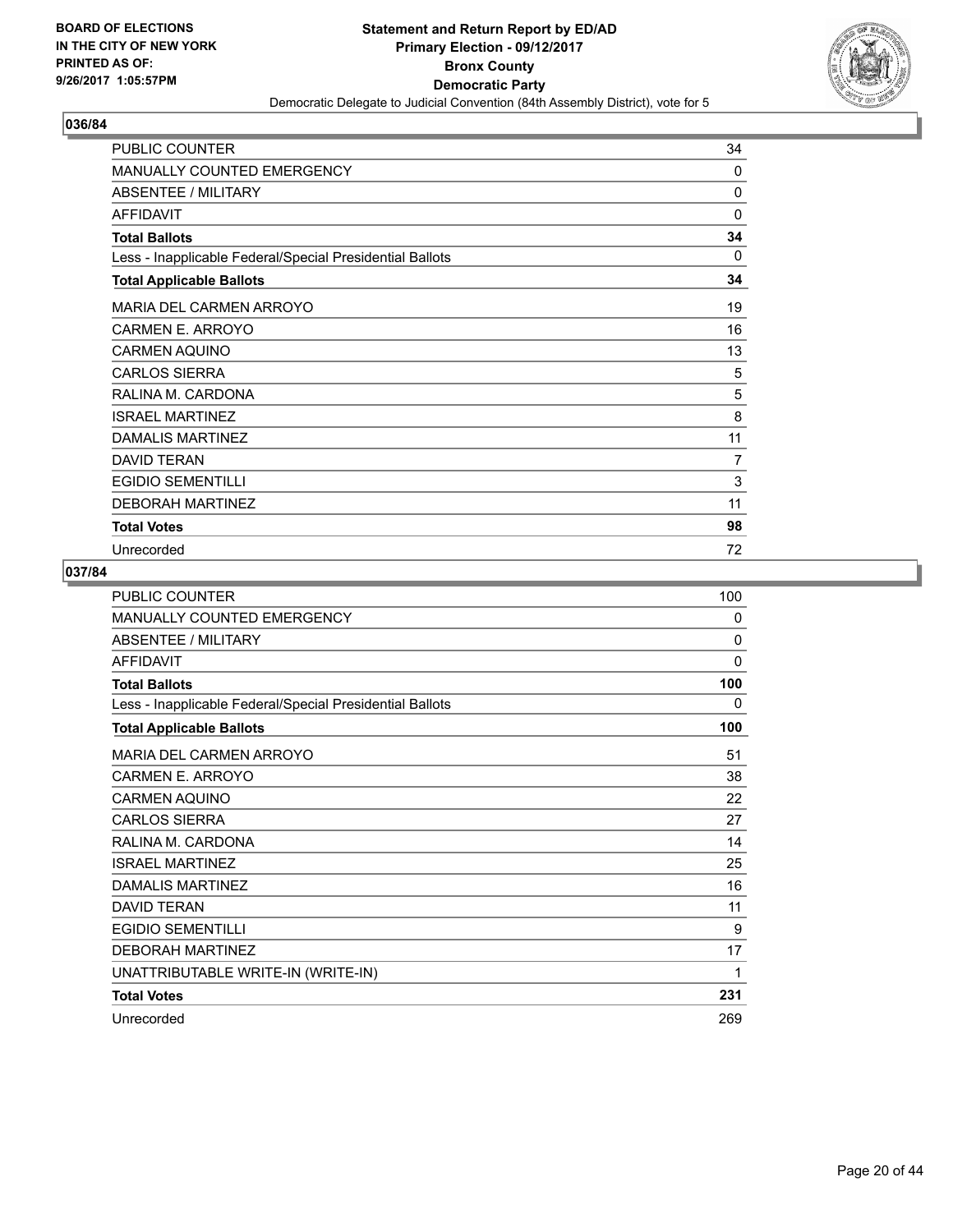

| <b>PUBLIC COUNTER</b>                                    | 72             |
|----------------------------------------------------------|----------------|
| <b>MANUALLY COUNTED EMERGENCY</b>                        | 0              |
| ABSENTEE / MILITARY                                      | 1              |
| <b>AFFIDAVIT</b>                                         | $\overline{2}$ |
| <b>Total Ballots</b>                                     | 75             |
| Less - Inapplicable Federal/Special Presidential Ballots | $\Omega$       |
| <b>Total Applicable Ballots</b>                          | 75             |
| MARIA DEL CARMEN ARROYO                                  | 41             |
| CARMEN E. ARROYO                                         | 41             |
| <b>CARMEN AQUINO</b>                                     | 24             |
| <b>CARLOS SIERRA</b>                                     | 25             |
| RALINA M. CARDONA                                        | 12             |
| <b>ISRAEL MARTINEZ</b>                                   | 28             |
| <b>DAMALIS MARTINEZ</b>                                  | 13             |
| <b>DAVID TERAN</b>                                       | 12             |
| <b>EGIDIO SEMENTILLI</b>                                 | 9              |
| <b>DEBORAH MARTINEZ</b>                                  | 22             |
| <b>Total Votes</b>                                       | 227            |
| Unrecorded                                               | 148            |

| <b>PUBLIC COUNTER</b>                                    | 96             |
|----------------------------------------------------------|----------------|
| MANUALLY COUNTED EMERGENCY                               | 0              |
| <b>ABSENTEE / MILITARY</b>                               | $\overline{2}$ |
| <b>AFFIDAVIT</b>                                         | $\mathbf{0}$   |
| <b>Total Ballots</b>                                     | 98             |
| Less - Inapplicable Federal/Special Presidential Ballots | $\Omega$       |
| <b>Total Applicable Ballots</b>                          | 98             |
| MARIA DEL CARMEN ARROYO                                  | 50             |
| CARMEN E. ARROYO                                         | 51             |
| <b>CARMEN AQUINO</b>                                     | 29             |
| <b>CARLOS SIERRA</b>                                     | 27             |
| RALINA M. CARDONA                                        | 19             |
| <b>ISRAEL MARTINEZ</b>                                   | 29             |
| <b>DAMALIS MARTINEZ</b>                                  | 17             |
| <b>DAVID TFRAN</b>                                       | 14             |
| <b>EGIDIO SEMENTILLI</b>                                 | 9              |
| <b>DEBORAH MARTINEZ</b>                                  | 30             |
| ANGEL MONXO LOPEZ (WRITE-IN)                             | 1              |
| EDUARDO GARCIA (WRITE-IN)                                | 1              |
| <b>JOYCE HOGI (WRITE-IN)</b>                             | 1              |
| MYCHAL JOHNSON (WRITE-IN)                                | 1              |
| NILNA MARTELL (WRITE-IN)                                 | 1              |
| <b>Total Votes</b>                                       | 280            |
| Unrecorded                                               | 210            |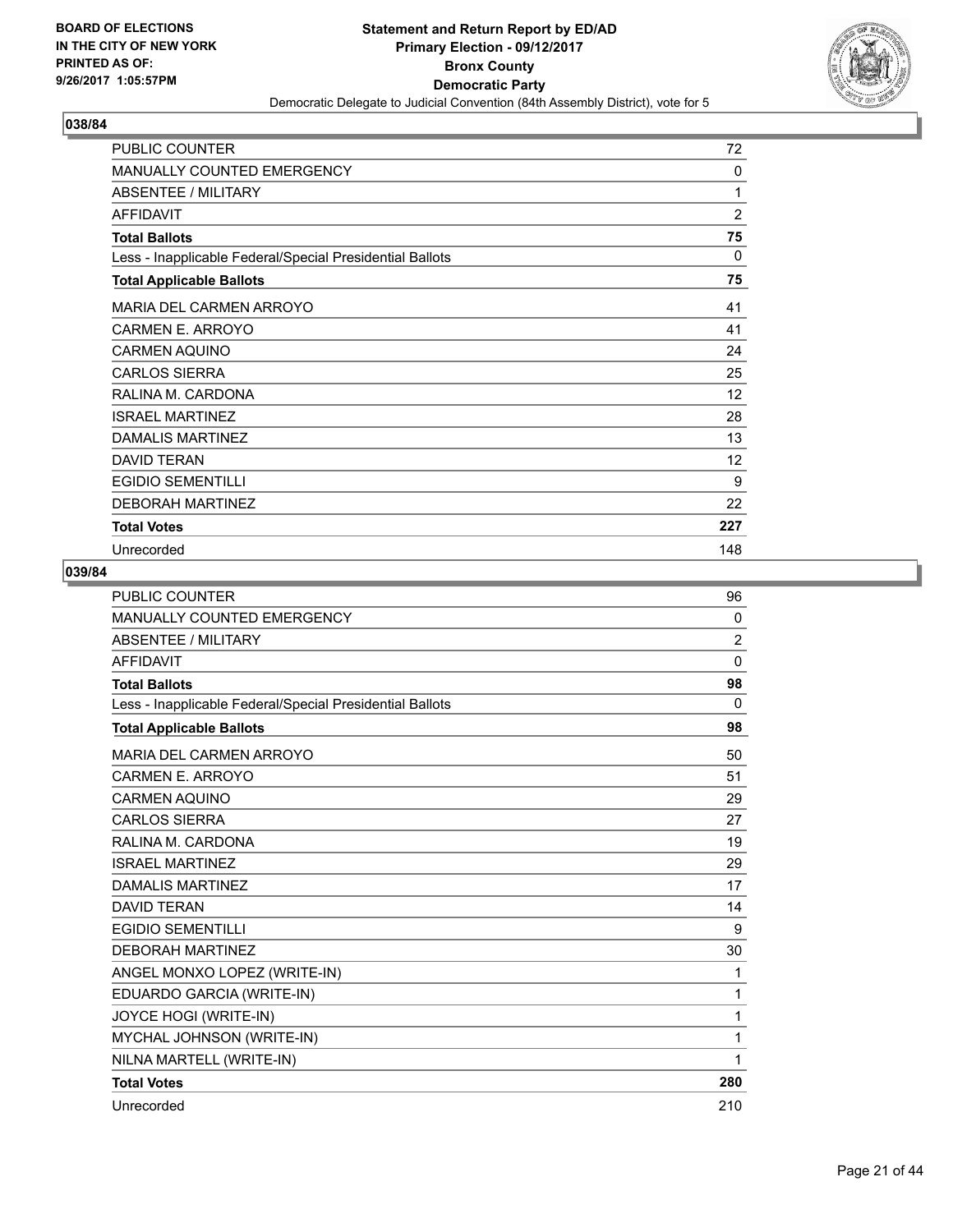

| PUBLIC COUNTER                                           | 71             |
|----------------------------------------------------------|----------------|
| MANUALLY COUNTED EMERGENCY                               | 0              |
| <b>ABSENTEE / MILITARY</b>                               | $\overline{2}$ |
| <b>AFFIDAVIT</b>                                         | 0              |
| <b>Total Ballots</b>                                     | 73             |
| Less - Inapplicable Federal/Special Presidential Ballots | $\Omega$       |
| <b>Total Applicable Ballots</b>                          | 73             |
| MARIA DEL CARMEN ARROYO                                  | 37             |
| CARMEN E. ARROYO                                         | 35             |
| <b>CARMEN AQUINO</b>                                     | 20             |
| <b>CARLOS SIERRA</b>                                     | 16             |
| RALINA M. CARDONA                                        | 14             |
| <b>ISRAEL MARTINEZ</b>                                   | 23             |
| DAMALIS MARTINEZ                                         | 7              |
| <b>DAVID TERAN</b>                                       | 14             |
| <b>EGIDIO SEMENTILLI</b>                                 | 4              |
| <b>DEBORAH MARTINEZ</b>                                  | 15             |
| <b>Total Votes</b>                                       | 185            |
| Unrecorded                                               | 180            |

| PUBLIC COUNTER                                           | 89             |
|----------------------------------------------------------|----------------|
| <b>MANUALLY COUNTED EMERGENCY</b>                        | 0              |
| ABSENTEE / MILITARY                                      | 1              |
| <b>AFFIDAVIT</b>                                         | 0              |
| <b>Total Ballots</b>                                     | 90             |
| Less - Inapplicable Federal/Special Presidential Ballots | 0              |
| <b>Total Applicable Ballots</b>                          | 90             |
| MARIA DEL CARMEN ARROYO                                  | 38             |
| CARMEN E. ARROYO                                         | 40             |
| <b>CARMEN AQUINO</b>                                     | 20             |
| <b>CARLOS SIERRA</b>                                     | 15             |
| RALINA M. CARDONA                                        | 14             |
| <b>ISRAEL MARTINEZ</b>                                   | 21             |
| <b>DAMALIS MARTINEZ</b>                                  | 12             |
| <b>DAVID TERAN</b>                                       | 9              |
| <b>EGIDIO SEMENTILLI</b>                                 | $\overline{2}$ |
| <b>DEBORAH MARTINEZ</b>                                  | 18             |
| <b>Total Votes</b>                                       | 189            |
| Unrecorded                                               | 261            |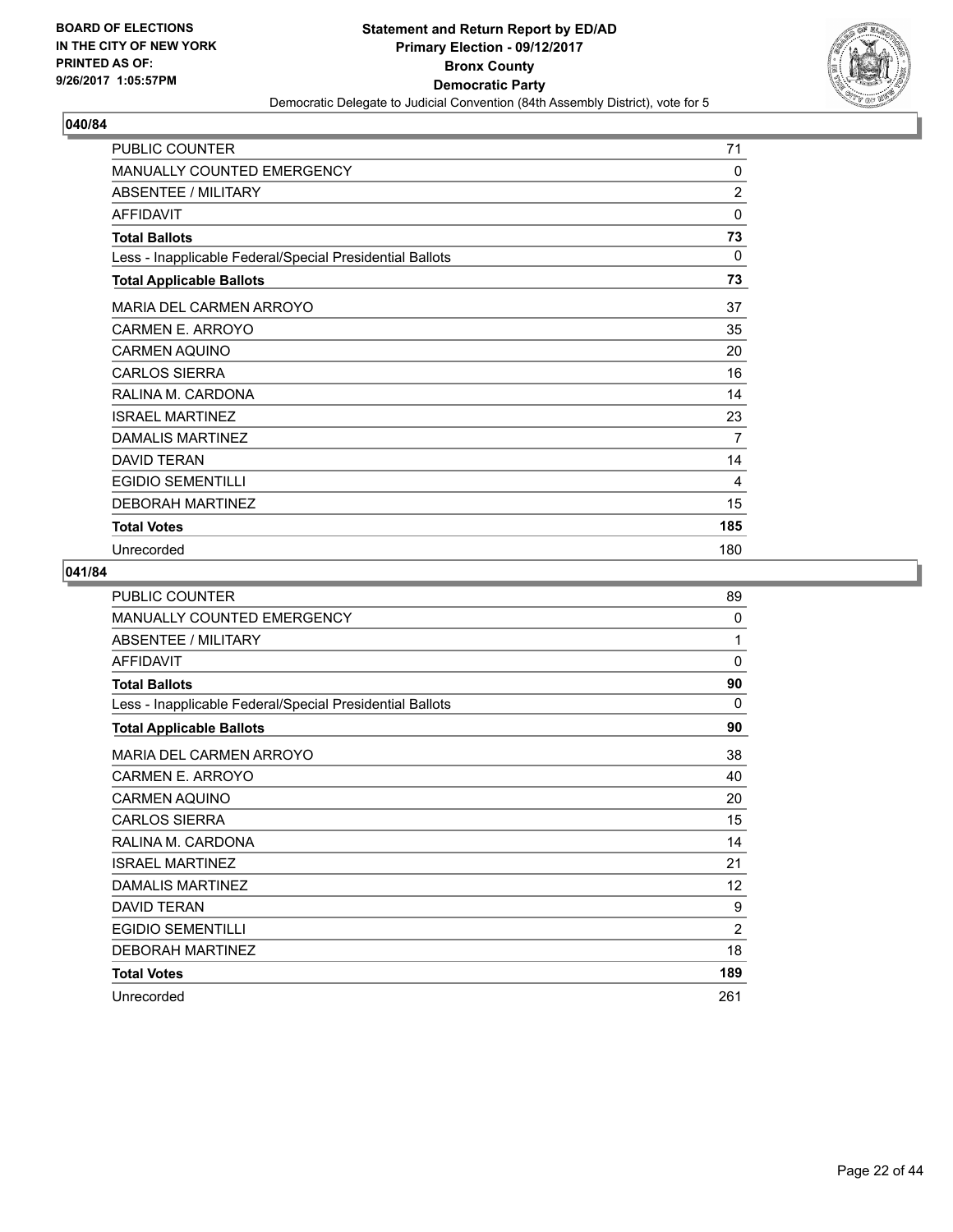

| <b>PUBLIC COUNTER</b>                                    | 112          |
|----------------------------------------------------------|--------------|
| <b>MANUALLY COUNTED EMERGENCY</b>                        | 0            |
| <b>ABSENTEE / MILITARY</b>                               | 0            |
| <b>AFFIDAVIT</b>                                         | $\mathbf{0}$ |
| <b>Total Ballots</b>                                     | 112          |
| Less - Inapplicable Federal/Special Presidential Ballots | 0            |
| <b>Total Applicable Ballots</b>                          | 112          |
| MARIA DEL CARMEN ARROYO                                  | 50           |
| CARMEN E. ARROYO                                         | 52           |
| <b>CARMEN AQUINO</b>                                     | 19           |
| <b>CARLOS SIERRA</b>                                     | 19           |
| RALINA M. CARDONA                                        | 16           |
| <b>ISRAEL MARTINEZ</b>                                   | 21           |
| <b>DAMALIS MARTINEZ</b>                                  | 11           |
| <b>DAVID TERAN</b>                                       | 8            |
| <b>EGIDIO SEMENTILLI</b>                                 | 4            |
| <b>DEBORAH MARTINEZ</b>                                  | 16           |
| BILL DE BLASIO (WRITE-IN)                                | 1            |
| RAFAEL SALAMANCA JR (WRITE-IN)                           | 1            |
| RUBEN DIAZ JR (WRITE-IN)                                 | 1            |
| UNATTRIBUTABLE WRITE-IN (WRITE-IN)                       | 3            |
| <b>Total Votes</b>                                       | 222          |
| Unrecorded                                               | 338          |

| <b>PUBLIC COUNTER</b>                                    | 80           |
|----------------------------------------------------------|--------------|
| MANUALLY COUNTED EMERGENCY                               | $\mathbf{0}$ |
| <b>ABSENTEE / MILITARY</b>                               | 1            |
| <b>AFFIDAVIT</b>                                         | 0            |
| <b>Total Ballots</b>                                     | 81           |
| Less - Inapplicable Federal/Special Presidential Ballots | $\mathbf{0}$ |
| <b>Total Applicable Ballots</b>                          | 81           |
| <b>MARIA DEL CARMEN ARROYO</b>                           | 47           |
| <b>CARMEN E. ARROYO</b>                                  | 42           |
| <b>CARMEN AQUINO</b>                                     | 36           |
| <b>CARLOS SIERRA</b>                                     | 28           |
| RALINA M. CARDONA                                        | 19           |
| <b>ISRAEL MARTINEZ</b>                                   | 27           |
| <b>DAMALIS MARTINEZ</b>                                  | 13           |
| <b>DAVID TERAN</b>                                       | 6            |
| <b>EGIDIO SEMENTILLI</b>                                 | 3            |
| <b>DEBORAH MARTINEZ</b>                                  | 14           |
| <b>Total Votes</b>                                       | 235          |
| Unrecorded                                               | 170          |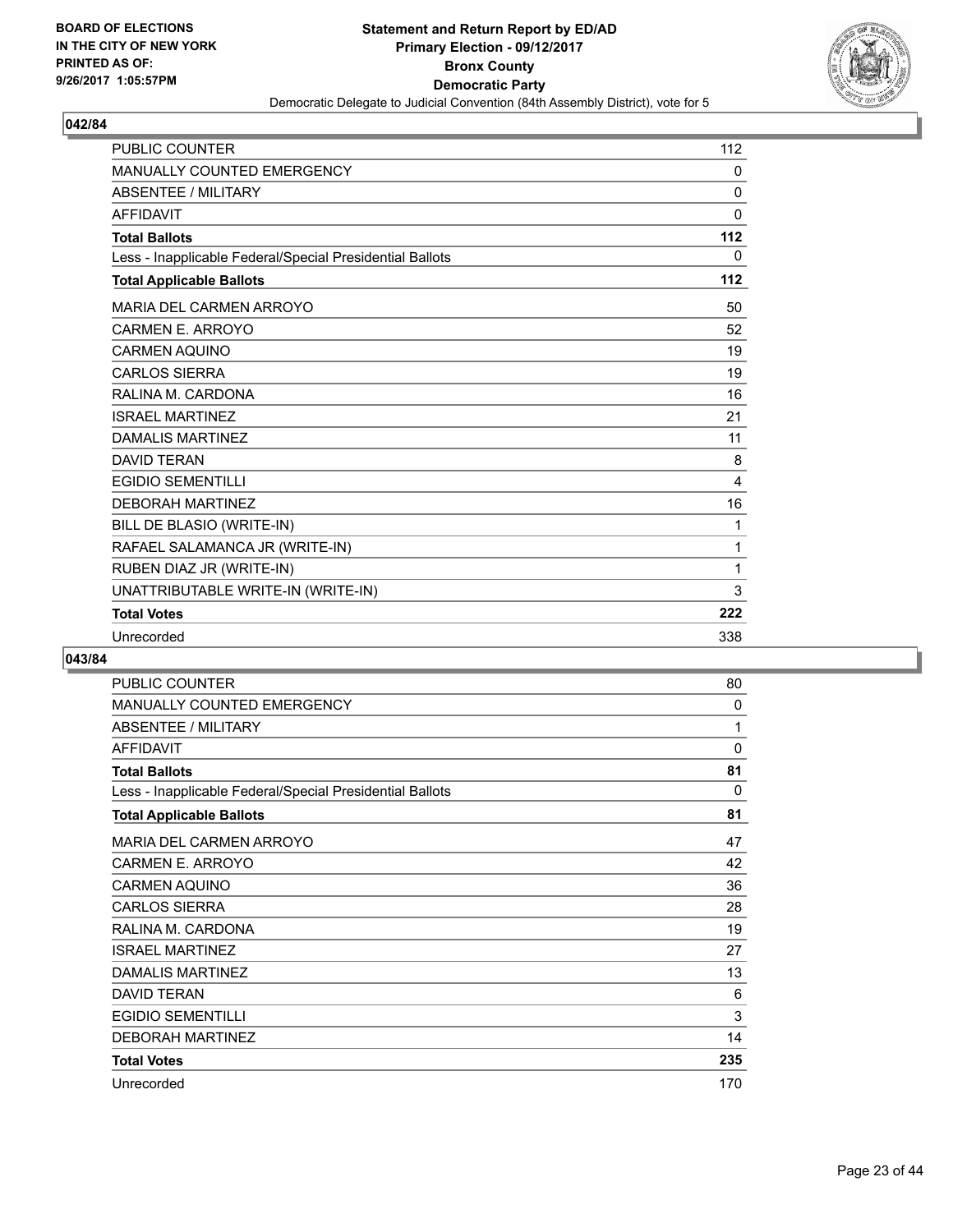

| <b>PUBLIC COUNTER</b>                                    | 80           |
|----------------------------------------------------------|--------------|
| <b>MANUALLY COUNTED EMERGENCY</b>                        | 0            |
| <b>ABSENTEE / MILITARY</b>                               | $\mathbf{0}$ |
| <b>AFFIDAVIT</b>                                         | 0            |
| <b>Total Ballots</b>                                     | 80           |
| Less - Inapplicable Federal/Special Presidential Ballots | 0            |
| <b>Total Applicable Ballots</b>                          | 80           |
| <b>MARIA DEL CARMEN ARROYO</b>                           | 59           |
| <b>CARMEN E. ARROYO</b>                                  | 48           |
| <b>CARMEN AQUINO</b>                                     | 39           |
| <b>CARLOS SIERRA</b>                                     | 40           |
| RALINA M. CARDONA                                        | 31           |
| <b>ISRAEL MARTINEZ</b>                                   | 15           |
| DAMALIS MARTINEZ                                         | 14           |
| <b>DAVID TERAN</b>                                       | 10           |
| <b>EGIDIO SEMENTILLI</b>                                 | 8            |
| <b>DEBORAH MARTINEZ</b>                                  | 12           |
| UNATTRIBUTABLE WRITE-IN (WRITE-IN)                       | 1            |
| <b>Total Votes</b>                                       | 277          |
| Unrecorded                                               | 123          |

| <b>PUBLIC COUNTER</b>                                    | 57       |
|----------------------------------------------------------|----------|
| MANUALLY COUNTED EMERGENCY                               | 0        |
| <b>ABSENTEE / MILITARY</b>                               | $\Omega$ |
| <b>AFFIDAVIT</b>                                         | 0        |
| <b>Total Ballots</b>                                     | 57       |
| Less - Inapplicable Federal/Special Presidential Ballots | $\Omega$ |
| <b>Total Applicable Ballots</b>                          | 57       |
| <b>MARIA DEL CARMEN ARROYO</b>                           | 35       |
| CARMEN E. ARROYO                                         | 35       |
| <b>CARMEN AQUINO</b>                                     | 26       |
| <b>CARLOS SIERRA</b>                                     | 26       |
| RALINA M. CARDONA                                        | 19       |
| <b>ISRAEL MARTINEZ</b>                                   | 15       |
| DAMALIS MARTINEZ                                         | 12       |
| DAVID TFRAN                                              | 9        |
| <b>EGIDIO SEMENTILLI</b>                                 | 4        |
| <b>DEBORAH MARTINEZ</b>                                  | 14       |
| UNATTRIBUTABLE WRITE-IN (WRITE-IN)                       | 5        |
| <b>Total Votes</b>                                       | 200      |
| Unrecorded                                               | 85       |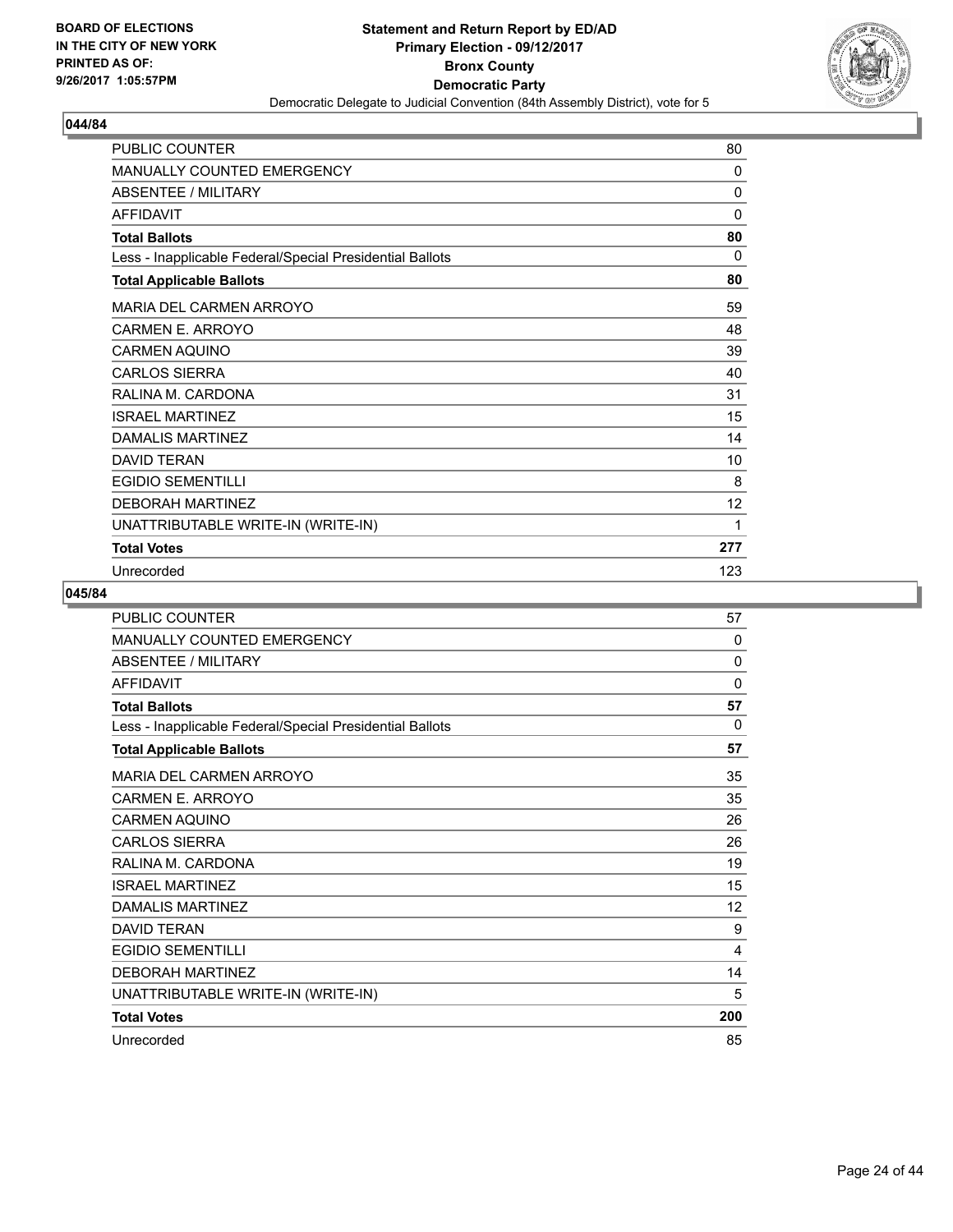

| <b>PUBLIC COUNTER</b>                                    | 77  |
|----------------------------------------------------------|-----|
| <b>MANUALLY COUNTED EMERGENCY</b>                        | 0   |
| ABSENTEE / MILITARY                                      | 1   |
| <b>AFFIDAVIT</b>                                         | 0   |
| <b>Total Ballots</b>                                     | 78  |
| Less - Inapplicable Federal/Special Presidential Ballots | 0   |
| <b>Total Applicable Ballots</b>                          | 78  |
| <b>MARIA DEL CARMEN ARROYO</b>                           | 43  |
| <b>CARMEN E. ARROYO</b>                                  | 46  |
| <b>CARMEN AQUINO</b>                                     | 40  |
| <b>CARLOS SIERRA</b>                                     | 36  |
| RALINA M. CARDONA                                        | 33  |
| <b>ISRAEL MARTINEZ</b>                                   | 23  |
| DAMALIS MARTINEZ                                         | 18  |
| <b>DAVID TERAN</b>                                       | 16  |
| <b>EGIDIO SEMENTILLI</b>                                 | 12  |
| <b>DEBORAH MARTINEZ</b>                                  | 20  |
| UNATTRIBUTABLE WRITE-IN (WRITE-IN)                       | 1   |
| <b>Total Votes</b>                                       | 288 |
| Unrecorded                                               | 102 |

| <b>PUBLIC COUNTER</b>                                    | 32             |
|----------------------------------------------------------|----------------|
| <b>MANUALLY COUNTED EMERGENCY</b>                        | 0              |
| ABSENTEE / MILITARY                                      | 1              |
| <b>AFFIDAVIT</b>                                         | $\mathbf{0}$   |
| <b>Total Ballots</b>                                     | 33             |
| Less - Inapplicable Federal/Special Presidential Ballots | 0              |
| <b>Total Applicable Ballots</b>                          | 33             |
| <b>MARIA DEL CARMEN ARROYO</b>                           | 16             |
| CARMEN E. ARROYO                                         | 26             |
| <b>CARMEN AQUINO</b>                                     | 15             |
| <b>CARLOS SIERRA</b>                                     | 15             |
| RALINA M. CARDONA                                        | 15             |
| <b>ISRAEL MARTINEZ</b>                                   | 10             |
| DAMALIS MARTINEZ                                         | 4              |
| <b>DAVID TERAN</b>                                       | $\overline{2}$ |
| <b>EGIDIO SEMENTILLI</b>                                 | $\overline{2}$ |
| <b>DEBORAH MARTINEZ</b>                                  | 5              |
| <b>Total Votes</b>                                       | 110            |
| Unrecorded                                               | 55             |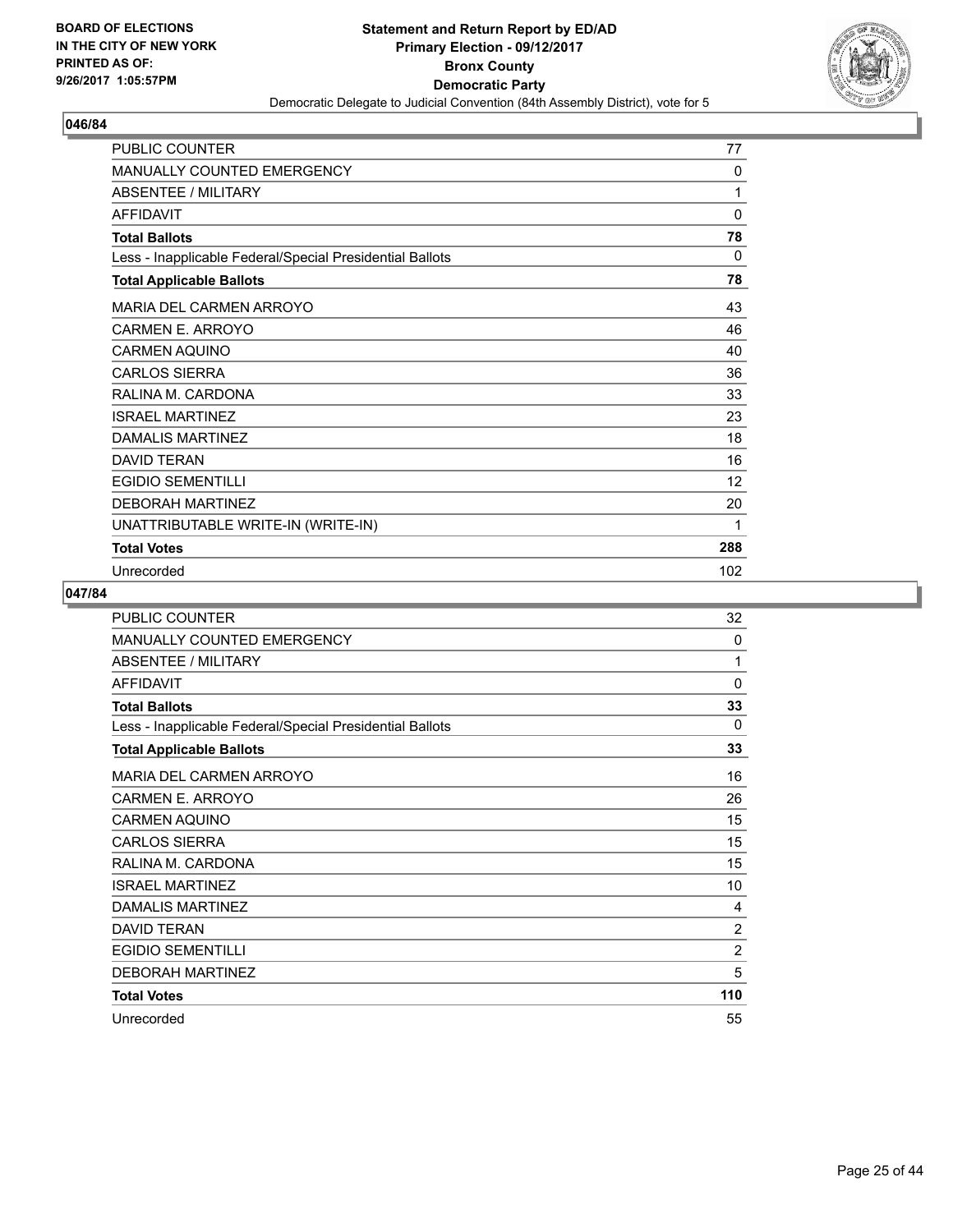

| PUBLIC COUNTER                                           | 89             |
|----------------------------------------------------------|----------------|
| MANUALLY COUNTED EMERGENCY                               | 0              |
| <b>ABSENTEE / MILITARY</b>                               | $\overline{2}$ |
| <b>AFFIDAVIT</b>                                         | 0              |
| <b>Total Ballots</b>                                     | 91             |
| Less - Inapplicable Federal/Special Presidential Ballots | $\Omega$       |
| <b>Total Applicable Ballots</b>                          | 91             |
| <b>MARIA DEL CARMEN ARROYO</b>                           | 49             |
| <b>CARMEN E. ARROYO</b>                                  | 35             |
| <b>CARMEN AQUINO</b>                                     | 19             |
| <b>CARLOS SIERRA</b>                                     | 25             |
| RALINA M. CARDONA                                        | 19             |
| <b>ISRAEL MARTINEZ</b>                                   | 15             |
| DAMALIS MARTINEZ                                         | 8              |
| <b>DAVID TERAN</b>                                       | 9              |
| <b>EGIDIO SEMENTILLI</b>                                 | 4              |
| <b>DEBORAH MARTINEZ</b>                                  | 14             |
| <b>Total Votes</b>                                       | 197            |
| Unrecorded                                               | 258            |

| <b>PUBLIC COUNTER</b>                                    | 23             |
|----------------------------------------------------------|----------------|
| MANUALLY COUNTED EMERGENCY                               | $\mathbf{0}$   |
| <b>ABSENTEE / MILITARY</b>                               | $\mathbf{0}$   |
| <b>AFFIDAVIT</b>                                         | $\Omega$       |
| <b>Total Ballots</b>                                     | 23             |
| Less - Inapplicable Federal/Special Presidential Ballots | $\Omega$       |
| <b>Total Applicable Ballots</b>                          | 23             |
| MARIA DEL CARMEN ARROYO                                  | 13             |
| CARMEN E. ARROYO                                         | 11             |
| <b>CARMEN AQUINO</b>                                     | 9              |
| <b>CARLOS SIERRA</b>                                     | 9              |
| RALINA M. CARDONA                                        | 8              |
| <b>ISRAEL MARTINEZ</b>                                   | 4              |
| <b>DAMALIS MARTINEZ</b>                                  | $\overline{2}$ |
| <b>DAVID TFRAN</b>                                       | 4              |
| <b>EGIDIO SEMENTILLI</b>                                 | 1              |
| <b>DEBORAH MARTINEZ</b>                                  | 6              |
| BRENDA JONES (WRITE-IN)                                  | $\overline{2}$ |
| LUCRETIA JONES (WRITE-IN)                                | $\overline{2}$ |
| MARZETTA HARRIS (WRITE-IN)                               | $\overline{2}$ |
| <b>Total Votes</b>                                       | 73             |
| Unrecorded                                               | 42             |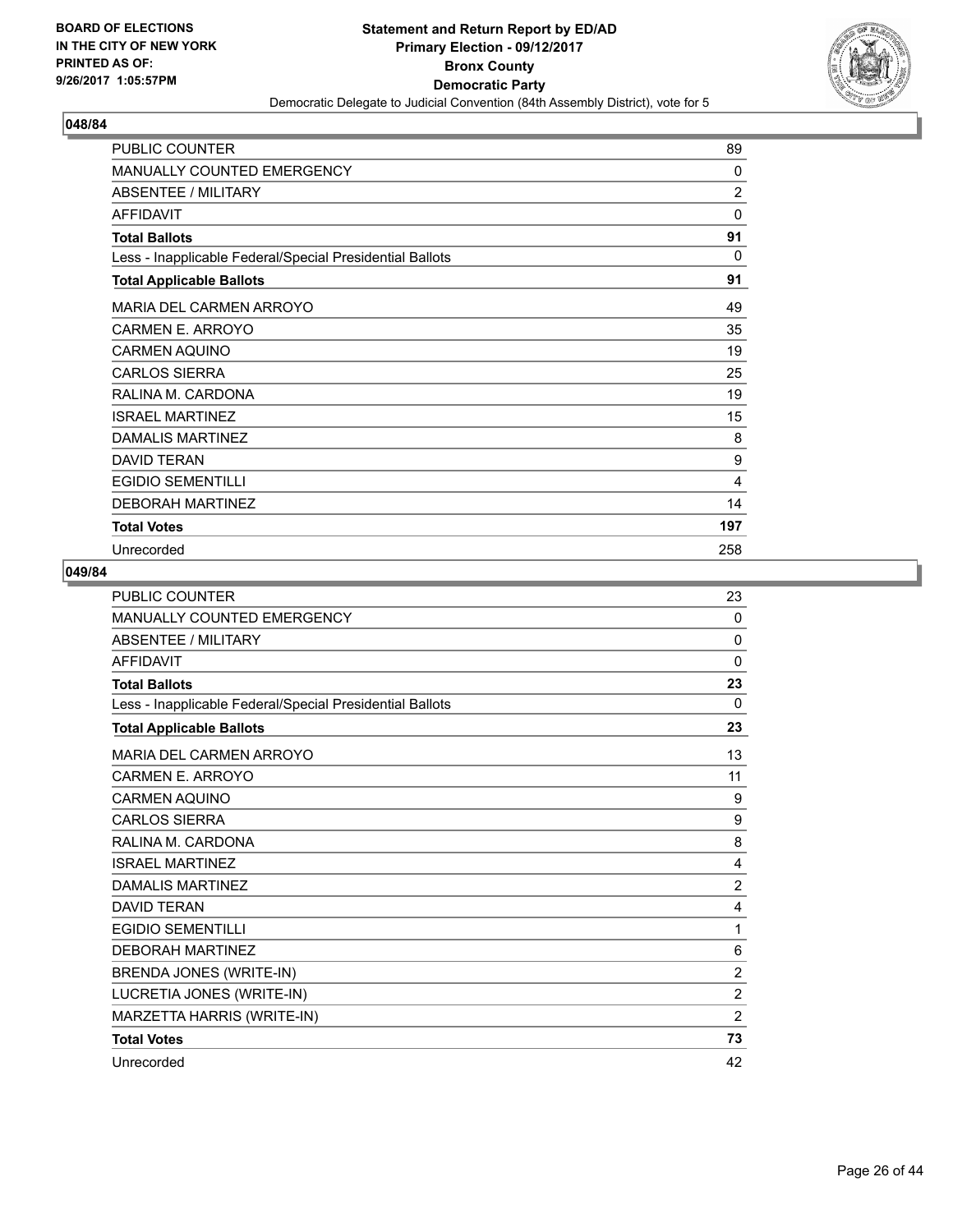

| <b>PUBLIC COUNTER</b>                                    | 99           |
|----------------------------------------------------------|--------------|
| MANUALLY COUNTED EMERGENCY                               | $\mathbf{0}$ |
| <b>ABSENTEE / MILITARY</b>                               | 0            |
| <b>AFFIDAVIT</b>                                         | 0            |
| <b>Total Ballots</b>                                     | 99           |
| Less - Inapplicable Federal/Special Presidential Ballots | $\Omega$     |
| <b>Total Applicable Ballots</b>                          | 99           |
| <b>MARIA DEL CARMEN ARROYO</b>                           | 60           |
| CARMEN E. ARROYO                                         | 48           |
| <b>CARMEN AQUINO</b>                                     | 30           |
| <b>CARLOS SIERRA</b>                                     | 30           |
| RALINA M. CARDONA                                        | 18           |
| <b>ISRAEL MARTINEZ</b>                                   | 16           |
| <b>DAMALIS MARTINEZ</b>                                  | 15           |
| <b>DAVID TERAN</b>                                       | 11           |
| <b>EGIDIO SEMENTILLI</b>                                 | 6            |
| <b>DEBORAH MARTINEZ</b>                                  | 15           |
| BILL DE BLASIO (WRITE-IN)                                | 1            |
| RUBEN DIAZ JR. (WRITE-IN)                                | 1            |
| UNATTRIBUTABLE WRITE-IN (WRITE-IN)                       | 1            |
| <b>Total Votes</b>                                       | 252          |
| Unrecorded                                               | 243          |

| <b>PUBLIC COUNTER</b>                                    | 87  |
|----------------------------------------------------------|-----|
| <b>MANUALLY COUNTED EMERGENCY</b>                        | 0   |
| <b>ABSENTEE / MILITARY</b>                               | 1   |
| <b>AFFIDAVIT</b>                                         | 1   |
| <b>Total Ballots</b>                                     | 89  |
| Less - Inapplicable Federal/Special Presidential Ballots | 0   |
| <b>Total Applicable Ballots</b>                          | 89  |
| MARIA DEL CARMEN ARROYO                                  | 60  |
| CARMEN E. ARROYO                                         | 54  |
| <b>CARMEN AQUINO</b>                                     | 37  |
| <b>CARLOS SIERRA</b>                                     | 39  |
| RALINA M. CARDONA                                        | 30  |
| <b>ISRAEL MARTINEZ</b>                                   | 22  |
| <b>DAMALIS MARTINEZ</b>                                  | 10  |
| <b>DAVID TERAN</b>                                       | 8   |
| <b>EGIDIO SEMENTILLI</b>                                 | 6   |
| <b>DEBORAH MARTINEZ</b>                                  | 13  |
| <b>Total Votes</b>                                       | 279 |
| Unrecorded                                               | 166 |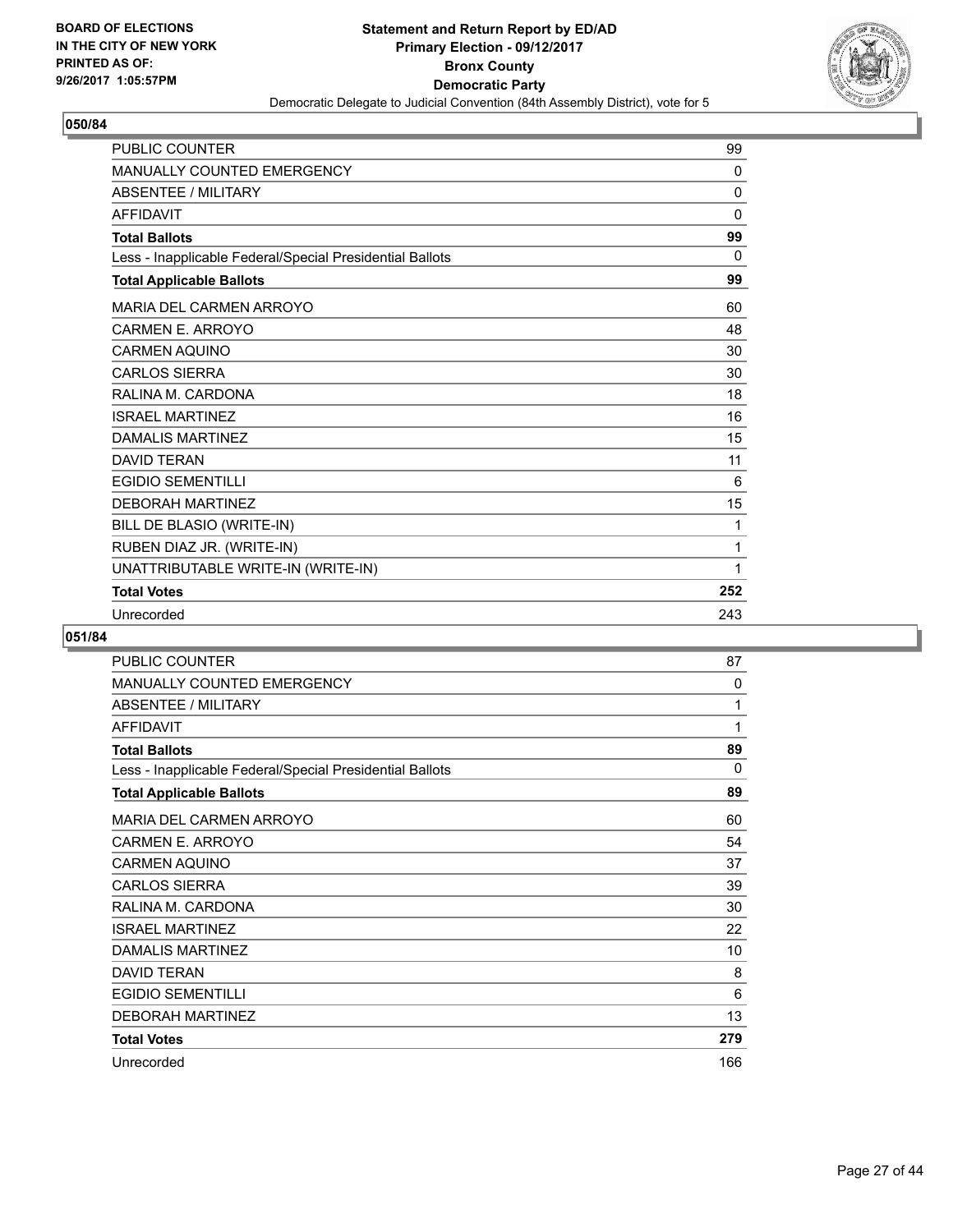

| <b>PUBLIC COUNTER</b>                                    | 51           |
|----------------------------------------------------------|--------------|
| <b>MANUALLY COUNTED EMERGENCY</b>                        | 0            |
| ABSENTEE / MILITARY                                      | 0            |
| <b>AFFIDAVIT</b>                                         | $\mathbf{0}$ |
| <b>Total Ballots</b>                                     | 51           |
| Less - Inapplicable Federal/Special Presidential Ballots | $\Omega$     |
| <b>Total Applicable Ballots</b>                          | 51           |
| <b>MARIA DEL CARMEN ARROYO</b>                           | 23           |
| CARMEN E. ARROYO                                         | 28           |
| <b>CARMEN AQUINO</b>                                     | 12           |
| <b>CARLOS SIERRA</b>                                     | 12           |
| RALINA M. CARDONA                                        | 6            |
| <b>ISRAEL MARTINEZ</b>                                   | 11           |
| <b>DAMALIS MARTINEZ</b>                                  | 4            |
| <b>DAVID TERAN</b>                                       | 5            |
| <b>EGIDIO SEMENTILLI</b>                                 | 3            |
| <b>DEBORAH MARTINEZ</b>                                  | 7            |
| <b>Total Votes</b>                                       | 111          |
| Unrecorded                                               | 144          |

#### **053/84 COMBINED into: 073/84**

| <b>PUBLIC COUNTER</b>                                    | 94       |
|----------------------------------------------------------|----------|
| <b>MANUALLY COUNTED EMERGENCY</b>                        | $\Omega$ |
| ABSENTEE / MILITARY                                      | 0        |
| <b>AFFIDAVIT</b>                                         | 0        |
| <b>Total Ballots</b>                                     | 94       |
| Less - Inapplicable Federal/Special Presidential Ballots | 0        |
| <b>Total Applicable Ballots</b>                          | 94       |
| <b>MARIA DEL CARMEN ARROYO</b>                           | 46       |
| CARMEN E. ARROYO                                         | 50       |
| <b>CARMEN AQUINO</b>                                     | 25       |
| <b>CARLOS SIERRA</b>                                     | 28       |
| RALINA M. CARDONA                                        | 19       |
| <b>ISRAEL MARTINEZ</b>                                   | 27       |
| DAMALIS MARTINEZ                                         | 10       |
| <b>DAVID TERAN</b>                                       | 15       |
| <b>EGIDIO SEMENTILLI</b>                                 | 5        |
| <b>DEBORAH MARTINEZ</b>                                  | 19       |
| <b>Total Votes</b>                                       | 244      |
| Unrecorded                                               | 226      |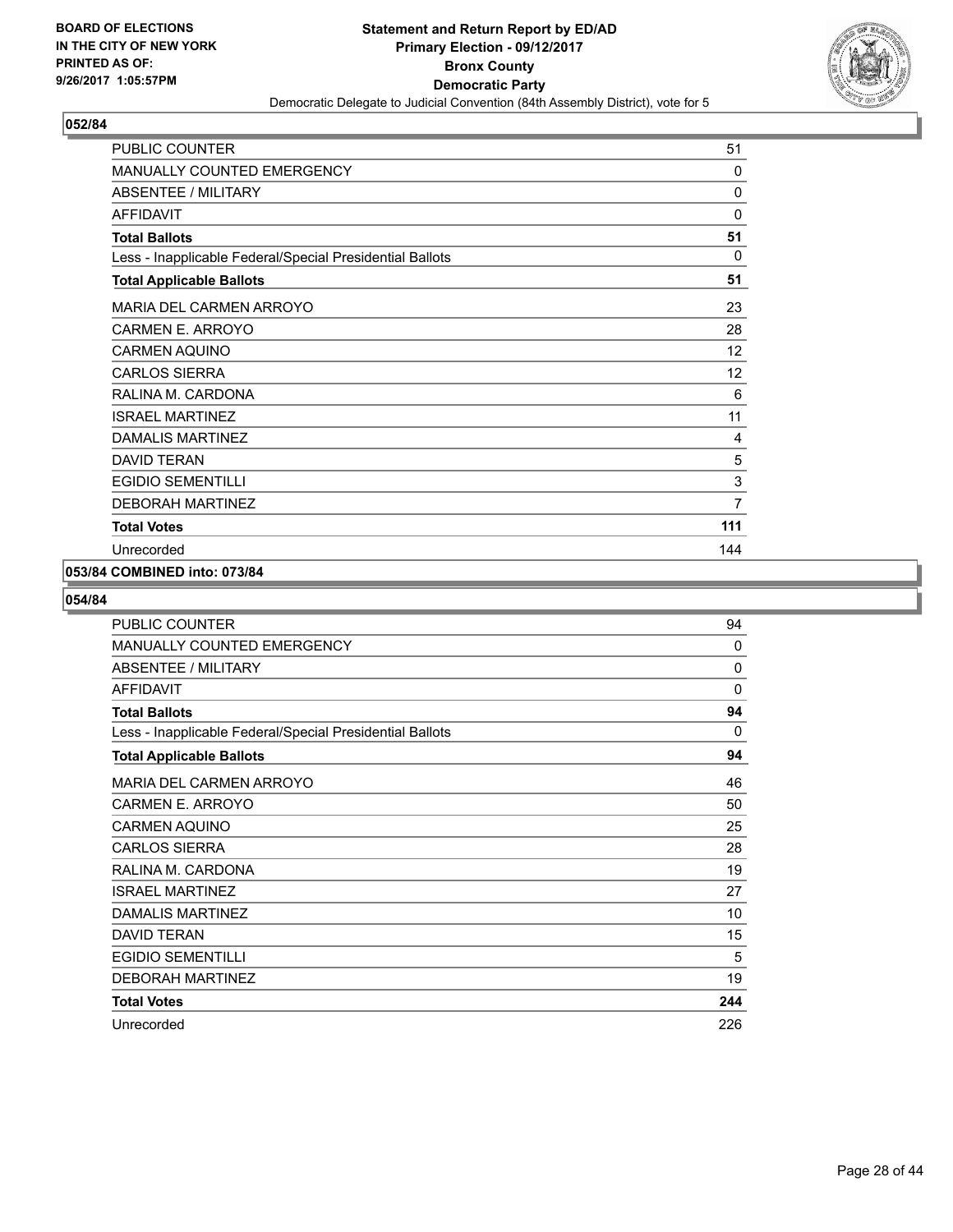

| PUBLIC COUNTER                                           | 77           |
|----------------------------------------------------------|--------------|
| MANUALLY COUNTED EMERGENCY                               | 0            |
| <b>ABSENTEE / MILITARY</b>                               | 0            |
| <b>AFFIDAVIT</b>                                         | 0            |
| <b>Total Ballots</b>                                     | 77           |
| Less - Inapplicable Federal/Special Presidential Ballots | $\mathbf{0}$ |
| <b>Total Applicable Ballots</b>                          | 77           |
| <b>MARIA DEL CARMEN ARROYO</b>                           | 29           |
| <b>CARMEN E. ARROYO</b>                                  | 30           |
| <b>CARMEN AQUINO</b>                                     | 11           |
| <b>CARLOS SIERRA</b>                                     | 12           |
| RALINA M. CARDONA                                        | 10           |
| <b>ISRAEL MARTINEZ</b>                                   | 17           |
| DAMALIS MARTINEZ                                         | 12           |
| <b>DAVID TERAN</b>                                       | 6            |
| <b>EGIDIO SEMENTILLI</b>                                 | 7            |
| <b>DEBORAH MARTINEZ</b>                                  | 15           |
| <b>Total Votes</b>                                       | 149          |
| Unrecorded                                               | 236          |

| PUBLIC COUNTER                                           | 73       |
|----------------------------------------------------------|----------|
| <b>MANUALLY COUNTED EMERGENCY</b>                        | $\Omega$ |
| <b>ABSENTEE / MILITARY</b>                               | $\Omega$ |
| <b>AFFIDAVIT</b>                                         | $\Omega$ |
| <b>Total Ballots</b>                                     | 73       |
| Less - Inapplicable Federal/Special Presidential Ballots | $\Omega$ |
| <b>Total Applicable Ballots</b>                          | 73       |
| MARIA DEL CARMEN ARROYO                                  | 43       |
| CARMEN E. ARROYO                                         | 48       |
| <b>CARMEN AQUINO</b>                                     | 22       |
| <b>CARLOS SIERRA</b>                                     | 22       |
| RALINA M. CARDONA                                        | 14       |
| <b>ISRAEL MARTINEZ</b>                                   | 24       |
| <b>DAMALIS MARTINEZ</b>                                  | 21       |
| <b>DAVID TERAN</b>                                       | 9        |
| <b>EGIDIO SEMENTILLI</b>                                 | 4        |
| <b>DEBORAH MARTINEZ</b>                                  | 14       |
| FERNANDO CABRERA (WRITE-IN)                              | 1        |
| <b>Total Votes</b>                                       | 222      |
| Unrecorded                                               | 143      |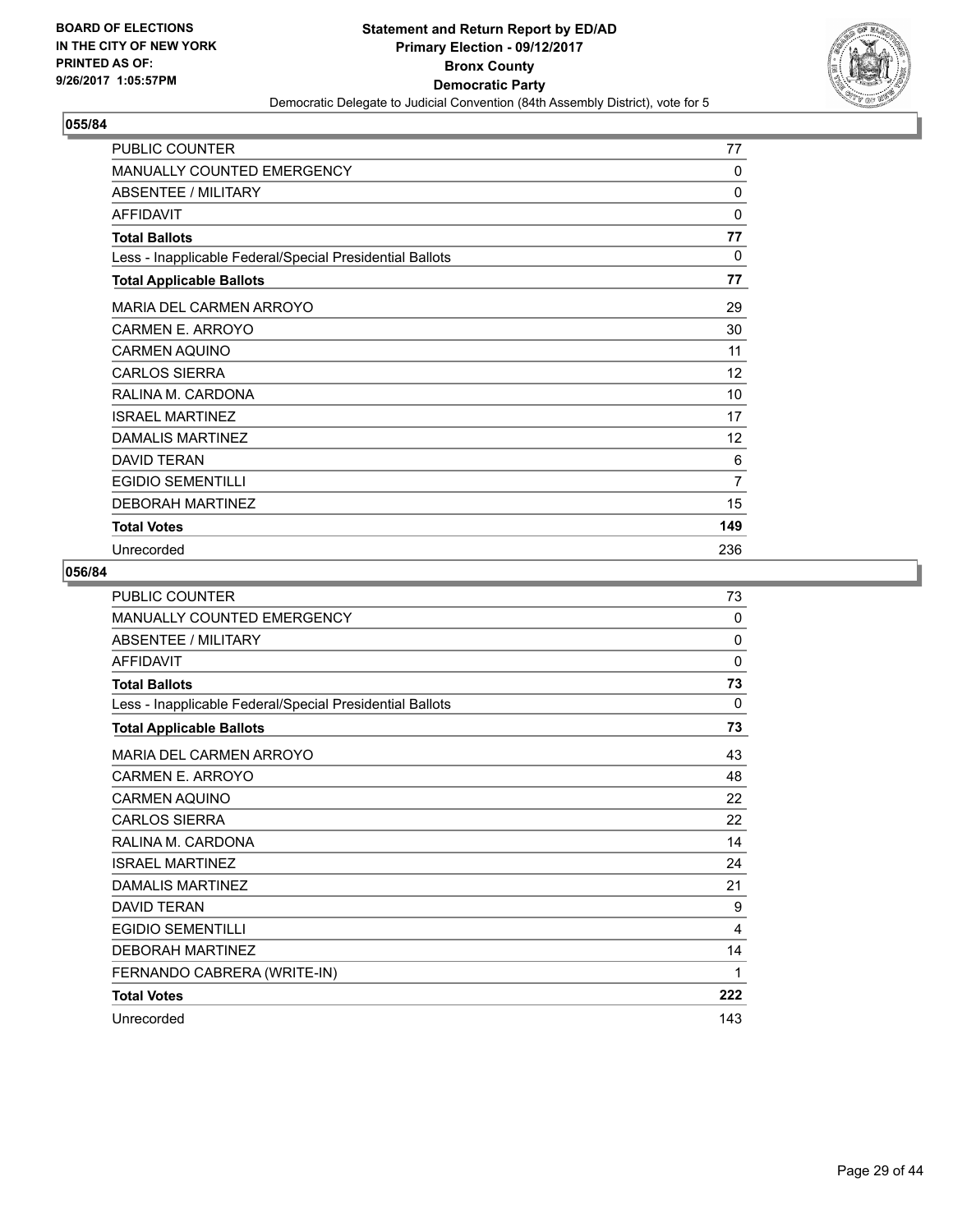

| PUBLIC COUNTER                                           | 65       |
|----------------------------------------------------------|----------|
| <b>MANUALLY COUNTED EMERGENCY</b>                        | 0        |
| ABSENTEE / MILITARY                                      | 0        |
| <b>AFFIDAVIT</b>                                         | 1        |
| <b>Total Ballots</b>                                     | 66       |
| Less - Inapplicable Federal/Special Presidential Ballots | $\Omega$ |
| <b>Total Applicable Ballots</b>                          | 66       |
| MARIA DEL CARMEN ARROYO                                  | 37       |
| <b>CARMEN E. ARROYO</b>                                  | 31       |
| <b>CARMEN AQUINO</b>                                     | 22       |
| <b>CARLOS SIERRA</b>                                     | 24       |
| RALINA M. CARDONA                                        | 11       |
| <b>ISRAEL MARTINEZ</b>                                   | 22       |
| DAMALIS MARTINEZ                                         | 14       |
| <b>DAVID TERAN</b>                                       | 10       |
| <b>EGIDIO SEMENTILLI</b>                                 | 5        |
| <b>DEBORAH MARTINEZ</b>                                  | 17       |
| <b>Total Votes</b>                                       | 193      |
| Unrecorded                                               | 137      |

| <b>PUBLIC COUNTER</b>                                    | 77           |
|----------------------------------------------------------|--------------|
| MANUALLY COUNTED EMERGENCY                               | 0            |
| ABSENTEE / MILITARY                                      | $\mathbf{0}$ |
| <b>AFFIDAVIT</b>                                         | 0            |
| <b>Total Ballots</b>                                     | 77           |
| Less - Inapplicable Federal/Special Presidential Ballots | 0            |
| <b>Total Applicable Ballots</b>                          | 77           |
| MARIA DEL CARMEN ARROYO                                  | 31           |
| CARMEN E. ARROYO                                         | 39           |
| <b>CARMEN AQUINO</b>                                     | 16           |
| <b>CARLOS SIERRA</b>                                     | 16           |
| RALINA M. CARDONA                                        | 12           |
| <b>ISRAEL MARTINEZ</b>                                   | 23           |
| <b>DAMALIS MARTINEZ</b>                                  | 16           |
| <b>DAVID TERAN</b>                                       | 13           |
| EGIDIO SEMENTILLI                                        | 8            |
| <b>DEBORAH MARTINEZ</b>                                  | 11           |
| MIGUEL MARRERO (WRITE-IN)                                | 1            |
| <b>Total Votes</b>                                       | 186          |
| Unrecorded                                               | 199          |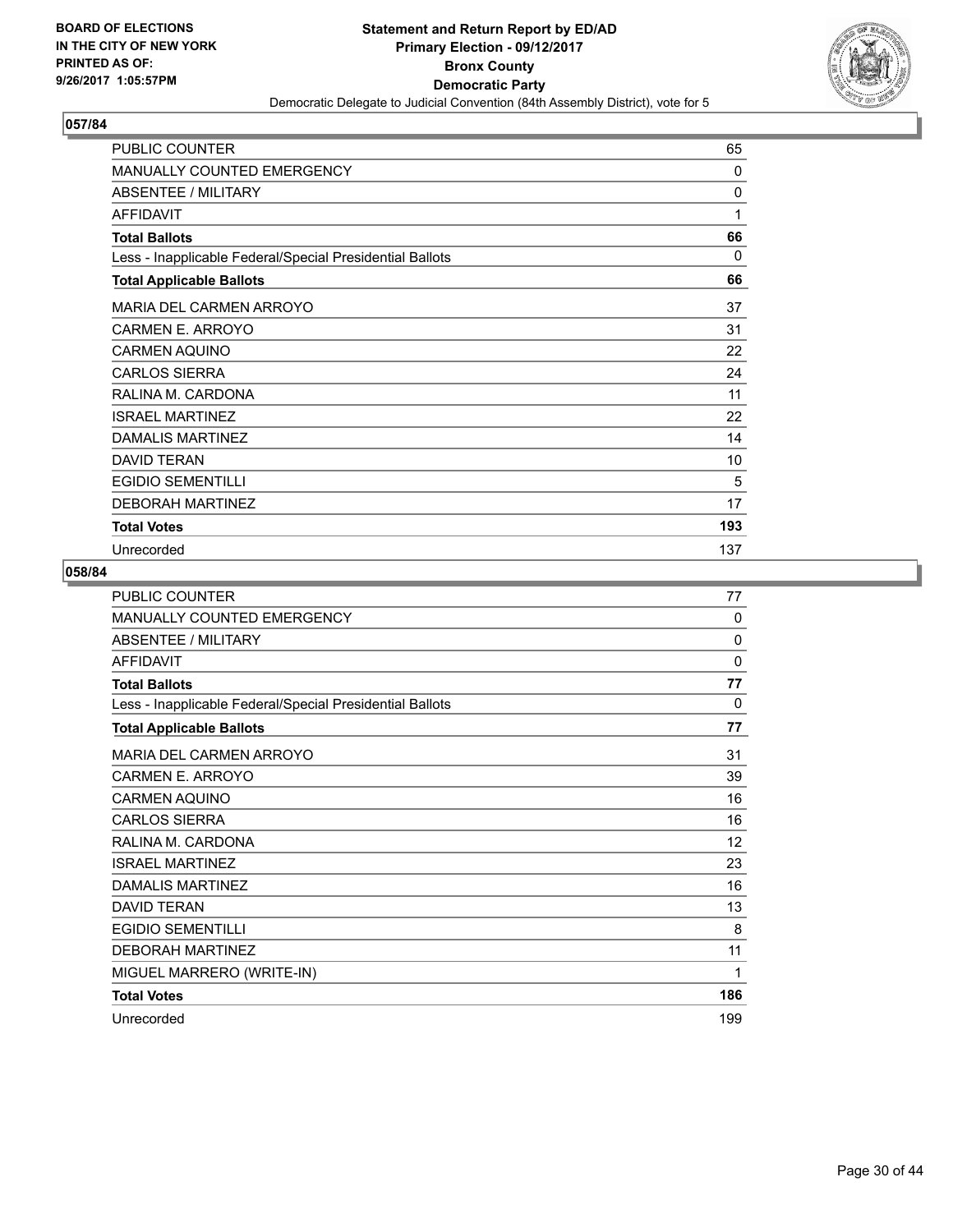

| PUBLIC COUNTER                                           | 63       |
|----------------------------------------------------------|----------|
| <b>MANUALLY COUNTED EMERGENCY</b>                        | 0        |
| <b>ABSENTEE / MILITARY</b>                               | 0        |
| <b>AFFIDAVIT</b>                                         | 1        |
| <b>Total Ballots</b>                                     | 64       |
| Less - Inapplicable Federal/Special Presidential Ballots | $\Omega$ |
| <b>Total Applicable Ballots</b>                          | 64       |
| <b>MARIA DEL CARMEN ARROYO</b>                           | 31       |
| <b>CARMEN E. ARROYO</b>                                  | 37       |
| <b>CARMEN AQUINO</b>                                     | 17       |
| <b>CARLOS SIERRA</b>                                     | 18       |
| RALINA M. CARDONA                                        | 18       |
| <b>ISRAEL MARTINEZ</b>                                   | 12       |
| DAMALIS MARTINEZ                                         | 12       |
| <b>DAVID TERAN</b>                                       | 5        |
| <b>EGIDIO SEMENTILLI</b>                                 | 7        |
| <b>DEBORAH MARTINEZ</b>                                  | 18       |
| <b>Total Votes</b>                                       | 175      |
| Unrecorded                                               | 145      |

| <b>PUBLIC COUNTER</b>                                    | 51             |
|----------------------------------------------------------|----------------|
| MANUALLY COUNTED EMERGENCY                               | 0              |
| ABSENTEE / MILITARY                                      | $\overline{2}$ |
| <b>AFFIDAVIT</b>                                         | $\Omega$       |
| <b>Total Ballots</b>                                     | 53             |
| Less - Inapplicable Federal/Special Presidential Ballots | 0              |
| <b>Total Applicable Ballots</b>                          | 53             |
| <b>MARIA DEL CARMEN ARROYO</b>                           | 20             |
| CARMEN E. ARROYO                                         | 17             |
| <b>CARMEN AQUINO</b>                                     | 10             |
| <b>CARLOS SIERRA</b>                                     | 10             |
| RALINA M. CARDONA                                        | 6              |
| <b>ISRAEL MARTINEZ</b>                                   | 10             |
| <b>DAMALIS MARTINEZ</b>                                  | 8              |
| <b>DAVID TERAN</b>                                       | 3              |
| <b>EGIDIO SEMENTILLI</b>                                 | $\overline{2}$ |
| <b>DEBORAH MARTINEZ</b>                                  | 6              |
| UNATTRIBUTABLE WRITE-IN (WRITE-IN)                       | 1              |
| <b>Total Votes</b>                                       | 93             |
| Unrecorded                                               | 172            |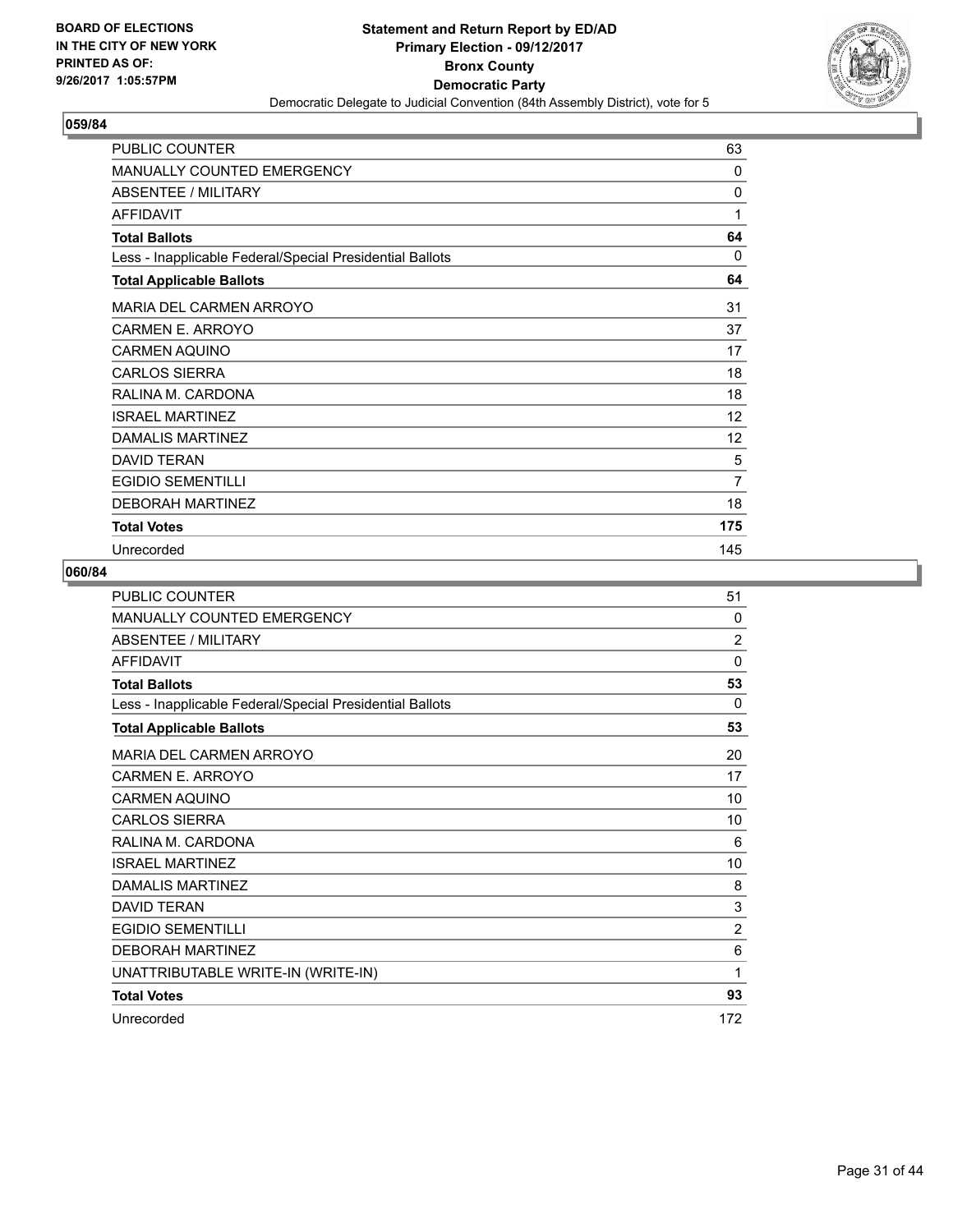

| <b>PUBLIC COUNTER</b>                                    | 114          |
|----------------------------------------------------------|--------------|
| <b>MANUALLY COUNTED EMERGENCY</b>                        | $\Omega$     |
| <b>ABSENTEE / MILITARY</b>                               | $\Omega$     |
| <b>AFFIDAVIT</b>                                         | $\mathbf{0}$ |
| <b>Total Ballots</b>                                     | 114          |
| Less - Inapplicable Federal/Special Presidential Ballots | $\Omega$     |
| <b>Total Applicable Ballots</b>                          | 114          |
| <b>MARIA DEL CARMEN ARROYO</b>                           | 64           |
| <b>CARMEN E. ARROYO</b>                                  | 64           |
| <b>CARMEN AQUINO</b>                                     | 41           |
| <b>CARLOS SIERRA</b>                                     | 38           |
| RALINA M. CARDONA                                        | 26           |
| <b>ISRAEL MARTINEZ</b>                                   | 31           |
| DAMALIS MARTINEZ                                         | 30           |
| <b>DAVID TERAN</b>                                       | 25           |
| <b>EGIDIO SEMENTILLI</b>                                 | 12           |
| <b>DEBORAH MARTINEZ</b>                                  | 34           |
| ANGEL VEGA (WRITE-IN)                                    | 1            |
| <b>Total Votes</b>                                       | 366          |
| Unrecorded                                               | 204          |

| PUBLIC COUNTER                                           | 107          |
|----------------------------------------------------------|--------------|
| MANUALLY COUNTED EMERGENCY                               | 0            |
| <b>ABSENTEE / MILITARY</b>                               | 1            |
| <b>AFFIDAVIT</b>                                         | $\mathbf{0}$ |
| <b>Total Ballots</b>                                     | 108          |
| Less - Inapplicable Federal/Special Presidential Ballots | 0            |
| <b>Total Applicable Ballots</b>                          | 108          |
| MARIA DEL CARMEN ARROYO                                  | 63           |
| CARMEN E. ARROYO                                         | 66           |
| CARMEN AQUINO                                            | 26           |
| <b>CARLOS SIERRA</b>                                     | 34           |
| RALINA M. CARDONA                                        | 18           |
| <b>ISRAEL MARTINEZ</b>                                   | 37           |
| DAMALIS MARTINEZ                                         | 26           |
| <b>DAVID TERAN</b>                                       | 10           |
| <b>EGIDIO SEMENTILLI</b>                                 | 4            |
| <b>DEBORAH MARTINEZ</b>                                  | 35           |
| <b>Total Votes</b>                                       | 319          |
| Unrecorded                                               | 221          |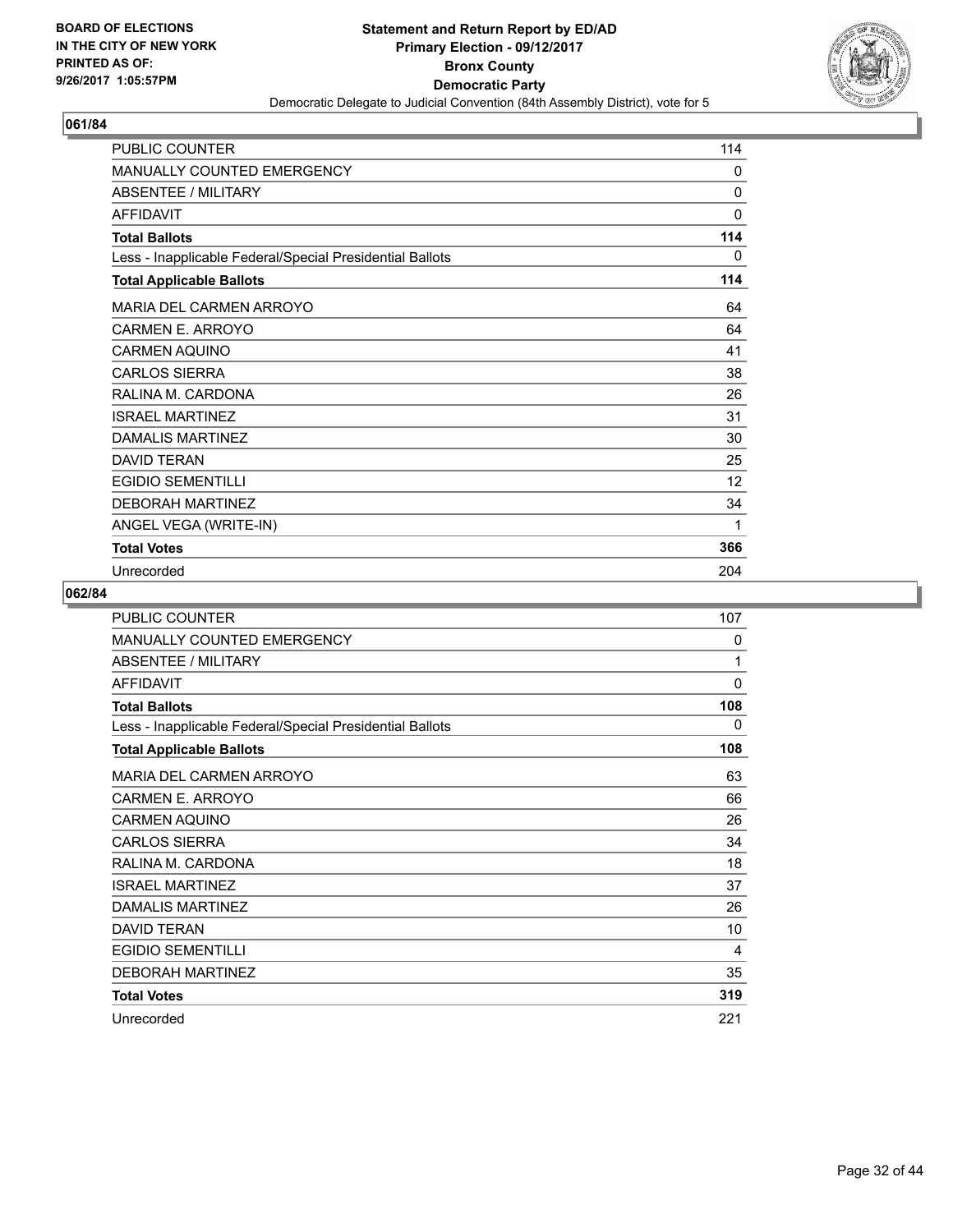

| PUBLIC COUNTER                                           | 76       |
|----------------------------------------------------------|----------|
| <b>MANUALLY COUNTED EMERGENCY</b>                        | 0        |
| ABSENTEE / MILITARY                                      | 1        |
| <b>AFFIDAVIT</b>                                         | 0        |
| <b>Total Ballots</b>                                     | 77       |
| Less - Inapplicable Federal/Special Presidential Ballots | $\Omega$ |
| <b>Total Applicable Ballots</b>                          | 77       |
| MARIA DEL CARMEN ARROYO                                  | 38       |
| CARMEN E. ARROYO                                         | 40       |
| <b>CARMEN AQUINO</b>                                     | 17       |
| <b>CARLOS SIERRA</b>                                     | 17       |
| RALINA M. CARDONA                                        | 17       |
| <b>ISRAEL MARTINEZ</b>                                   | 15       |
| DAMALIS MARTINEZ                                         | 11       |
| <b>DAVID TERAN</b>                                       | 8        |
| <b>EGIDIO SEMENTILLI</b>                                 | 3        |
| <b>DEBORAH MARTINEZ</b>                                  | 9        |
| <b>Total Votes</b>                                       | 175      |
| Unrecorded                                               | 210      |

| <b>PUBLIC COUNTER</b>                                    | 70             |
|----------------------------------------------------------|----------------|
| MANUALLY COUNTED EMERGENCY                               | $\Omega$       |
| ABSENTEE / MILITARY                                      | $\mathbf{0}$   |
| <b>AFFIDAVIT</b>                                         | 1              |
| <b>Total Ballots</b>                                     | 71             |
| Less - Inapplicable Federal/Special Presidential Ballots | 0              |
| <b>Total Applicable Ballots</b>                          | 71             |
| MARIA DEL CARMEN ARROYO                                  | 34             |
| CARMEN E. ARROYO                                         | 28             |
| <b>CARMEN AQUINO</b>                                     | 13             |
| <b>CARLOS SIERRA</b>                                     | 16             |
| RALINA M. CARDONA                                        | 10             |
| <b>ISRAEL MARTINEZ</b>                                   | 13             |
| <b>DAMALIS MARTINEZ</b>                                  | 6              |
| <b>DAVID TERAN</b>                                       | 6              |
| <b>EGIDIO SEMENTILLI</b>                                 | $\overline{2}$ |
| <b>DEBORAH MARTINEZ</b>                                  | 11             |
| NORMA ALLEN (WRITE-IN)                                   | 1              |
| <b>Total Votes</b>                                       | 140            |
| Unrecorded                                               | 215            |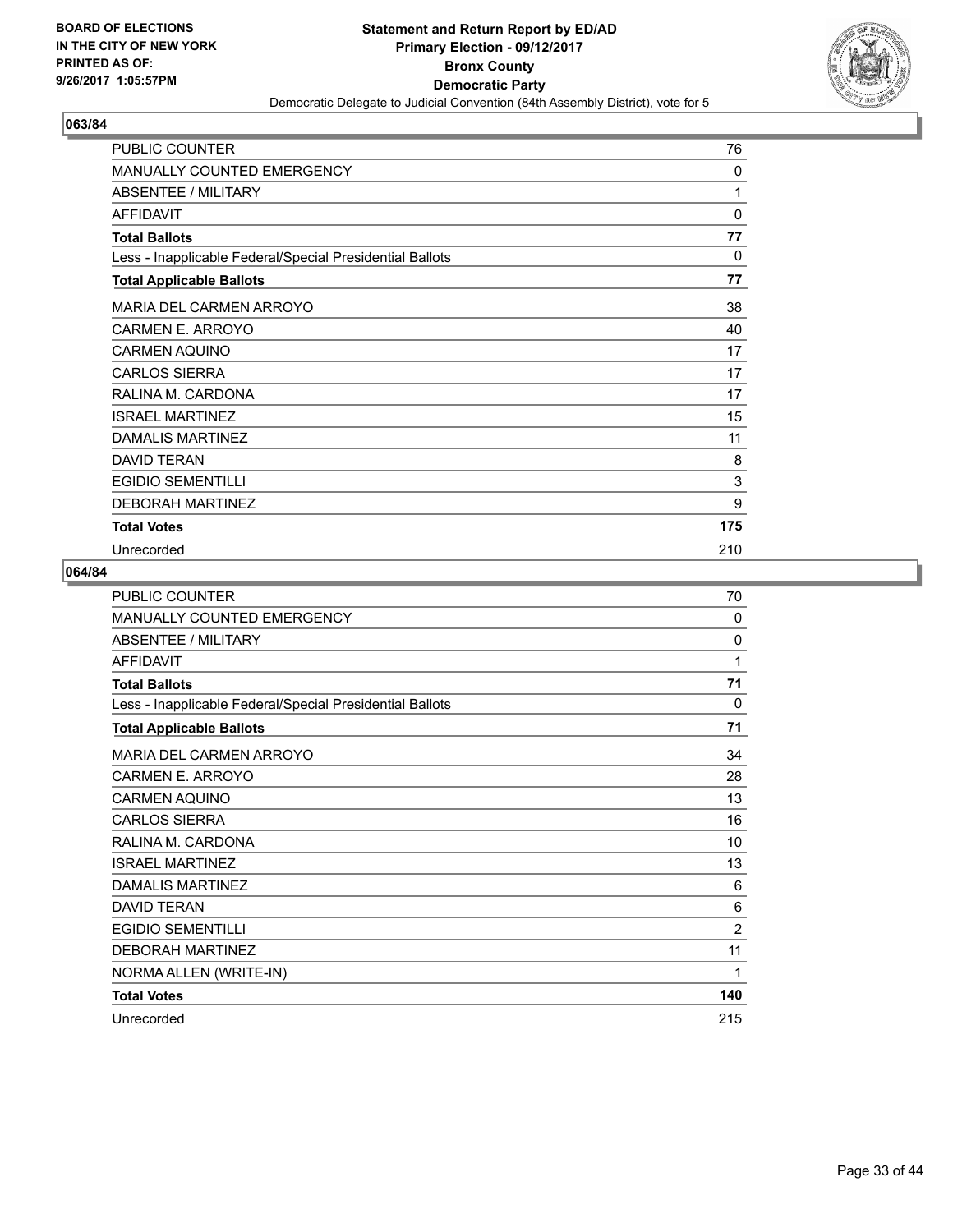

| PUBLIC COUNTER                                           | 58           |
|----------------------------------------------------------|--------------|
| MANUALLY COUNTED EMERGENCY                               | 0            |
| <b>ABSENTEE / MILITARY</b>                               | 3            |
| <b>AFFIDAVIT</b>                                         | 0            |
| <b>Total Ballots</b>                                     | 61           |
| Less - Inapplicable Federal/Special Presidential Ballots | $\mathbf{0}$ |
| <b>Total Applicable Ballots</b>                          | 61           |
| <b>MARIA DEL CARMEN ARROYO</b>                           | 30           |
| CARMEN E. ARROYO                                         | 39           |
| <b>CARMEN AQUINO</b>                                     | 15           |
| <b>CARLOS SIERRA</b>                                     | 14           |
| RALINA M. CARDONA                                        | 12           |
| <b>ISRAEL MARTINEZ</b>                                   | 6            |
| DAMALIS MARTINEZ                                         | 8            |
| <b>DAVID TERAN</b>                                       | 7            |
| <b>EGIDIO SEMENTILLI</b>                                 | 3            |
| <b>DEBORAH MARTINEZ</b>                                  | 14           |
| <b>Total Votes</b>                                       | 148          |
| Unrecorded                                               | 157          |

| <b>PUBLIC COUNTER</b>                                    | 70             |
|----------------------------------------------------------|----------------|
| MANUALLY COUNTED EMERGENCY                               | 0              |
| ABSENTEE / MILITARY                                      | $\overline{2}$ |
| <b>AFFIDAVIT</b>                                         | 1              |
| <b>Total Ballots</b>                                     | 73             |
| Less - Inapplicable Federal/Special Presidential Ballots | 0              |
| <b>Total Applicable Ballots</b>                          | 73             |
| MARIA DEL CARMEN ARROYO                                  | 45             |
| CARMEN E. ARROYO                                         | 40             |
| <b>CARMEN AQUINO</b>                                     | 21             |
| <b>CARLOS SIERRA</b>                                     | 29             |
| RALINA M. CARDONA                                        | 19             |
| <b>ISRAEL MARTINEZ</b>                                   | 20             |
| DAMALIS MARTINEZ                                         | 10             |
| <b>DAVID TERAN</b>                                       | 11             |
| <b>EGIDIO SEMENTILLI</b>                                 | 6              |
| <b>DEBORAH MARTINEZ</b>                                  | 16             |
| RAFAEL SALAMANCA JR (WRITE-IN)                           | 1              |
| <b>Total Votes</b>                                       | 218            |
| Unrecorded                                               | 147            |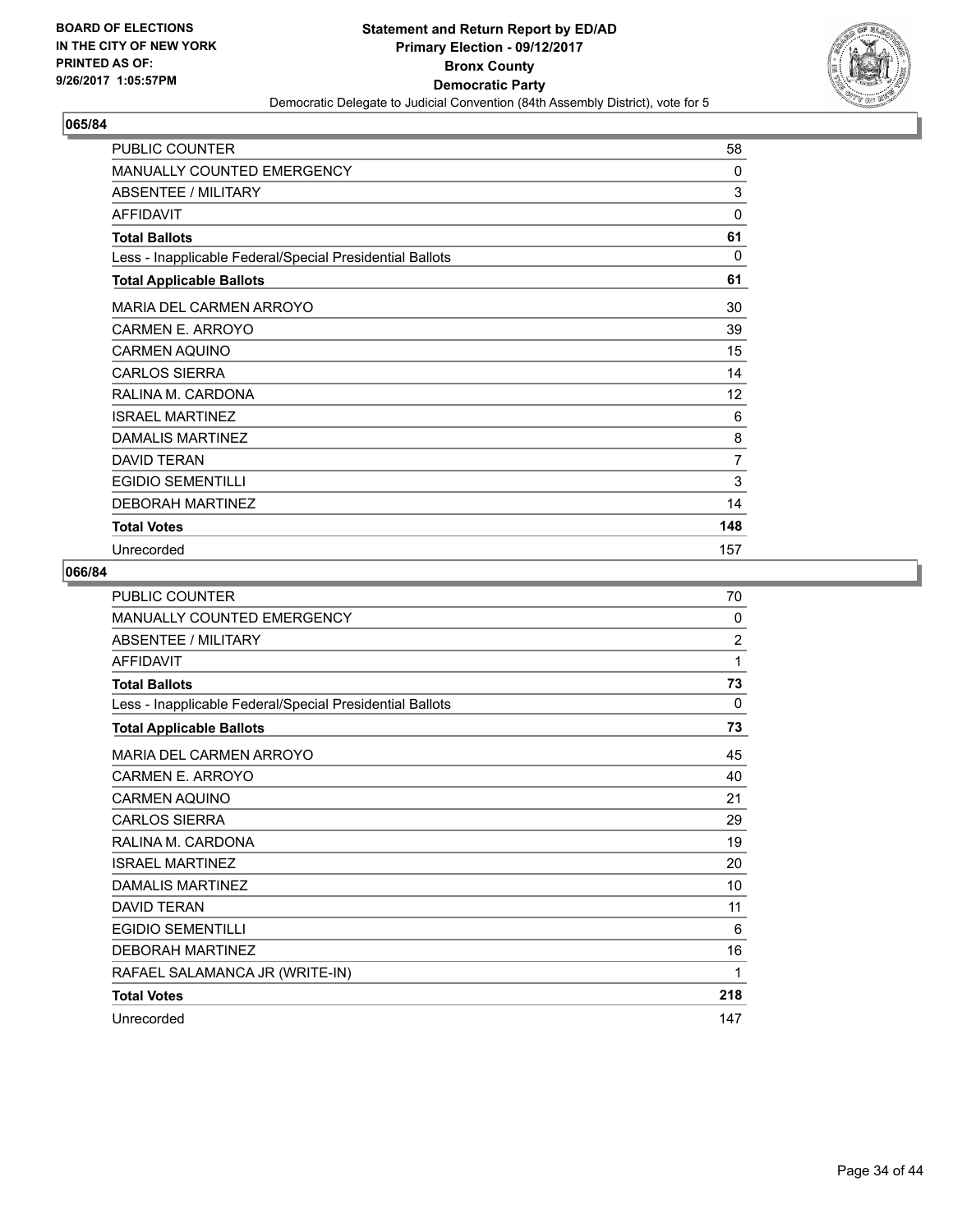

| PUBLIC COUNTER                                           | 86             |
|----------------------------------------------------------|----------------|
| <b>MANUALLY COUNTED EMERGENCY</b>                        | 0              |
| ABSENTEE / MILITARY                                      | $\overline{2}$ |
| <b>AFFIDAVIT</b>                                         | 1              |
| <b>Total Ballots</b>                                     | 89             |
| Less - Inapplicable Federal/Special Presidential Ballots | $\Omega$       |
| <b>Total Applicable Ballots</b>                          | 89             |
| MARIA DEL CARMEN ARROYO                                  | 47             |
| CARMEN E. ARROYO                                         | 51             |
| <b>CARMEN AQUINO</b>                                     | 22             |
| <b>CARLOS SIERRA</b>                                     | 26             |
| RALINA M. CARDONA                                        | 16             |
| <b>ISRAEL MARTINEZ</b>                                   | 20             |
| DAMALIS MARTINEZ                                         | 17             |
| <b>DAVID TERAN</b>                                       | 14             |
| <b>EGIDIO SEMENTILLI</b>                                 | 4              |
| <b>DEBORAH MARTINEZ</b>                                  | 14             |
| <b>Total Votes</b>                                       | 231            |
| Unrecorded                                               | 214            |

| <b>PUBLIC COUNTER</b>                                    | 60       |
|----------------------------------------------------------|----------|
| <b>MANUALLY COUNTED EMERGENCY</b>                        | 0        |
| ABSENTEE / MILITARY                                      | 1        |
| <b>AFFIDAVIT</b>                                         | $\Omega$ |
| <b>Total Ballots</b>                                     | 61       |
| Less - Inapplicable Federal/Special Presidential Ballots | 0        |
| <b>Total Applicable Ballots</b>                          | 61       |
| MARIA DEL CARMEN ARROYO                                  | 35       |
| CARMEN E. ARROYO                                         | 23       |
| <b>CARMEN AQUINO</b>                                     | 7        |
| <b>CARLOS SIERRA</b>                                     | 9        |
| RALINA M. CARDONA                                        | 5        |
| <b>ISRAEL MARTINEZ</b>                                   | 15       |
| DAMALIS MARTINEZ                                         | 9        |
| <b>DAVID TERAN</b>                                       | 7        |
| <b>EGIDIO SEMENTILLI</b>                                 | 1        |
| <b>DEBORAH MARTINEZ</b>                                  | 15       |
| <b>Total Votes</b>                                       | 126      |
| Unrecorded                                               | 179      |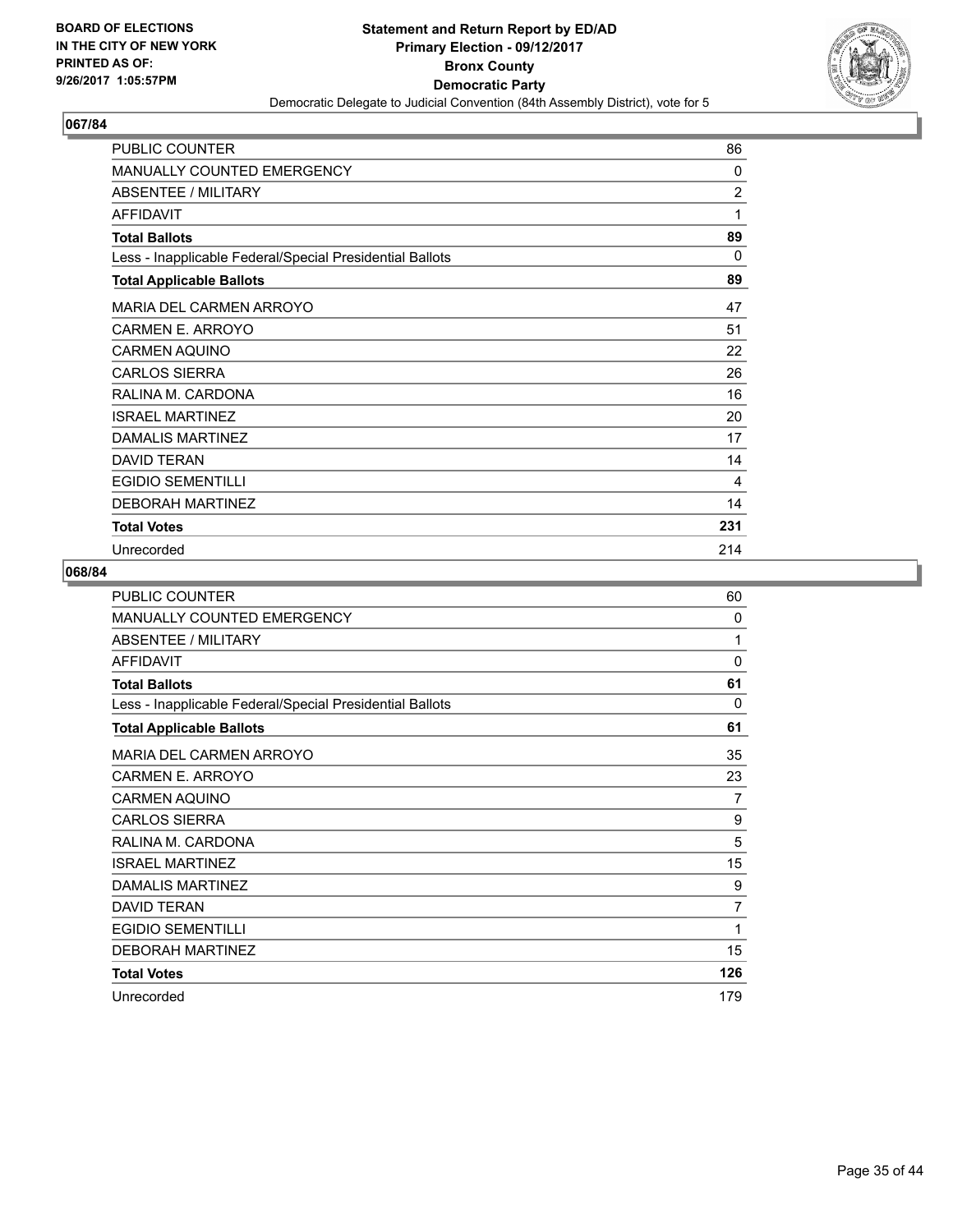

| PUBLIC COUNTER                                           | 16             |
|----------------------------------------------------------|----------------|
| MANUALLY COUNTED EMERGENCY                               | 0              |
| <b>ABSENTEE / MILITARY</b>                               | 0              |
| <b>AFFIDAVIT</b>                                         | 0              |
| <b>Total Ballots</b>                                     | 16             |
| Less - Inapplicable Federal/Special Presidential Ballots | $\Omega$       |
| <b>Total Applicable Ballots</b>                          | 16             |
| MARIA DEL CARMEN ARROYO                                  | 6              |
| <b>CARMEN E. ARROYO</b>                                  | 8              |
| <b>CARMEN AQUINO</b>                                     | 4              |
| <b>CARLOS SIERRA</b>                                     | 4              |
| RALINA M. CARDONA                                        | 3              |
| <b>ISRAEL MARTINEZ</b>                                   | $\overline{2}$ |
| DAMALIS MARTINEZ                                         | 0              |
| <b>DAVID TERAN</b>                                       | $\overline{2}$ |
| <b>EGIDIO SEMENTILLI</b>                                 | 0              |
| <b>DEBORAH MARTINEZ</b>                                  | $\overline{2}$ |
| <b>Total Votes</b>                                       | 31             |
| Unrecorded                                               | 49             |

| <b>PUBLIC COUNTER</b>                                    | 37             |
|----------------------------------------------------------|----------------|
| <b>MANUALLY COUNTED EMERGENCY</b>                        | $\Omega$       |
| ABSENTEE / MILITARY                                      | $\Omega$       |
| <b>AFFIDAVIT</b>                                         | 0              |
| <b>Total Ballots</b>                                     | 37             |
| Less - Inapplicable Federal/Special Presidential Ballots | 0              |
| <b>Total Applicable Ballots</b>                          | 37             |
| MARIA DEL CARMEN ARROYO                                  | 19             |
| CARMEN E. ARROYO                                         | 16             |
| <b>CARMEN AQUINO</b>                                     | $\overline{2}$ |
| <b>CARLOS SIERRA</b>                                     | 6              |
| RALINA M. CARDONA                                        | 3              |
| <b>ISRAEL MARTINEZ</b>                                   | 11             |
| <b>DAMALIS MARTINEZ</b>                                  | 4              |
| <b>DAVID TERAN</b>                                       | 6              |
| <b>EGIDIO SEMENTILLI</b>                                 | 3              |
| <b>DEBORAH MARTINEZ</b>                                  | 9              |
| <b>Total Votes</b>                                       | 79             |
| Unrecorded                                               | 106            |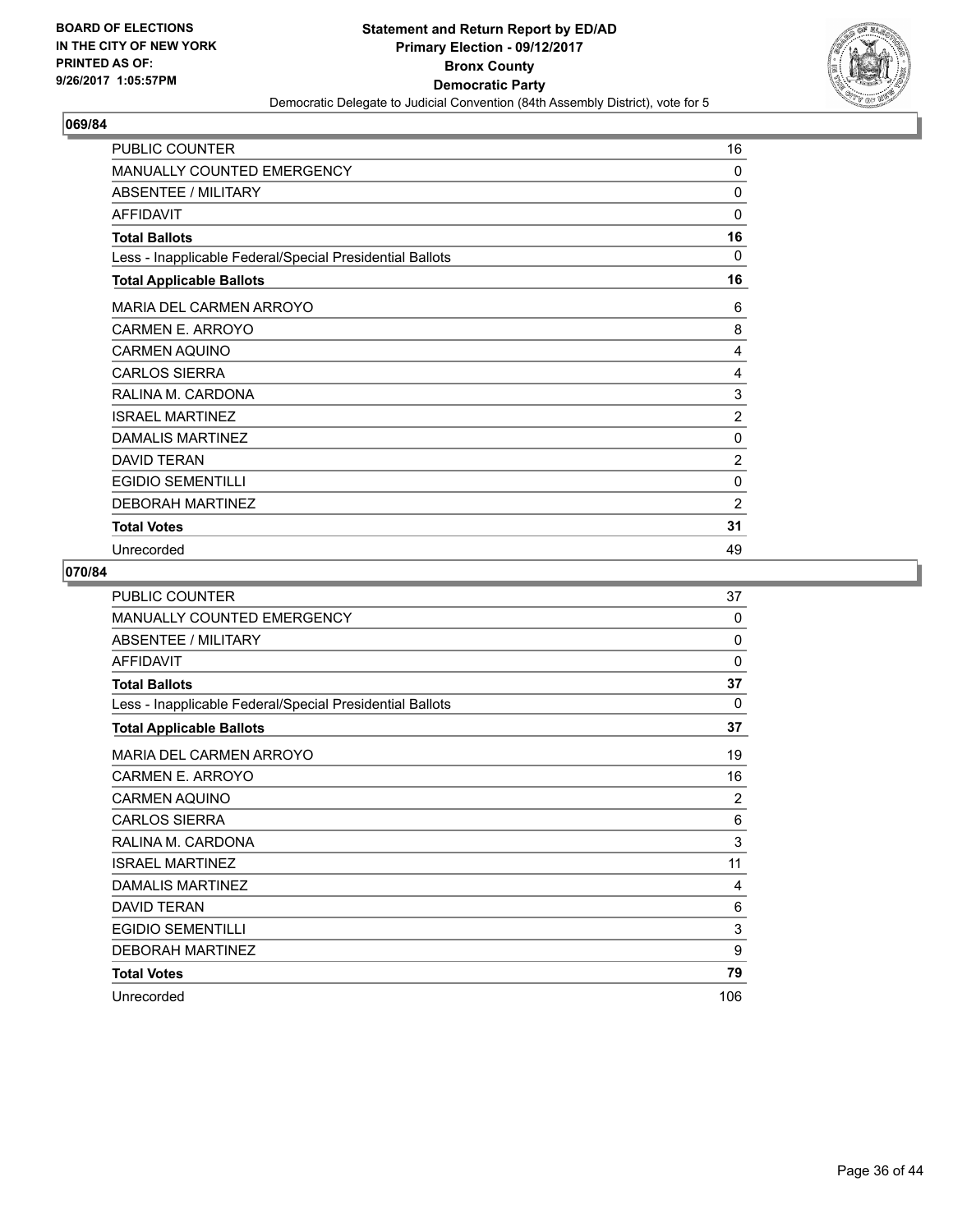

| PUBLIC COUNTER                                           | 69  |
|----------------------------------------------------------|-----|
| <b>MANUALLY COUNTED EMERGENCY</b>                        | 0   |
| <b>ABSENTEE / MILITARY</b>                               | 0   |
| <b>AFFIDAVIT</b>                                         | 0   |
| <b>Total Ballots</b>                                     | 69  |
| Less - Inapplicable Federal/Special Presidential Ballots | 0   |
| <b>Total Applicable Ballots</b>                          | 69  |
| MARIA DEL CARMEN ARROYO                                  | 41  |
| CARMEN E. ARROYO                                         | 32  |
| <b>CARMEN AQUINO</b>                                     | 18  |
| <b>CARLOS SIERRA</b>                                     | 14  |
| RALINA M. CARDONA                                        | 12  |
| <b>ISRAEL MARTINEZ</b>                                   | 15  |
| <b>DAMALIS MARTINEZ</b>                                  | 10  |
| <b>DAVID TERAN</b>                                       | 8   |
| <b>EGIDIO SEMENTILLI</b>                                 | 3   |
| <b>DEBORAH MARTINEZ</b>                                  | 10  |
| <b>Total Votes</b>                                       | 163 |
| Unrecorded                                               | 182 |

| <b>PUBLIC COUNTER</b>                                    | 96       |
|----------------------------------------------------------|----------|
| <b>MANUALLY COUNTED EMERGENCY</b>                        | 0        |
| <b>ABSENTEE / MILITARY</b>                               | 1        |
| <b>AFFIDAVIT</b>                                         | $\Omega$ |
| <b>Total Ballots</b>                                     | 97       |
| Less - Inapplicable Federal/Special Presidential Ballots | 0        |
| <b>Total Applicable Ballots</b>                          | 97       |
| MARIA DEL CARMEN ARROYO                                  | 57       |
| CARMEN E. ARROYO                                         | 59       |
| <b>CARMEN AQUINO</b>                                     | 38       |
| <b>CARLOS SIERRA</b>                                     | 42       |
| RALINA M. CARDONA                                        | 34       |
| <b>ISRAEL MARTINEZ</b>                                   | 22       |
| <b>DAMALIS MARTINEZ</b>                                  | 18       |
| <b>DAVID TERAN</b>                                       | 15       |
| EGIDIO SEMENTILLI                                        | 6        |
| <b>DEBORAH MARTINEZ</b>                                  | 23       |
| ED GARCIA CONDE (WRITE-IN)                               | 1        |
| <b>Total Votes</b>                                       | 315      |
| Unrecorded                                               | 170      |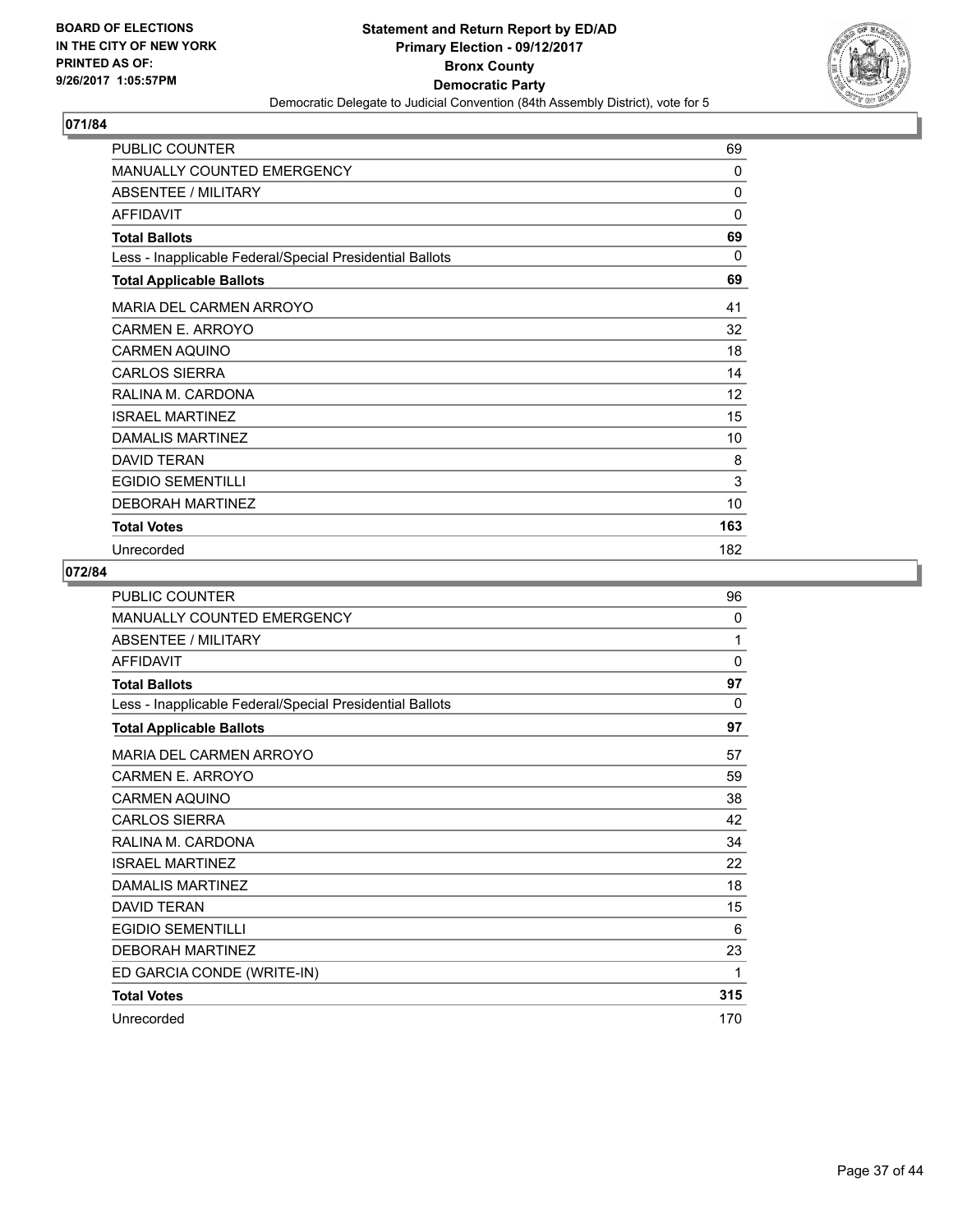

| PUBLIC COUNTER                                           | 25       |
|----------------------------------------------------------|----------|
| MANUALLY COUNTED EMERGENCY                               | 0        |
| <b>ABSENTEE / MILITARY</b>                               | 0        |
| <b>AFFIDAVIT</b>                                         | 0        |
| <b>Total Ballots</b>                                     | 25       |
| Less - Inapplicable Federal/Special Presidential Ballots | $\Omega$ |
| <b>Total Applicable Ballots</b>                          | 25       |
| MARIA DEL CARMEN ARROYO                                  | 11       |
| CARMEN E. ARROYO                                         | 18       |
| <b>CARMEN AQUINO</b>                                     | 10       |
| <b>CARLOS SIERRA</b>                                     | 5        |
| RALINA M. CARDONA                                        | 7        |
| <b>ISRAEL MARTINEZ</b>                                   | 8        |
| DAMALIS MARTINEZ                                         | 5        |
| <b>DAVID TERAN</b>                                       | 3        |
| <b>EGIDIO SEMENTILLI</b>                                 | 1        |
| <b>DEBORAH MARTINEZ</b>                                  | 7        |
| <b>Total Votes</b>                                       | 75       |
| Unrecorded                                               | 50       |

| <b>PUBLIC COUNTER</b>                                    | 97       |
|----------------------------------------------------------|----------|
| MANUALLY COUNTED EMERGENCY                               | 0        |
| <b>ABSENTEE / MILITARY</b>                               | $\Omega$ |
| <b>AFFIDAVIT</b>                                         | $\Omega$ |
| <b>Total Ballots</b>                                     | 97       |
| Less - Inapplicable Federal/Special Presidential Ballots | 0        |
| <b>Total Applicable Ballots</b>                          | 97       |
| <b>MARIA DEL CARMEN ARROYO</b>                           | 54       |
| CARMEN E. ARROYO                                         | 47       |
| <b>CARMEN AQUINO</b>                                     | 20       |
| <b>CARLOS SIERRA</b>                                     | 21       |
| RALINA M. CARDONA                                        | 10       |
| <b>ISRAEL MARTINEZ</b>                                   | 28       |
| <b>DAMALIS MARTINEZ</b>                                  | 18       |
| <b>DAVID TERAN</b>                                       | 12       |
| <b>EGIDIO SEMENTILLI</b>                                 | 4        |
| <b>DEBORAH MARTINEZ</b>                                  | 18       |
| UNATTRIBUTABLE WRITE-IN (WRITE-IN)                       | 1        |
| <b>Total Votes</b>                                       | 233      |
| Unrecorded                                               | 252      |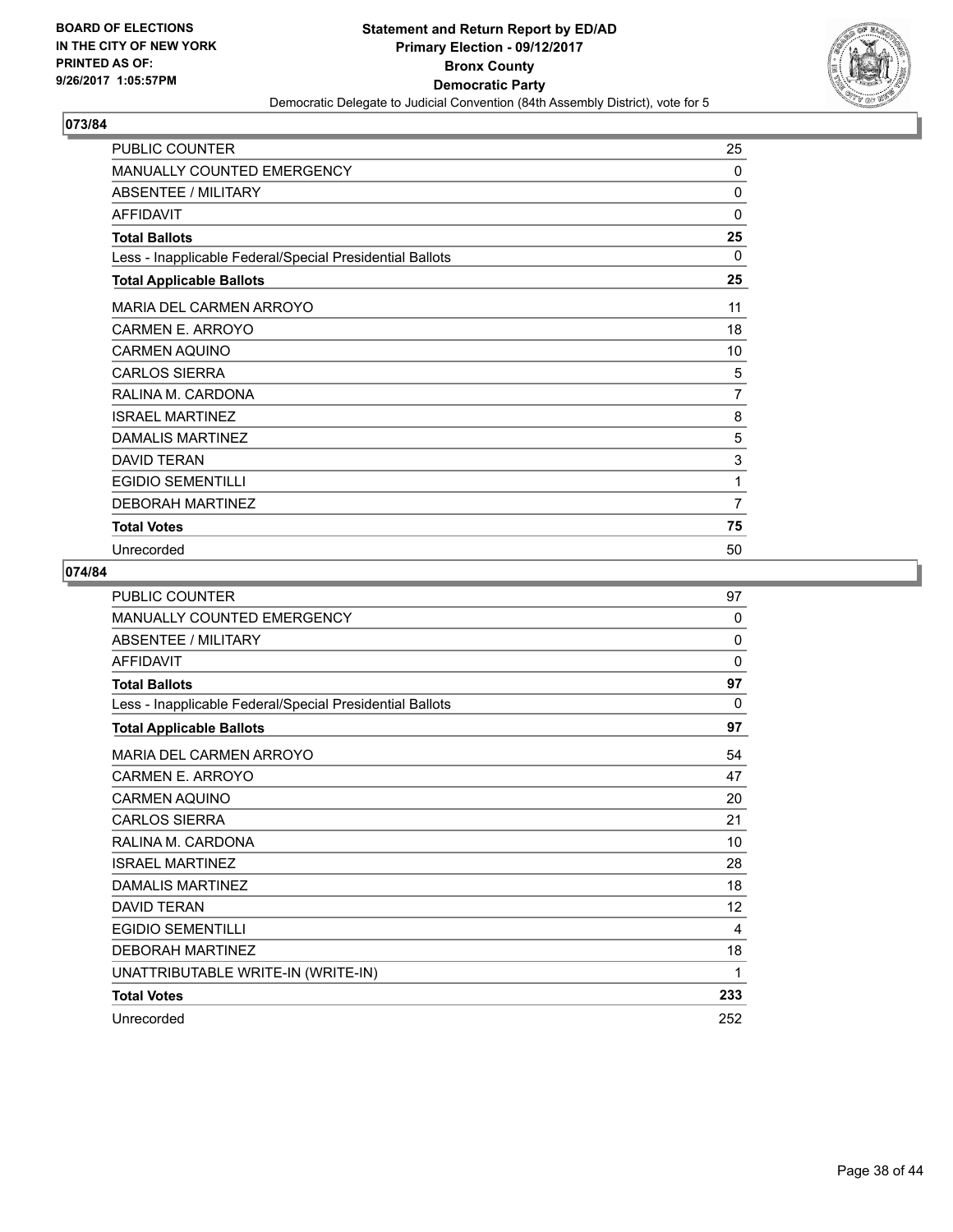

| PUBLIC COUNTER                                           | 77           |
|----------------------------------------------------------|--------------|
| <b>MANUALLY COUNTED EMERGENCY</b>                        | 0            |
| <b>ABSENTEE / MILITARY</b>                               | 8            |
| <b>AFFIDAVIT</b>                                         | $\mathbf{0}$ |
| <b>Total Ballots</b>                                     | 85           |
| Less - Inapplicable Federal/Special Presidential Ballots | $\Omega$     |
| <b>Total Applicable Ballots</b>                          | 85           |
| <b>MARIA DEL CARMEN ARROYO</b>                           | 41           |
| CARMEN E. ARROYO                                         | 39           |
| <b>CARMEN AQUINO</b>                                     | 21           |
| <b>CARLOS SIERRA</b>                                     | 22           |
| RALINA M. CARDONA                                        | 18           |
| <b>ISRAEL MARTINEZ</b>                                   | 20           |
| DAMALIS MARTINEZ                                         | 7            |
| <b>DAVID TERAN</b>                                       | 11           |
| <b>EGIDIO SEMENTILLI</b>                                 | 1            |
| <b>DEBORAH MARTINEZ</b>                                  | 21           |
| UNATTRIBUTABLE WRITE-IN (WRITE-IN)                       | 2            |
| <b>Total Votes</b>                                       | 203          |
| Unrecorded                                               | 222          |

| <b>PUBLIC COUNTER</b>                                    | 12           |
|----------------------------------------------------------|--------------|
| MANUALLY COUNTED EMERGENCY                               | $\mathbf{0}$ |
| <b>ABSENTEE / MILITARY</b>                               | $\mathbf{0}$ |
| <b>AFFIDAVIT</b>                                         | $\mathbf{0}$ |
| <b>Total Ballots</b>                                     | 12           |
| Less - Inapplicable Federal/Special Presidential Ballots | $\mathbf{0}$ |
| <b>Total Applicable Ballots</b>                          | 12           |
| MARIA DEL CARMEN ARROYO                                  | 3            |
| CARMEN E. ARROYO                                         | 5            |
| <b>CARMEN AQUINO</b>                                     | 1            |
| <b>CARLOS SIERRA</b>                                     | 3            |
| RALINA M. CARDONA                                        | 0            |
| <b>ISRAEL MARTINEZ</b>                                   | 4            |
| DAMALIS MARTINEZ                                         | 4            |
| <b>DAVID TERAN</b>                                       | 2            |
| <b>EGIDIO SEMENTILLI</b>                                 | 2            |
| <b>DEBORAH MARTINEZ</b>                                  | 3            |
| <b>Total Votes</b>                                       | 27           |
| Unrecorded                                               | 33           |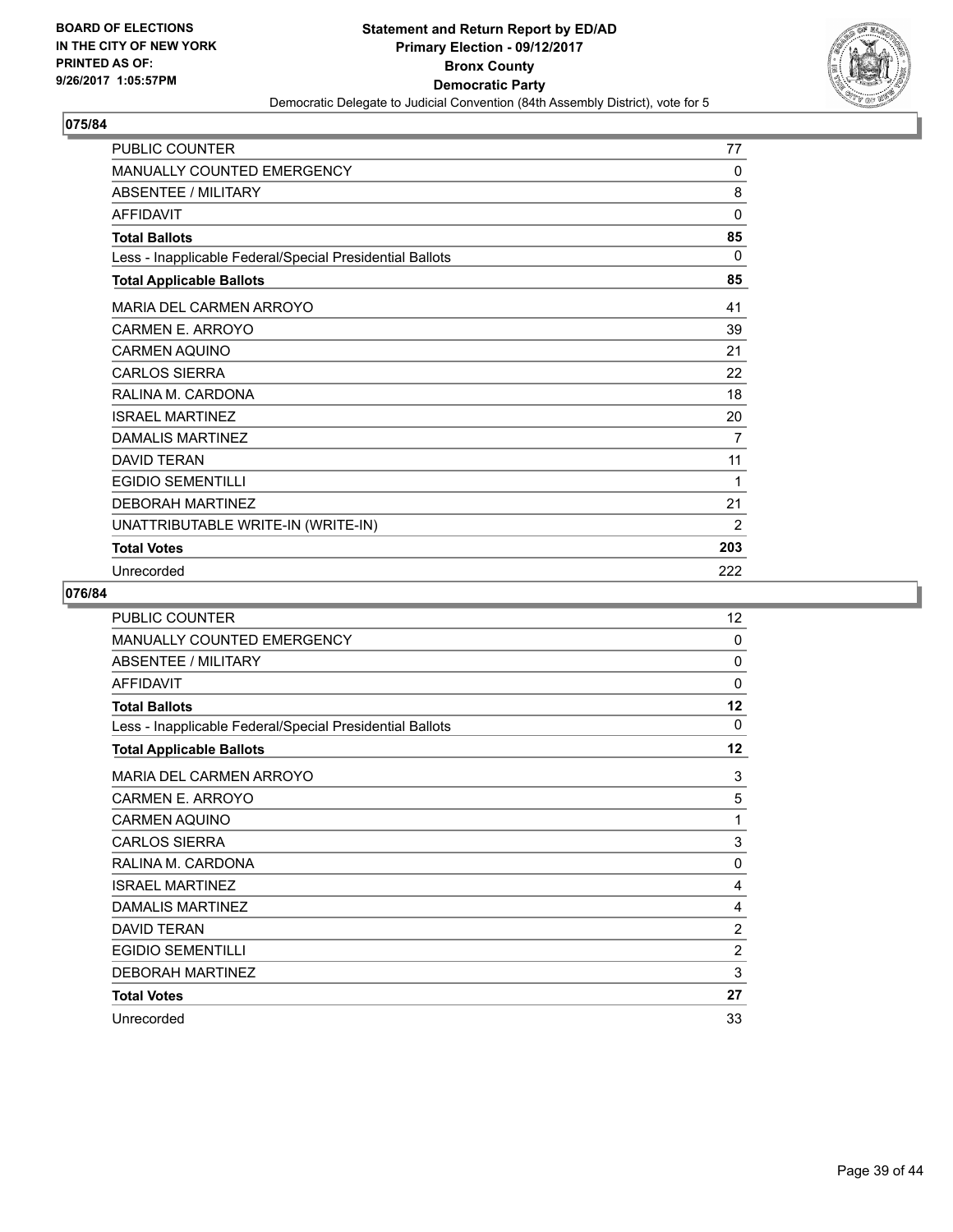

| PUBLIC COUNTER                                           | 79       |
|----------------------------------------------------------|----------|
| <b>MANUALLY COUNTED EMERGENCY</b>                        | 0        |
| ABSENTEE / MILITARY                                      | 0        |
| <b>AFFIDAVIT</b>                                         | 0        |
| <b>Total Ballots</b>                                     | 79       |
| Less - Inapplicable Federal/Special Presidential Ballots | $\Omega$ |
| <b>Total Applicable Ballots</b>                          | 79       |
| MARIA DEL CARMEN ARROYO                                  | 39       |
| CARMEN E. ARROYO                                         | 41       |
| <b>CARMEN AQUINO</b>                                     | 19       |
| <b>CARLOS SIERRA</b>                                     | 23       |
| RALINA M. CARDONA                                        | 16       |
| <b>ISRAEL MARTINEZ</b>                                   | 20       |
| DAMALIS MARTINEZ                                         | 13       |
| <b>DAVID TERAN</b>                                       | 10       |
| <b>EGIDIO SEMENTILLI</b>                                 | 5        |
| <b>DEBORAH MARTINEZ</b>                                  | 17       |
| <b>Total Votes</b>                                       | 203      |
| Unrecorded                                               | 192      |

| <b>PUBLIC COUNTER</b>                                    | 15             |
|----------------------------------------------------------|----------------|
| <b>MANUALLY COUNTED EMERGENCY</b>                        | $\Omega$       |
| <b>ABSENTEE / MILITARY</b>                               | 1              |
| <b>AFFIDAVIT</b>                                         | $\overline{2}$ |
| <b>Total Ballots</b>                                     | 18             |
| Less - Inapplicable Federal/Special Presidential Ballots | 0              |
| <b>Total Applicable Ballots</b>                          | 18             |
| MARIA DEL CARMEN ARROYO                                  | 10             |
| <b>CARMEN E. ARROYO</b>                                  | 6              |
| <b>CARMEN AQUINO</b>                                     | 4              |
| <b>CARLOS SIERRA</b>                                     | 4              |
| RALINA M. CARDONA                                        | 3              |
| <b>ISRAEL MARTINEZ</b>                                   | 1              |
| <b>DAMALIS MARTINEZ</b>                                  | 1              |
| <b>DAVID TERAN</b>                                       | 0              |
| <b>EGIDIO SEMENTILLI</b>                                 | $\mathbf{0}$   |
| <b>DEBORAH MARTINEZ</b>                                  | 1              |
| <b>Total Votes</b>                                       | 30             |
| Unrecorded                                               | 60             |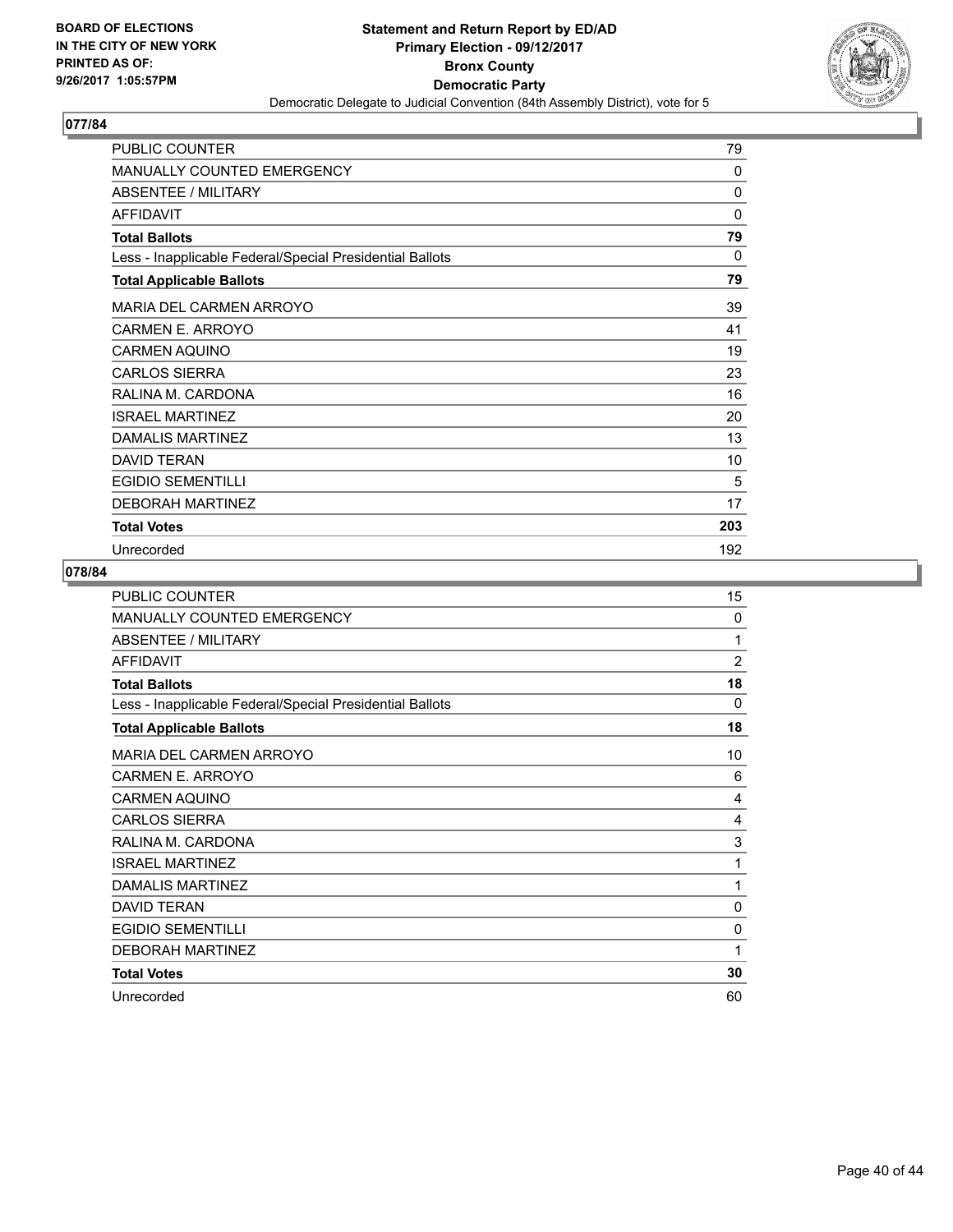

| PUBLIC COUNTER                                           | $\overline{2}$ |
|----------------------------------------------------------|----------------|
| <b>MANUALLY COUNTED EMERGENCY</b>                        | 0              |
| ABSENTEE / MILITARY                                      | 0              |
| <b>AFFIDAVIT</b>                                         | 0              |
| <b>Total Ballots</b>                                     | $\overline{2}$ |
| Less - Inapplicable Federal/Special Presidential Ballots | $\mathbf{0}$   |
| <b>Total Applicable Ballots</b>                          | $\mathbf{2}$   |
| <b>MARIA DEL CARMEN ARROYO</b>                           | 2              |
| <b>CARMEN E. ARROYO</b>                                  | $\overline{2}$ |
| <b>CARMEN AQUINO</b>                                     | 1              |
| <b>CARLOS SIERRA</b>                                     | 1              |
| RALINA M. CARDONA                                        | 1              |
| <b>ISRAEL MARTINEZ</b>                                   | 0              |
| DAMALIS MARTINEZ                                         | 0              |
| <b>DAVID TERAN</b>                                       | 0              |
| <b>EGIDIO SEMENTILLI</b>                                 | 0              |
| <b>DEBORAH MARTINEZ</b>                                  | 0              |
| <b>Total Votes</b>                                       | 7              |
| Unrecorded                                               | 3              |

| PUBLIC COUNTER                                           | 115            |
|----------------------------------------------------------|----------------|
| <b>MANUALLY COUNTED EMERGENCY</b>                        | 0              |
| <b>ABSENTEE / MILITARY</b>                               | $\overline{2}$ |
| <b>AFFIDAVIT</b>                                         | $\Omega$       |
| <b>Total Ballots</b>                                     | 117            |
| Less - Inapplicable Federal/Special Presidential Ballots | 0              |
| <b>Total Applicable Ballots</b>                          | 117            |
| <b>MARIA DEL CARMEN ARROYO</b>                           | 64             |
| <b>CARMEN E. ARROYO</b>                                  | 57             |
| <b>CARMEN AQUINO</b>                                     | 44             |
| <b>CARLOS SIERRA</b>                                     | 42             |
| RALINA M. CARDONA                                        | 33             |
| <b>ISRAFI MARTINFZ</b>                                   | 27             |
| <b>DAMALIS MARTINEZ</b>                                  | 18             |
| <b>DAVID TERAN</b>                                       | 24             |
| <b>EGIDIO SEMENTILLI</b>                                 | 8              |
| <b>DEBORAH MARTINEZ</b>                                  | 35             |
| <b>Total Votes</b>                                       | 352            |
| Unrecorded                                               | 233            |
| 081/84 COMBINED into: 073/84                             |                |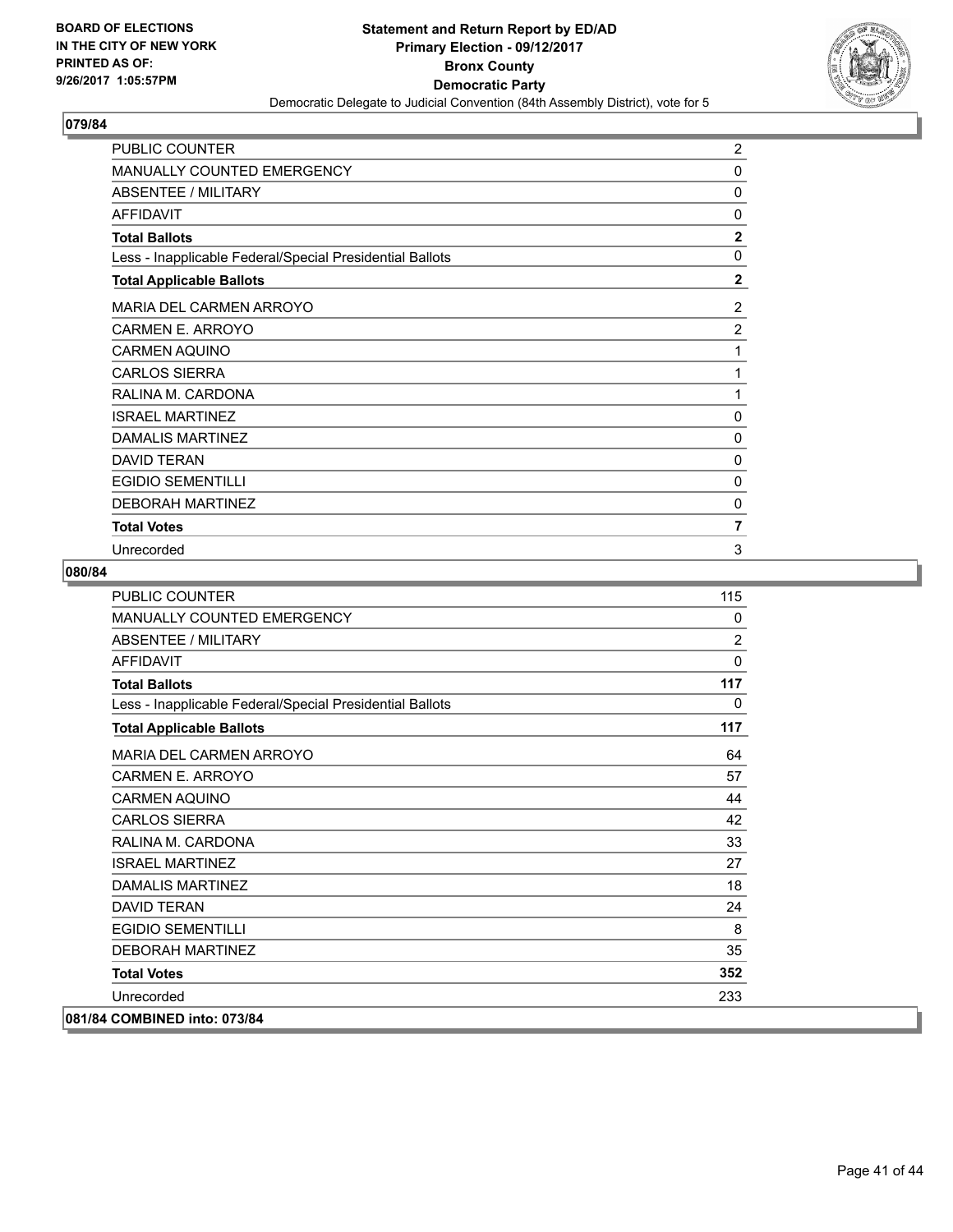

| <b>PUBLIC COUNTER</b>                                    | 88  |
|----------------------------------------------------------|-----|
| <b>MANUALLY COUNTED EMERGENCY</b>                        | 0   |
| ABSENTEE / MILITARY                                      | 1   |
| <b>AFFIDAVIT</b>                                         | 4   |
| <b>Total Ballots</b>                                     | 93  |
| Less - Inapplicable Federal/Special Presidential Ballots | 0   |
| <b>Total Applicable Ballots</b>                          | 93  |
| <b>MARIA DEL CARMEN ARROYO</b>                           | 48  |
| <b>CARMEN E. ARROYO</b>                                  | 46  |
| <b>CARMEN AQUINO</b>                                     | 30  |
| <b>CARLOS SIERRA</b>                                     | 36  |
| RALINA M. CARDONA                                        | 25  |
| <b>ISRAEL MARTINEZ</b>                                   | 20  |
| DAMALIS MARTINEZ                                         | 17  |
| <b>DAVID TERAN</b>                                       | 14  |
| <b>EGIDIO SEMENTILLI</b>                                 | 6   |
| <b>DEBORAH MARTINEZ</b>                                  | 24  |
| UNATTRIBUTABLE WRITE-IN (WRITE-IN)                       | 1   |
| <b>Total Votes</b>                                       | 267 |
| Unrecorded                                               | 198 |

| <b>PUBLIC COUNTER</b>                                    | 85          |
|----------------------------------------------------------|-------------|
| <b>MANUALLY COUNTED EMERGENCY</b>                        | 0           |
| ABSENTEE / MILITARY                                      | 0           |
| <b>AFFIDAVIT</b>                                         | $\mathbf 0$ |
| <b>Total Ballots</b>                                     | 85          |
| Less - Inapplicable Federal/Special Presidential Ballots | 0           |
| <b>Total Applicable Ballots</b>                          | 85          |
| <b>MARIA DEL CARMEN ARROYO</b>                           | 38          |
| CARMEN E. ARROYO                                         | 42          |
| <b>CARMEN AQUINO</b>                                     | 27          |
| <b>CARLOS SIERRA</b>                                     | 38          |
| RALINA M. CARDONA                                        | 18          |
| <b>ISRAEL MARTINEZ</b>                                   | 36          |
| DAMALIS MARTINEZ                                         | 21          |
| <b>DAVID TERAN</b>                                       | 17          |
| <b>EGIDIO SEMENTILLI</b>                                 | 7           |
| <b>DEBORAH MARTINEZ</b>                                  | 26          |
| <b>Total Votes</b>                                       | 270         |
| Unrecorded                                               | 155         |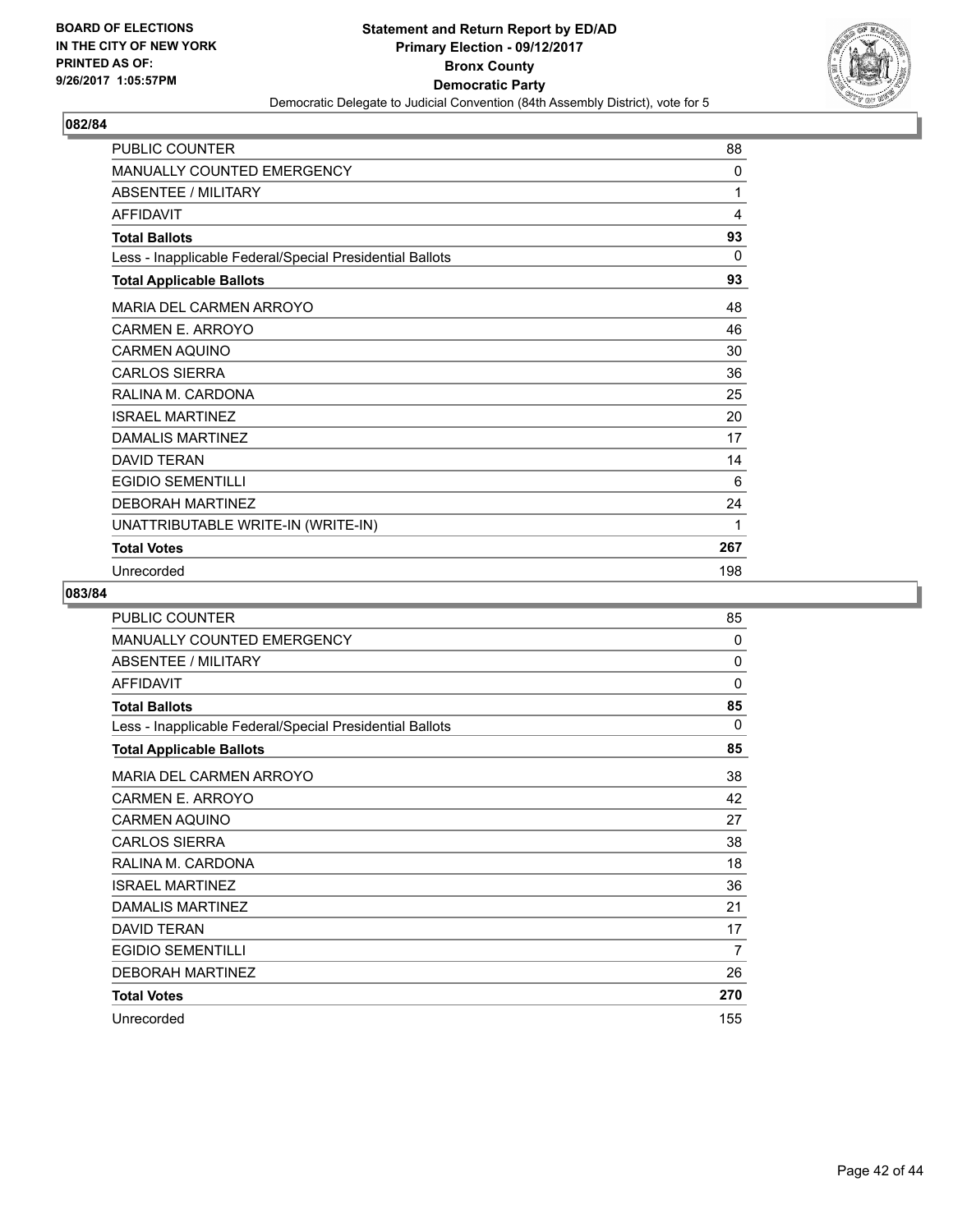

| <b>PUBLIC COUNTER</b>                                    | 37       |
|----------------------------------------------------------|----------|
| <b>MANUALLY COUNTED EMERGENCY</b>                        | 0        |
| <b>ABSENTEE / MILITARY</b>                               | $\Omega$ |
| <b>AFFIDAVIT</b>                                         | 0        |
| <b>Total Ballots</b>                                     | 37       |
| Less - Inapplicable Federal/Special Presidential Ballots | 0        |
| <b>Total Applicable Ballots</b>                          | 37       |
| <b>MARIA DEL CARMEN ARROYO</b>                           | 18       |
| <b>CARMEN E. ARROYO</b>                                  | 21       |
| <b>CARMEN AQUINO</b>                                     | 20       |
| <b>CARLOS SIERRA</b>                                     | 13       |
| RALINA M. CARDONA                                        | 14       |
| <b>ISRAEL MARTINEZ</b>                                   | 7        |
| DAMALIS MARTINEZ                                         | 8        |
| <b>DAVID TERAN</b>                                       | 7        |
| <b>EGIDIO SEMENTILLI</b>                                 | 6        |
| <b>DEBORAH MARTINEZ</b>                                  | 15       |
| UNATTRIBUTABLE WRITE-IN (WRITE-IN)                       | 1        |
| <b>Total Votes</b>                                       | 130      |
| Unrecorded                                               | 55       |

| PUBLIC COUNTER                                           | 45       |
|----------------------------------------------------------|----------|
| <b>MANUALLY COUNTED EMERGENCY</b>                        | $\Omega$ |
| <b>ABSENTEE / MILITARY</b>                               | 0        |
| <b>AFFIDAVIT</b>                                         | 1        |
| <b>Total Ballots</b>                                     | 46       |
| Less - Inapplicable Federal/Special Presidential Ballots | 0        |
| <b>Total Applicable Ballots</b>                          | 46       |
| MARIA DEL CARMEN ARROYO                                  | 21       |
| <b>CARMEN E. ARROYO</b>                                  | 24       |
| <b>CARMEN AQUINO</b>                                     | 7        |
| <b>CARLOS SIERRA</b>                                     | 10       |
| RALINA M. CARDONA                                        | 7        |
| <b>ISRAEL MARTINEZ</b>                                   | 7        |
| DAMALIS MARTINEZ                                         | 7        |
| <b>DAVID TERAN</b>                                       | 7        |
| <b>EGIDIO SEMENTILLI</b>                                 | 4        |
| <b>DEBORAH MARTINEZ</b>                                  | 7        |
| <b>Total Votes</b>                                       | 101      |
| Unrecorded                                               | 129      |